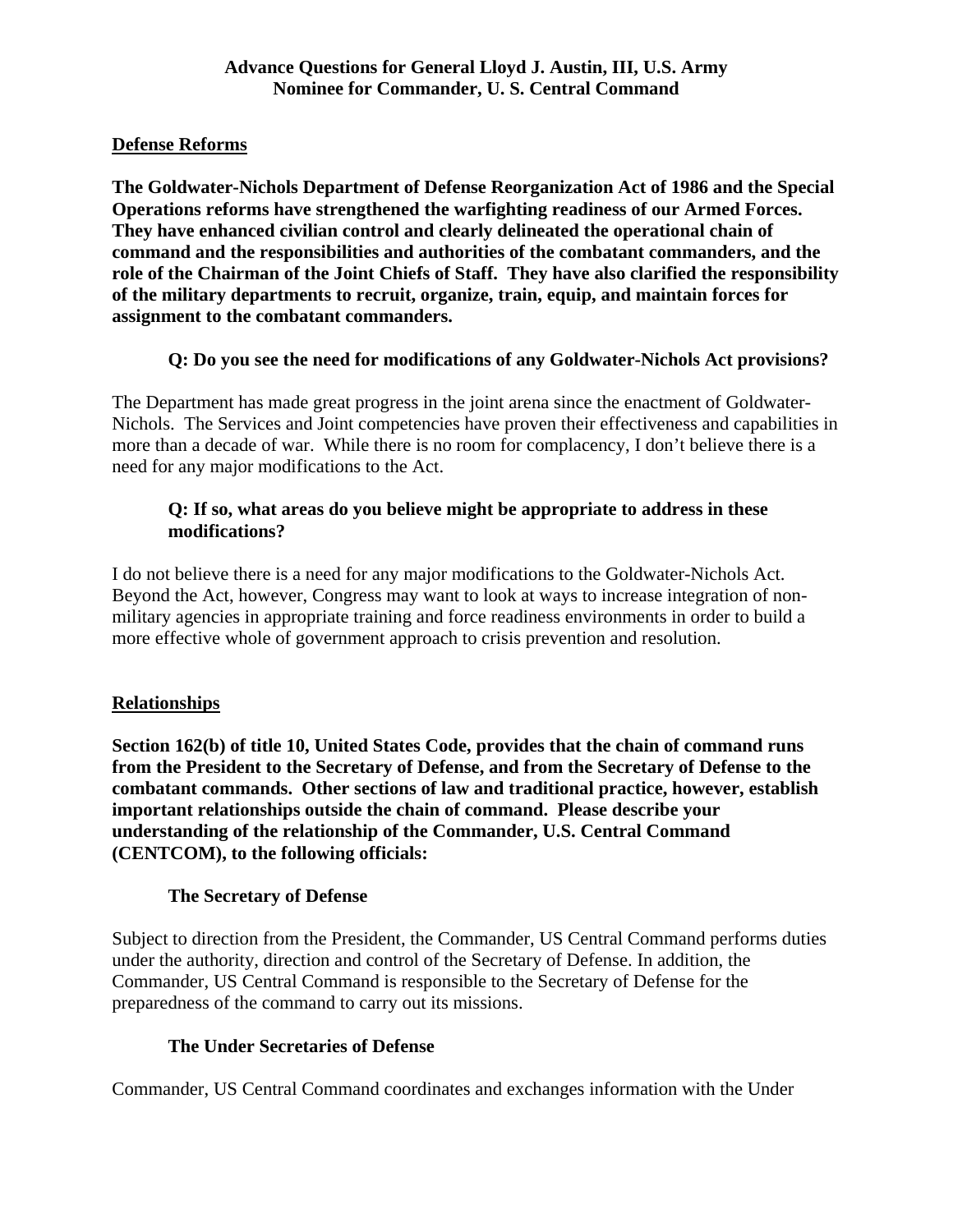Secretaries of Defense as needed to set and meet US Central Command priorities and requirements for support.

## **The Assistant Secretaries of Defense**

Commander, US Central Command coordinates and exchanges information with the Assistant Secretaries of Defense as needed to set and meet US Central Command priorities and requirements for support.

# **The Chairman and Vice Chairman of the Joint Chiefs of Staff**

The Chairman is the principal military advisor to the President, National Security Council and the Secretary of Defense. Section 163 of title 10, US Code, allows communication between the President or the Secretary of Defense and the combatant commanders to flow through the Chairman. As is custom and traditional practice, and as instructed by the Unified Command Plan, I would communicate with the Secretary through the Chairman of the Joint Chiefs of Staff. I anticipate a close dialogue with the Chairman on all significant matters.

I would communicate and coordinate with the Vice Chairman of the Joint Chiefs of Staff as required and in the absence of the Chairman of the Joint Chiefs of Staff.

# **The Service Secretaries and Service Chiefs**

The Secretaries of the military departments are responsible for the administration and support of forces assigned to the combatant commands. Commander, US Central Command coordinates closely with the Secretaries to ensure that requirements to organize, train and equip forces for Central Command are met.

Commander, US Central Command communicates and exchanges information directly with the Service Chiefs to facilitate their responsibility for organizing, training and equipping forces. Successful execution of the US Central Command mission responsibilities requires close coordination with the Service Chiefs. If confirmed, I intend to work closely with the Service Chiefs to understand the capabilities of their Services to clearly communicate to them the CENTCOM theater's requirements and to ensure effective employment of the Services' capabilities in the joint and coalition execution of the US Central Command mission.

# **Commander, U.S. Special Operations Command**

Commander, US Central Command maintains a unique relationship with Commander, US Special Operations Command, due to the volume of collaboration required to successfully execute missions within the Area of Responsibility. Our relationship, like those with other combatant commanders, is critical to the execution of our National Military Strategy and characterized by mutual support, frequent contact and productive exchanges of information on key issues.

## **The other combatant commanders**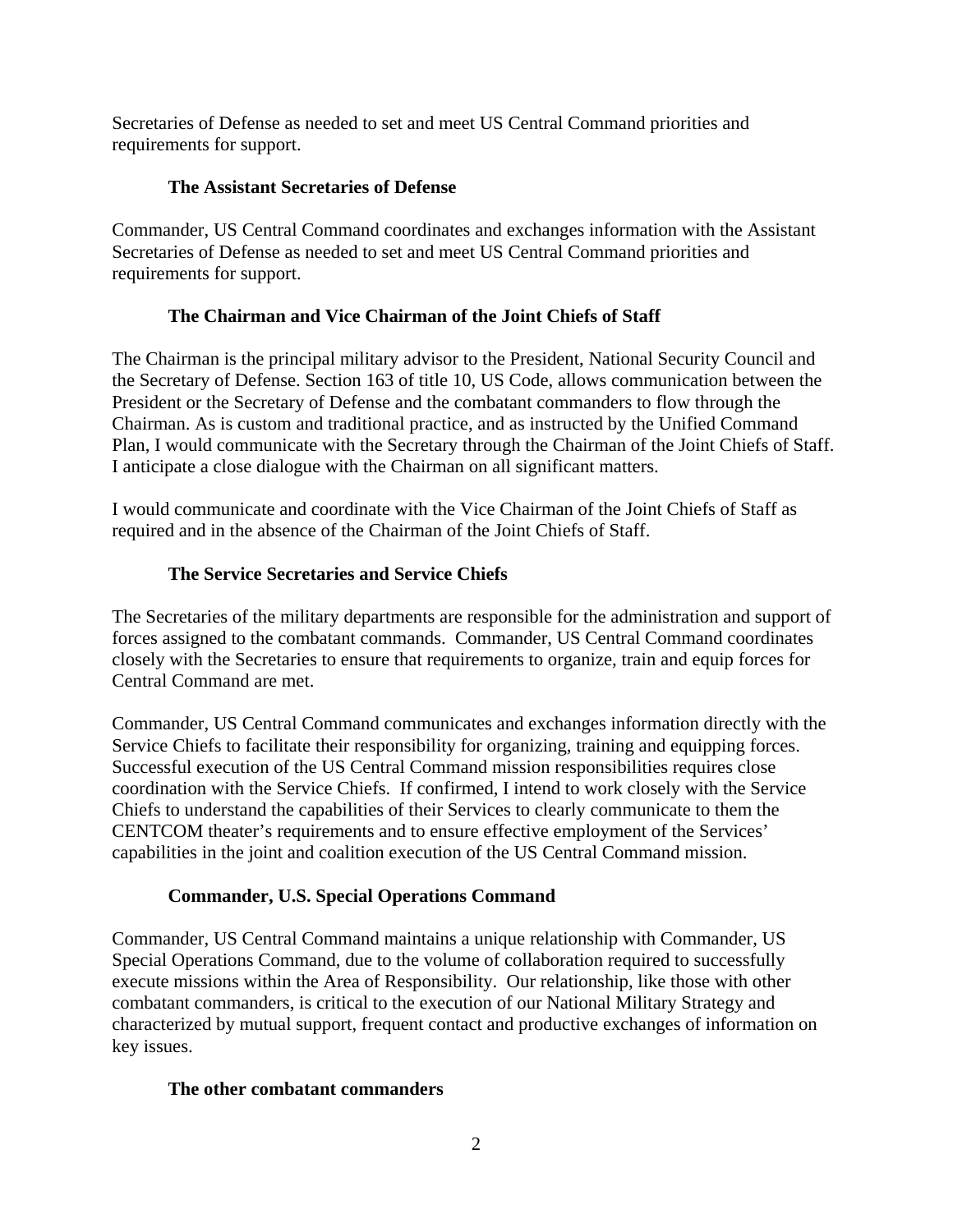Commander, US Central Command maintains a close relationship with other geographic and functional combatant commanders. These relationships are critical to the execution of our National Military Strategy and are characterized by mutual support, frequent contact and productive exchanges of information on key issues.

### **Commander, North Atlantic Treaty Organization (NATO) International Security Assistance Force (ISAF), Afghanistan/ Commander, U.S. Forces Afghanistan**

Commander, US Central Command maintains operational control (OPCON) over US forces assigned to NATO-ISAF in his role as the Commander, US Forces Afghanistan (USFOR-A) which is CENTCOM's current main effort and top priority for mission support. For forces further assigned from USFOR-A to NATO-ISAF, this OPCON authority is largely transferred to Joint Forces Command Brunssum and Supreme Allied Commander Europe as "NATO-OPCOM." Thus mission direction for NATO-ISAF is a shared responsibility between USCENTCOM and SACEUR chains of command. For this reason we moderate any interactions with Commander NATO-ISAF by close coordination with Commander JFC Brunssum and SACEUR.

## **The respective U.S. Chiefs of Mission within the CENTCOM AOR**

Commander, US Central Command maintains a close working relationship with all US Ambassadors to countries in the CENTCOM region. We coordinate carefully to ensure that operational and security cooperation activities remain consistent with each Ambassador's priorities and Mission Strategic Plan as needed to ensure unity of effort between US military and other US government activities in the CENTCOM region.

#### **The respective U.S. Senior Defense Officials/Defense Attachés (SDO/DATT)**

Commander, US Central Command is in the rating scheme for Defense Attachés and maintains close relationships and coordination with Senior Defense Officials. The commander relies on the SDOs to provide the information necessary to ensure that CENTCOM's security cooperation activities stay in-step with each Ambassador's priorities and Mission Strategic Plan.

#### **Qualifications**

## **If confirmed, you will be entering this important position at a critical time for CENTCOM.**

## **Q: What background and experience do you have that you believe qualifies you for this position?**

Over the course of my 37-plus years serving in the U.S. military, I have commanded at every level, to include at the Corps and Theater levels. I spent much of the past decade commanding forces throughout the CENTCOM region. At the 2-star level, I commanded  $10^{th}$  Mountain Division and Task Force-180 in Afghanistan. At the 3-star level, I commanded Multi-National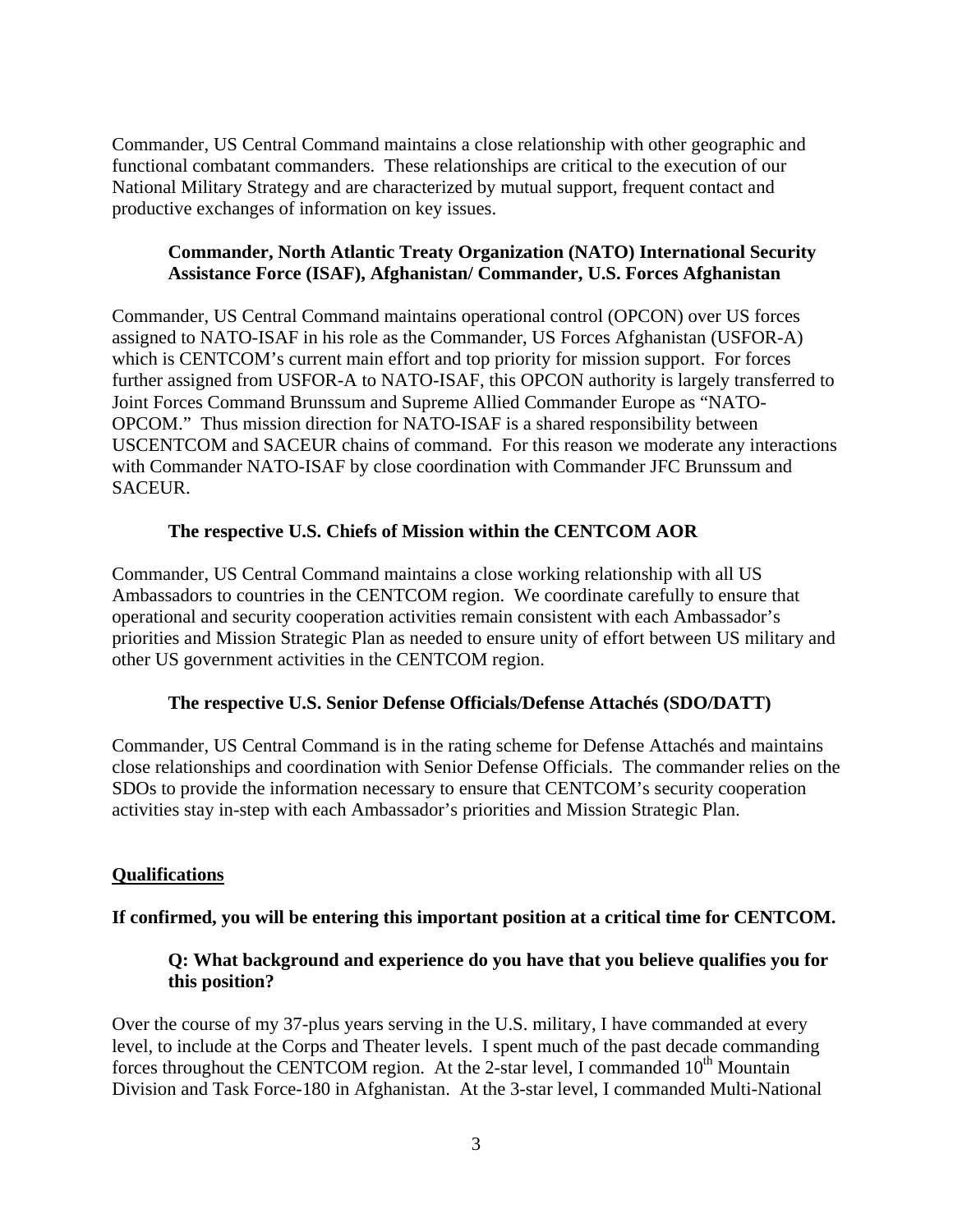Corps-Iraq. Most recently, as Commander of US Forces-Iraq, I commanded all forces in that country and oversaw the successful transfer of responsibilities to the Iraqi Security Forces and U.S. State Department representatives, as well as the transition of military forces and equipment out of Iraq. I have worked closely with partners from across the Interagency and have existing relationships with civil and military leaders throughout the CENTCOM AOR. My past experiences have afforded me an in-depth understanding of the nuanced challenges and opportunities that exist in that region of the world. I also served previously as Director of the Joint Staff and as CENTCOM Chief of Staff. These experiences have provided me with an understanding of the command as well as some of the relationships and processes that exist at the highest levels.

#### **Major Challenges and Opportunities**

**If confirmed as the Commander of CENTCOM, you will be responsible for all military operations in the CENTCOM area of responsibility.** 

### **Q: In your view, what are the major challenges and opportunities that would confront you if you are confirmed as the next Commander of CENTCOM?**

The Middle East represents an extremely complex and dynamic environment. Ethnic, sectarian and ideology-based conflicts are continuing to play out within countries and between countries across the region. Challenges abound; as do opportunities. Among the many challenges we are faced with is the significant threat posed by violent extremist organizations. Our priorities in the near-term are 1). Afghanistan—we must continue to support the mission, with some ~66K service members still serving in country; 2). Iran—we want to see a non-nuclear Iran that respects its neighbors; 3). Syria—we would like to see an end to the civil war and a stable government; and, 4). The broader Middle East—we want a region where stability and security prevails; we want the conditions set to allow for economic growth and opportunity; and, representative government that is underpinned by rule of law. In general, we want a region where all states play a constructive role in managing and maintaining stability. Our key opportunities lie in the domain of collective security and building regional partners' security capacities. Many of our partners in the region have shown interest and made steady progress to date in taking on their share of regional security. We will continue to encourage this interest and capacity building across the region.

### **Q: If confirmed, what plans do you have for addressing these challenges and opportunities?**

I will address these challenges and opportunities using four principle levers: military to military engagements, plans and operations, security cooperation programs and posture and presence. US Central Command will employ these levers always focused on working by, with and through our partners to the greatest extent allowable to bolster regional security and promote stability. Military to military engagements lay the foundation for and bolster our broader diplomatic and political relationships. It is often the bedrock of the relationship and affords us the trust necessary to dialogue quietly about contentious issues. Plans and operations are developed and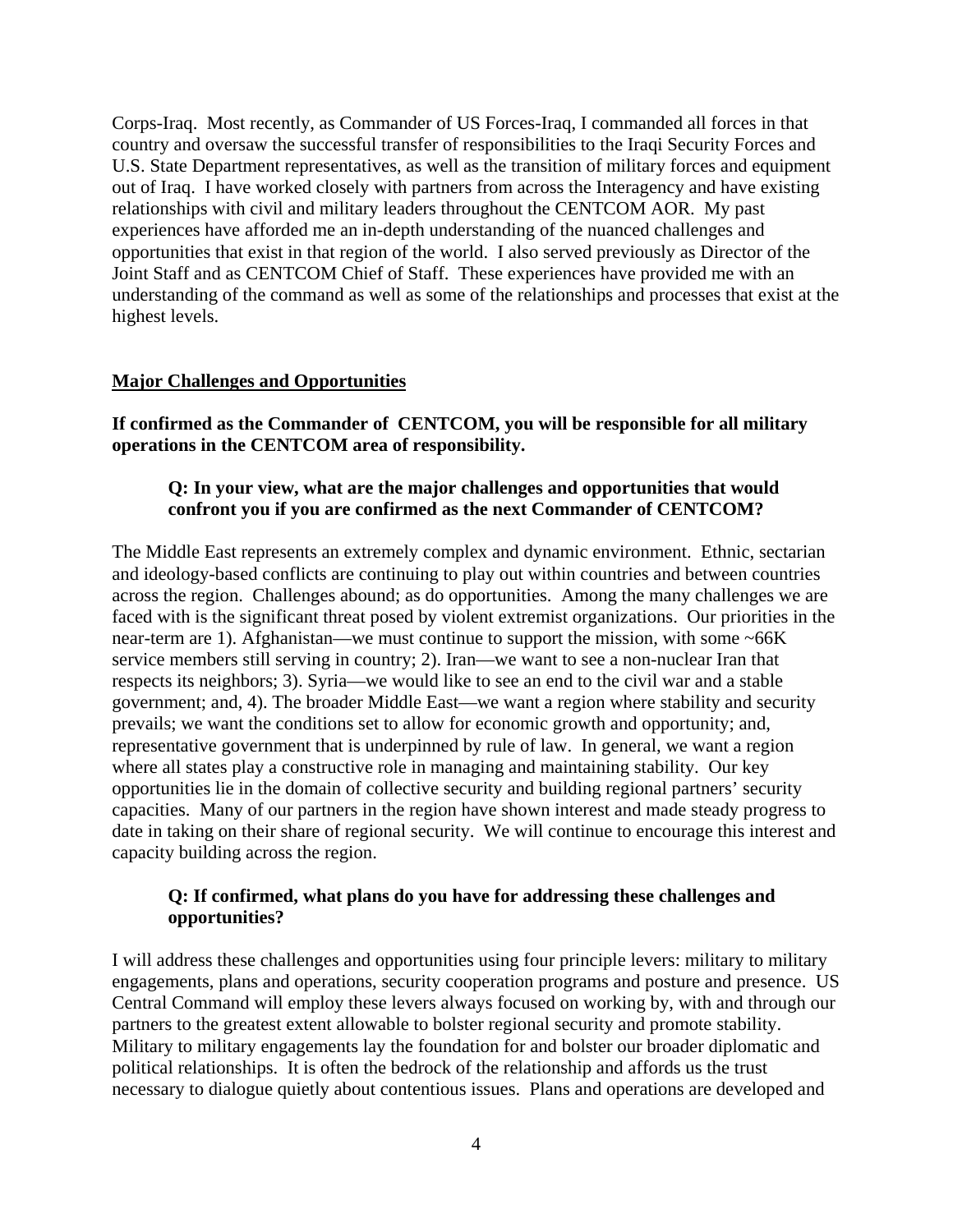executed in conjunction with our fellow Combatant Commands, interagency organizations and international partners as necessary to address developing contingency and crisis situations. Security Cooperation Programs build partner capacity as the responsible way to reduce US presence in the region and effectively support their ability to carry more of the region's security burden. Posture and presence in the future will be leaner but supported by a base infrastructure that enables rapid reinforcement.

**One challenge with which you may have to deal, if confirmed, is the impact of the combination of Sequestration and the Continuing Resolution on the ability of the Military Services to meet the demands of the Combatant Commanders as well as the execution of your operating budget. Admiral Winnefeld, the Vice Chairman of the Joint Chiefs of Staff was recently quoted as saying, "We are taking a very close look at how we 'appetite suppress' some of the demand signals that are out there," he said. "We find that there are some forces out there in the world today that have been asked for and have been provided to (combatant commanders) that might be servicing a lower level of interest."** 

**Q: What is your understanding and assessment of the impact of pending Defense budget cuts to CENTCOM's operational planning, requests for forces, and operating budgets? If confirmed, how would you prioritize the use of available funds?** 

All Service Chiefs have been clear and consistent in saying that sequestration will have devastating impacts on operations. That said, they've also been clear in stating that they will continue to support the ongoing operations in Afghanistan, first and foremost. But, there is shared concern about the impact of cuts on the readiness of forces responding to emerging contingencies. If confirmed, I will continue to work closely with the Military Service Components to address any concerns they have with meeting our high priority operational requirements. I will also defend the authorities which support our strategic partnerships which are vital to our ability to promote regional security and stability throughout the region.

#### **Q: In your opinion, what are your considerations or alternatives if an adequate aircraft carrier presence in the Gulf cannot be sustained by the Navy beyond March 2013?**

The prudent measure is to maintain continuous aircraft presence in the Arabian Gulf region, with two carriers in assessed periods of heightened risk. Maintaining a credible naval force in the region covered by sufficient aviation combat power is essential for demonstrating an enduring commitment to regional partners, building trust and relationships, and the rapid projection of power in a crisis. While naval and air component commanders continue to work alternative strategies to deliver combat power in the Arabian Gulf from a single carrier positioned outside of the Gulf, these alternatives are predicated upon uninterrupted access to overseas bases and facilities.

### **Q: If Sequestration were to occur, what would be your assessment of the level of risk to the U.S. national security objectives in the CENTCOM AOR?**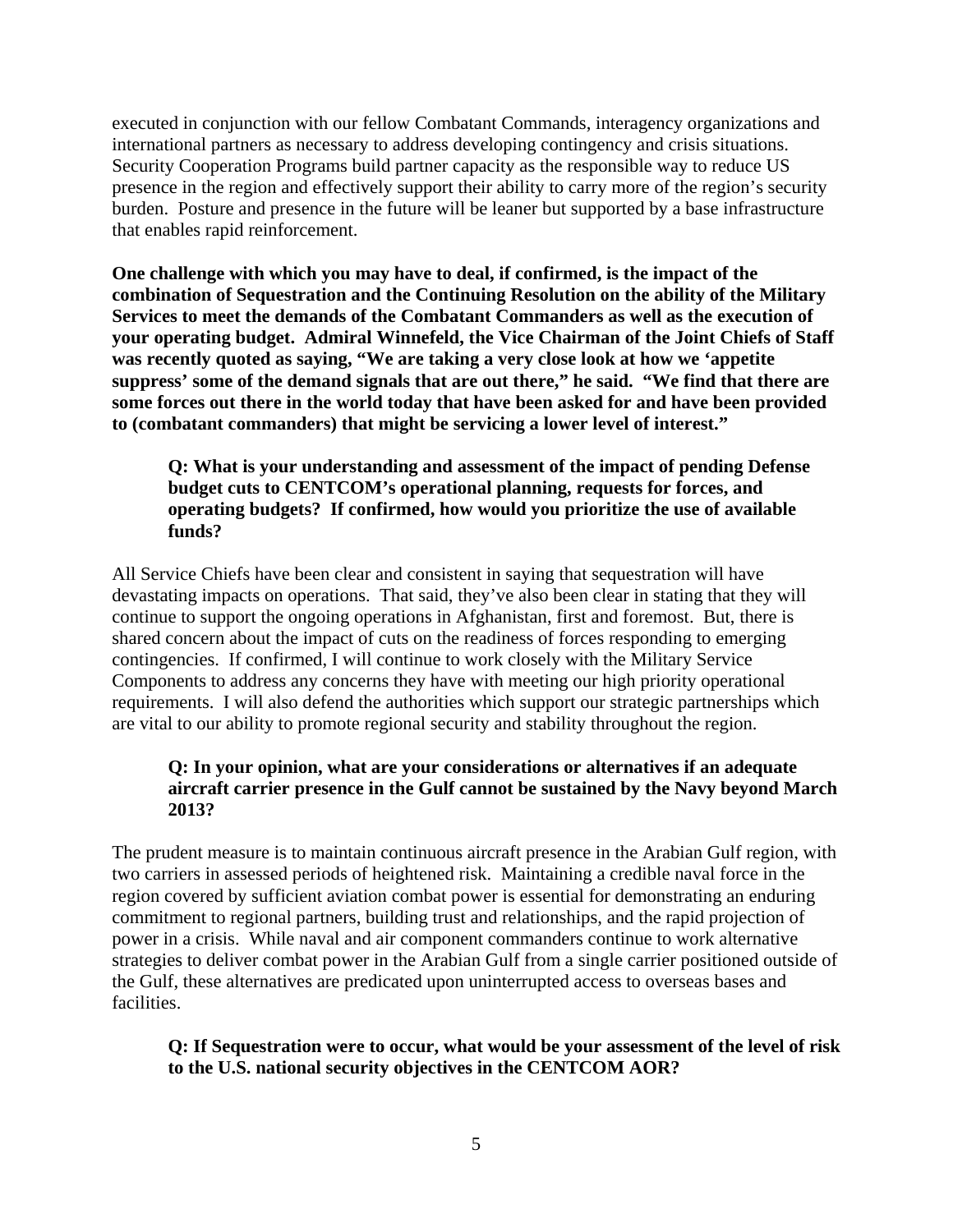Sequestration would significantly increase the risk to ongoing missions in the CENTCOM AOR. Certainly we can expect that if sequestration occurs those units that are required to address emerging challenges will be less ready than in the past or have less capability. While the effects of sequestration will negatively impact all of the services and combatant commanders, sequestration will arguably have the greatest operational impact on the CENTCOM AOR due to geography, the pace of ongoing combat operations and the likelihood of numerous contingencies.

#### **Defense Strategic Guidance**

**The Defense Strategic Guidance, "Sustaining U.S. Global Leadership: Priorities for the 21st Century Defense", announced by President Obama on January 5, 2012, includes, among other things, the intention of the Administration and the Pentagon to "rebalance toward the Asia-Pacific region." In his associated remarks, Secretary Panetta explained that the "U.S. military will increase its institutional weight and focus on enhanced presence, power projection, and deterrence in Asia-Pacific…At the same time, the United States will place a premium in maintaining our military presence and capabilities in the broader Middle East."** 

### **Q: What do you anticipate will be the impact of this guidance on the operations and activities of CENTCOM?**

The guidance does increase emphasis on the Asia-Pacific region while enhancing U.S. technological capabilities in the PACOM area of responsibility (AOR). However, our Defense Strategic Guidance reflects a global strategy. And, the world we live in remains complex and extremely volatile. In fact, much of the instability resides in the CENTCOM AOR where significant challenges persist. While I understand that in an era of constrained resources we must prioritize; the combatant commander is responsible for ensuring that, at all times, the command is postured to protect vital national interests in the region. If confirmed, I will continue to assess conditions in the CENTCOM AOR and request the resources required to sustain operations.

#### **Readiness of Forces**

### **Q: What is your assessment of the readiness of U.S. forces that have been deployed to Operation Enduring Freedom?**

Our forces are the best trained, best equipped and most experienced in our Nation's history; and, that includes forces deployed to Afghanistan in support of Operation Enduring Freedom (OEF). Pre-deployment training at the various joint training centers provides tailored counterinsurgency scenarios and incorporates up-to-the minute lessons learned from troops on the ground in Afghanistan. I have worked hard in my current position as Vice Chief of Staff of the Army to ensure that all levels of command are appropriately focused on ensuring the continued and future readiness of US forces in theater.

#### **Q: Have you observed any significant trends in or apparent gaps with respect to**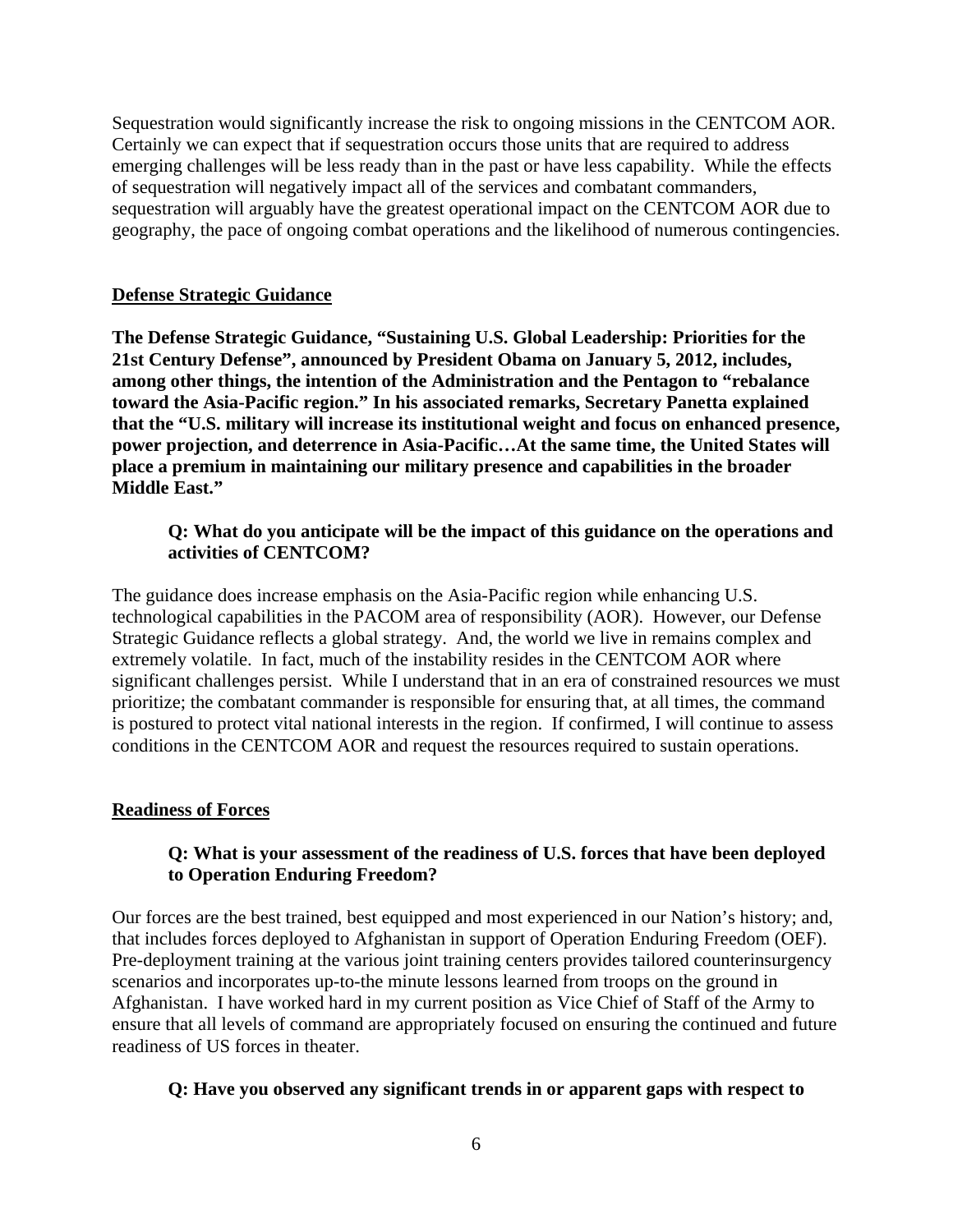#### **personnel, equipment, or training readiness in units as they deploy to or upon their arrival in Afghanistan?**

No. Overall, the readiness of units arriving in the AOR has been high and the Services have done well preparing units to deploy. Where issues have arisen, the Services have been adaptive and they have routinely incorporated feedback from theater thereby making necessary adjustments in force preparations.

## **Q: What are your views, if any, on the growing debate over whether U.S. forces are putting too much emphasis on preparing for counterinsurgency and irregular warfare operations or too little emphasis on preparing for high intensity force-onforce conflict and full spectrum operations?**

This debate reflects how the U.S. military has adapted over the past decade-plus of war. Army doctrine reflects this adaptation, stating that our formations must be capable of performing unified land operations across a broad range of operations: offense, defense, stability, and defense support to civil authorities. There is a recurring dialogue between commanders at all echelons to ensure that there is a shared understanding of the essential tasks that must be trained. The commanders' assessment of the situation, mission, time, and resources drives how commanders execute unit training and preparation. Ultimately, this is a dynamic process. It is at the heart of the military's efforts to build and sustain readiness, and it ensures that our formations are capable of accomplishing the mission across the full range of operations.

## **Q: What is your opinion on adding a third maneuver battalion to the Brigade Combat Team structure?**

The addition of the third maneuver battalion will greatly enhance the depth, versatility and combat capability of our Brigade Combat Teams (BCT). Analysis shows that the redesigned BCT will provide equal capacity to meet combat commander demand while providing a more robust formation at the point of decision. The three battalion design is more lethal, survivable and flexible. Importantly, it also increases the commander's options as the formations execute operations across the full range of military operations. Ultimately, the addition of the third maneuver battalion is a key development for the Army as it transitions from current fight and postures for the next conflict.

## **Afghanistan Counterinsurgency Strategy**

## **Q: Do you support the counterinsurgency strategy for Afghanistan?**

Yes, I support the current approach of 1). building ANSF capacity; 2). countering violent extremist organizations; and, 3). setting conditions for final transfer to ANSF control and change of mission by the end of December 2014.

# **Q: If confirmed, are there changes you would recommend to the U.S. strategy in Afghanistan?**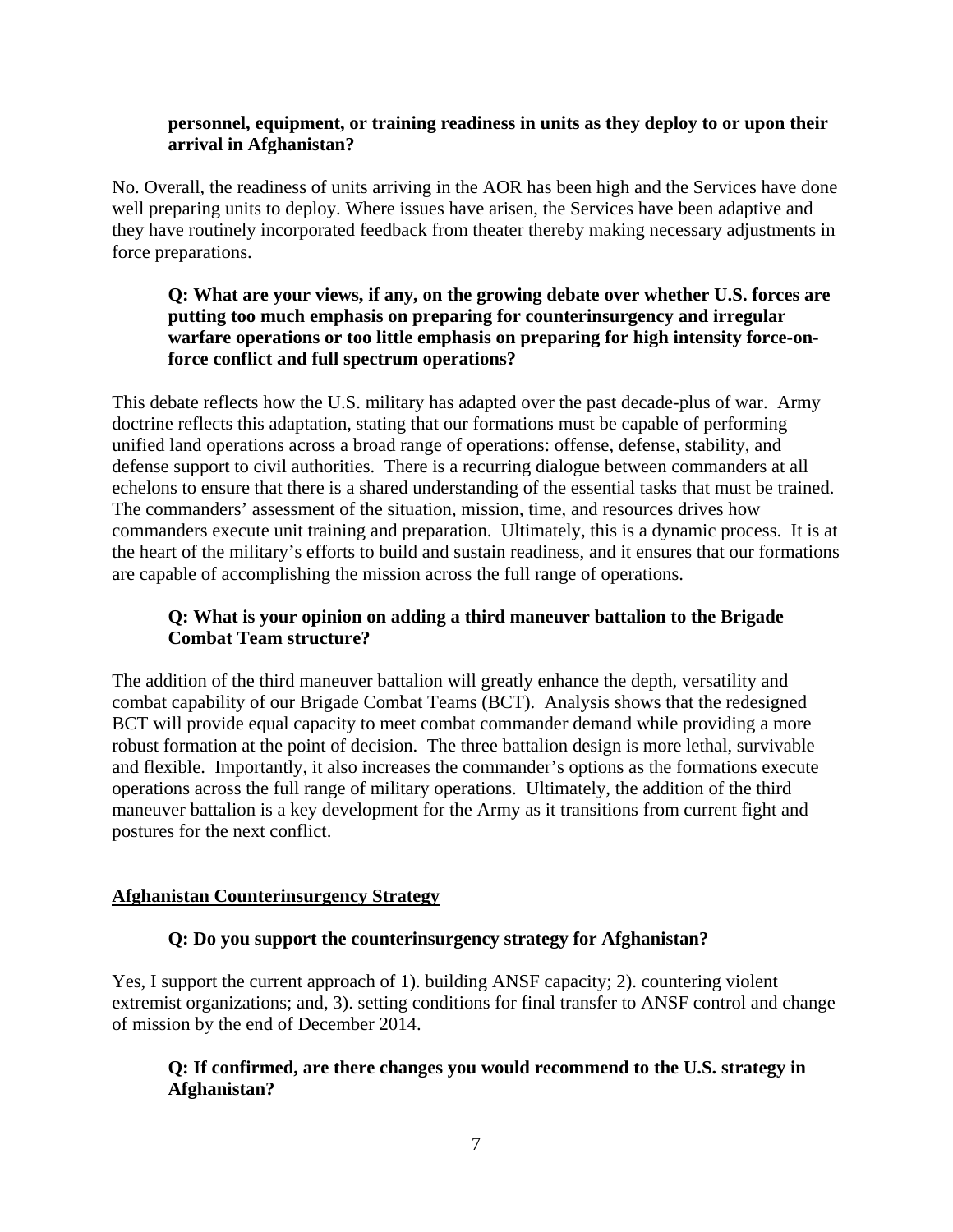The current strategy is showing progress; and, I have every confidence in the commanders leading the effort. That said, if confirmed, I will continually assess the situation on the ground, consult with US leaders, partners, regional leaders and NATO commanders and provide my best military advice on this matter to my chain of command. I will also follow up with the members of this committee, as requested.

#### **Q: What is your assessment of the progress of the campaign in Afghanistan?**

Efforts to counter the insurgency and prevent terrorist safe havens have been and remain effective. Coalition operations have continued to focus on degrading insurgent networks while building the capacity of our ANSF partners to maintain security. We were largely successful during the 2012 fighting season and we met our campaign objective to force the enemy out of population centers. We continue to transition the responsibility for security to the ANSF and we have seen a decrease in violence in areas under ANSF responsibility. That being said, challenges remain – particularly in areas along the border with Pakistan and areas in southern Afghanistan where the Taliban continues to operate. There also remain the dual challenges of narcotics and corruption that threaten long term stability. Afghanistan's nascent government and upcoming elections scheduled for 2014 also pose significant challenges with respect to maintaining the gains achieved in recent years.

#### **Security Transition in Afghanistan**

**President Obama and Afghan President Karzai recently announced that the transition to an Afghan lead for security throughout Afghanistan will occur this spring, a few months ahead of schedule. As part of the ongoing transition, coalition forces are shifting increasingly to an advise-and-assist mission but will continue to support Afghan security forces until the International Security Assistance Force (ISAF) mission concludes by no later than the end of 2014.** 

### **Q: Do you support the announced transition of the security lead to Afghan security forces throughout Afghanistan by this spring?**

Yes, I support plans for ANSF assuming the lead for security across all of Afghanistan by mid-2013, as agreed to at the Chicago NATO Summit in May 2012. The current security situation and capability of ANSF supports continued adherence to the transition plan. Afghans have already assumed the lead through much of the country and have validated NATO's incremental decisions to make these transfers. That said, we will certainly incorporate lessons learned from our experiences in Iraq. Among them we recognize that ISAF will be called upon to provide critical enablers and advisory support to the ANSF as they assume the lead for security operations. ISAF will also be required to maintain sufficient combat power to respond to contingencies and conduct operations alongside the ANSF.

#### **Q: Do you support the shift in the mission of coalition forces to an increasingly advise-and-assist role in support of Afghan security forces?**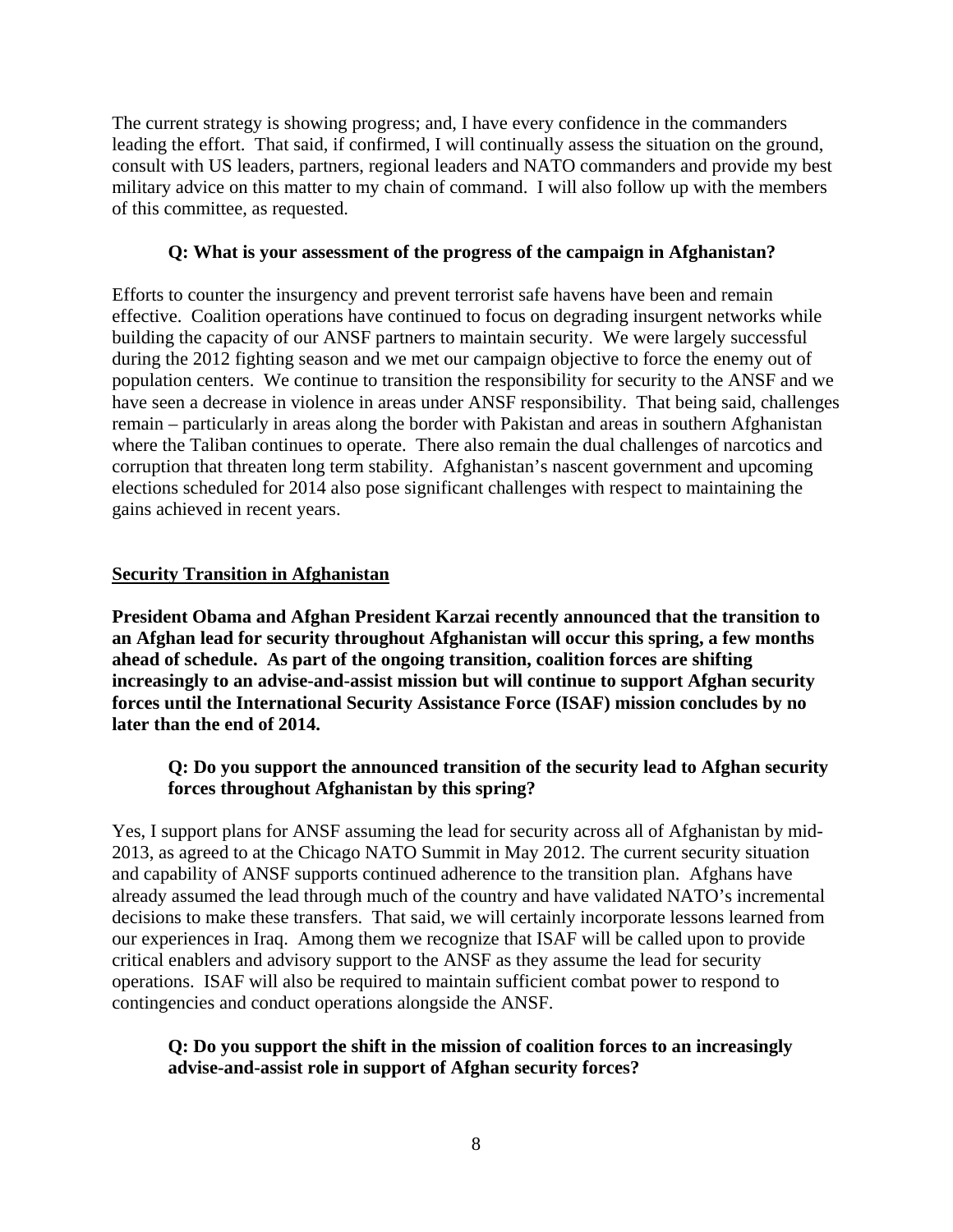Yes. The current situation supports the shift to an advise-and-assist mission in support of ANSF. If confirmed, I will monitor changing conditions and dialogue with commanders, regional leaders and partners to ensure the situation supports the employment of general purpose forces in a Security Force Assistance (SFA) role. Balanced SFA enables ISAF to provide tailored forces that support sustainable development of the ANSF as they move into the lead, as well as special and general purpose forces to support developing Afghan Army and Police operations through 2014. The ultimate aim is to build ANSF capacity and set conditions for them to assume lead for the security of their country. Much like in Iraq, as the ANSF capabilities and capacity improve, coalition forces will provide less frequent training and advice at the lower levels and focus efforts at the higher echelons to better integrate our enabler support.

# **Q: Do you agree that the success of the mission in Afghanistan depends on having Afghan security forces, rather than coalition forces, taking the lead for security and conducting unilateral operations to the maximum extent?**

Yes. History has shown that indigenous forces are best suited to assume lead responsibility for the security of their country. A great deal of the country has already transitioned to ANSF in the lead, and we have seen low levels of violence in these transitioned areas. ISAF will continue to provide critical enablers and advisory support to ANSF formations as they assume lead responsibilities.

# **Q: What is your assessment of the capacity and performance of the Afghan security forces in assuming the lead for security in areas designated for transition, including in contested areas?**

Over the past several years, we have helped grow the ANSF into a force that will eventually reach 352K. The ANSF is steadily improving in military capability and professionalism. There is still work to be done before they will be self-sufficient and capable of providing sustainable security for the long term. However, the ANSF is on track to assume full security responsibility across Afghanistan by the end of 2014. During 2012, the Afghan National Army demonstrated their ability to plan, conduct and sustain large-scale operations. Their combat enabler capabilities are still developing due to late fielding, but they are improving in their ability to conduct fire support, rotary wing support and even limited medical evacuation.

# **Q: Do you believe that a responsible transition of the mission for U.S. forces in Afghanistan from combat to a support role should be based on conditions on the ground in Afghanistan?**

Yes. If confirmed, I will work closely with leaders in theater, to include General Dunford, to assess the conditions on the ground and provide my best military advice with respect to the transition of mission to my chain of command.

## **Q: Under the current conditions in Afghanistan, would you support making such a transition by no later than the end of 2014?**

I support the current plan to complete the transition by the end of 2014, per the President's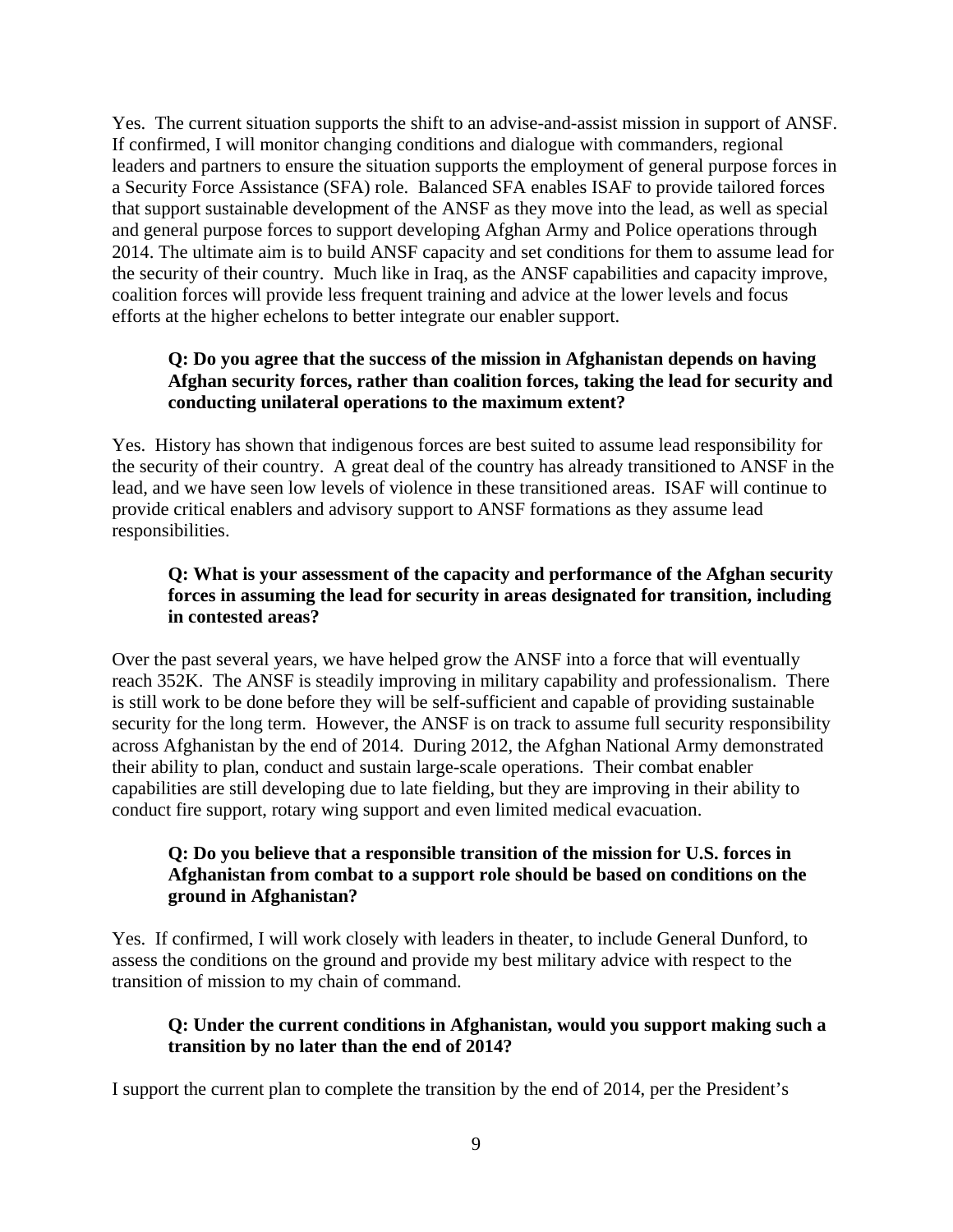policy. If confirmed, I will continue to assess the situation, along with the leaders on the ground, and provide my best military advice on the timeline and related transition requirements.

### **Q: What conditions, if any, would drive you to recommend to the President to not transition from a combat to a support role?**

We are transitioning from leading partnered COIN operations to providing Security Force Assistance through training, advising and assisting the ANSF based on the current assessment of conditions on the ground. A number of factors were considered when making the decision on pace and course of our transition efforts. Indeed, it would be difficult to name a single factor that would drive a commander to recommend a change to the current plan. If confirmed, I will continue to assess conditions on the ground and provide my best military advice to my chain of command.

## **Draw Down of U.S. Forces in Afghanistan**

**In September 2012 the drawdown of the 33,000 U.S. surge force in Afghanistan was completed, bringing U.S. troop levels down to approximately 68,000. President Obama recently reaffirmed his pledge to continue the drawdown of U.S. forces from Afghanistan at a steady pace. He also stated he would soon announce the next phase of the U.S. drawdown based on the recommendations of the ISAF Commander and other commanders on the ground in Afghanistan.** 

## **Q: What is your understanding of the missions to be conducted by any residual U.S. force that may remain in Afghanistan after 2014?**

My understanding of the missions to be conducted by residual U.S. Forces remaining in Afghanistan after 2014 will be counterterrorism; train, advise, and assist the Afghan National Security Forces (ANSF); and provide support to Department of State (DOS) civilian missions. Most importantly, force protection is inherent in everything we do in theater.

### **Q: In your current position as Vice Chief of Staff of the Army, have you provided any recommendations on the size and missions of any residual U.S. force that may remain in Afghanistan after 2014?**

No.

### **Q: Based on your experience as the Vice Chief of Staff of the Army and your experience in the Iraq drawdown, what missions and force size do you recommend for a residual U.S. force in post-2014 Afghanistan?**

I am not currently in a position to provide such a recommendation. I would defer to the current CENTCOM commander and the commander on the ground to provide their recommendations.

## **Q: In your view, how should the requirement to provide force protection for our**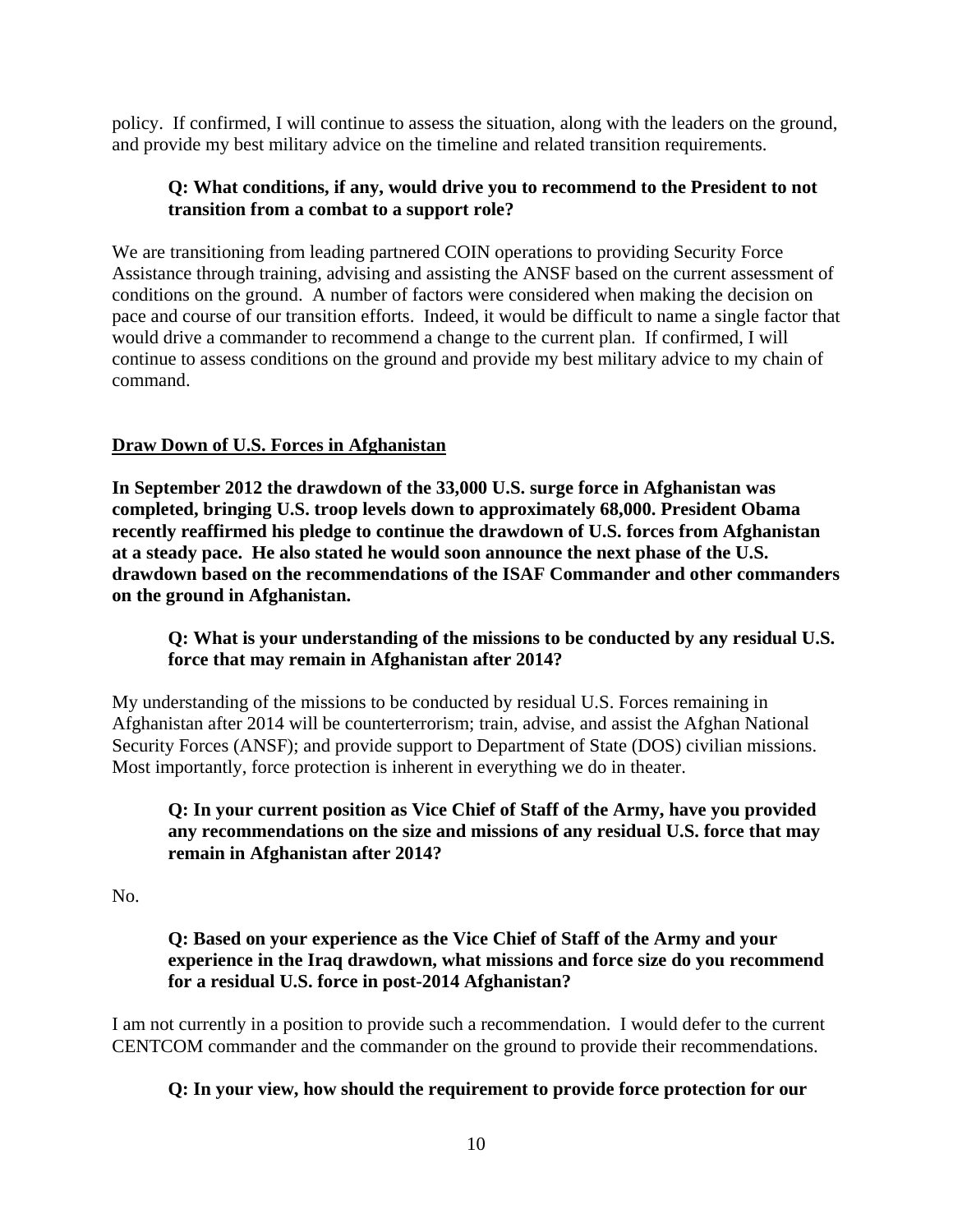#### **troops be taken into consideration in any decision on the size of a residual U.S. force in Afghanistan post-2014?**

Force protection is an inherent part of everything we do and therefore must be included in the planning effort.

## **Q: How does the early transition to Afghan lead for security announced by Presidents Obama and Karzai impact our mission and objectives for the 2013 and 2014 fighting seasons?**

The transition is and has always been conditions and capability based. The early transition announcements reflect the improving security situation in Afghanistan and ANSF's capabilities to assume the lead and should have no impact on our mission objectives.

## **Q: What force structure do you think is appropriate for the 2013 and 2014 fighting seasons?**

If confirmed, I will assess the force structure capabilities and capacities that we will maintain over the next two years to ensure they continue to meet our objectives. We will transition to full security lead by the Afghans in the spring and we will need to ensure that we have set the proper conditions for successful elections in 2014. We will also need to ensure that we have the proper forces to smoothly transition to the train, advise and assist mission by December 2014.

## **Q: What, in your view, should be the pace of reductions in U.S. forces during each of 2013 and 2014?**

This is an operational maneuver. As such, the pace of reductions should be based on the commander's assessment, the enemy situation, conditions on the ground, to include ANSF capabilities, and mission requirements in order to maintain the campaign's momentum and to avoid jeopardizing the gains we have made. At the same time, we must be clear that we will not abandon Afghanistan. This is a decisive time in the country's history and decisions we make now regarding degrees of support, how the U.S. drawdown proceeds, to include the preservation of enablers in terms of logistics, medical evacuation, communications and air support will be essential for our partners.

## **Logistical Challenges**

## **Q: What is your assessment of the speed and reliability of logistical convoys through the Pakistan Ground Lines of Communication (GLOC) to support our forces in Afghanistan?**

Movement in Pakistan is subject to a number of recurring challenges including environmental conditions, political factors and the ongoing security situation. We have cleared out nearly all cargo previously stranded in Pakistan as a result of the closure that began in November of 2011, and we recently commenced test shipments of new cargo. We anticipate challenges as the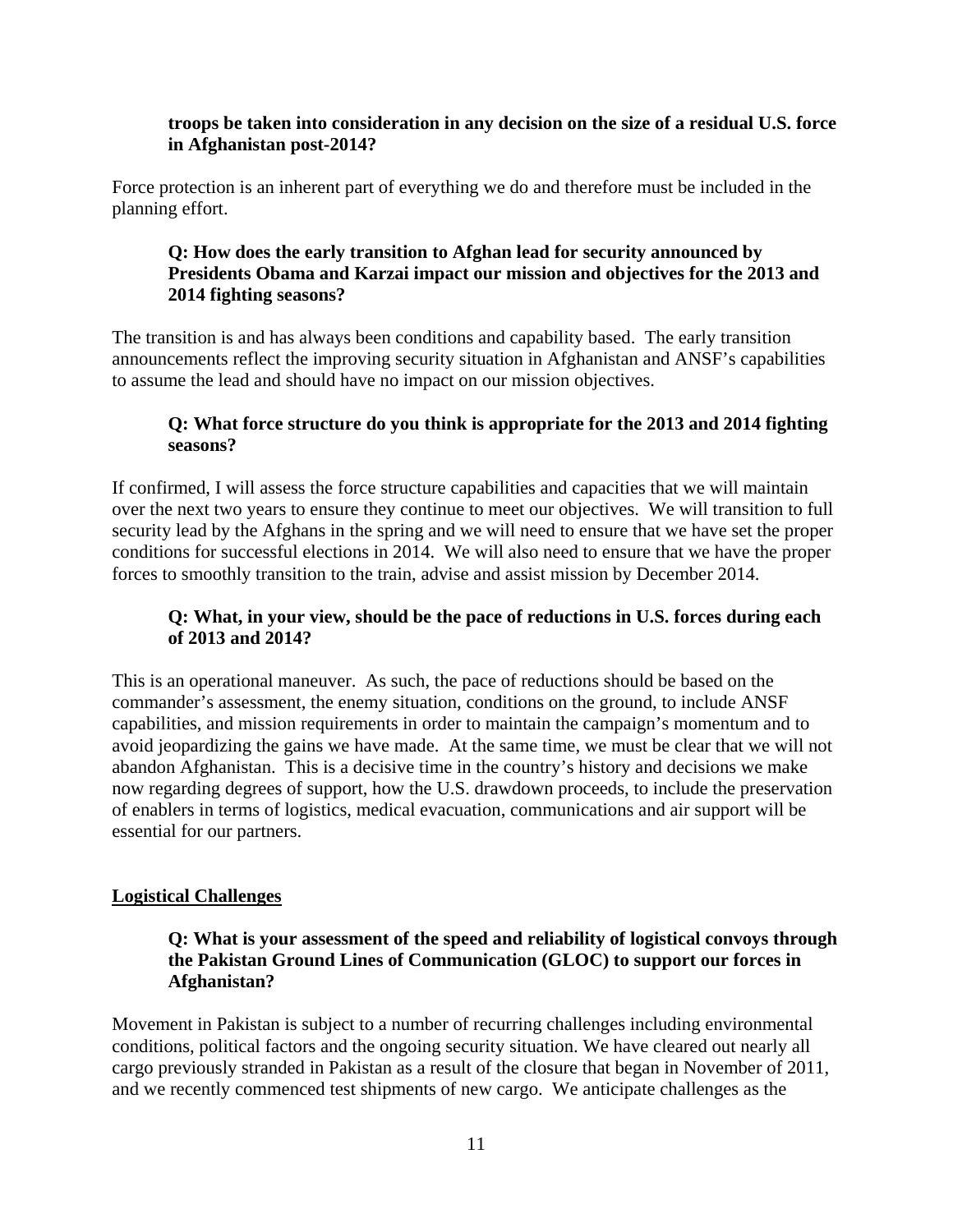Government of Pakistan (GOP) struggles internally to implement new transit processes that were agreed to during 2012. The GOP appears committed to resolving these issues and facilitating successful, sustained cargo movement. It is our intent to use the PAK GLOC consistent with route capacities, GOP capabilities, the security situation, and environmental conditions.

## **Q: In your view, what improvements, if any, need to be made in light of the logistical throughput rate of the Pakistan GLOC?**

The current proven capacity of the PAK GLOC will support the volumes that we anticipate being shipped via Pakistan. Infrastructure improvements are not required to support anticipated volumes, but may provide a positive impact supporting longer term nation building, transit and trade in the region.

## **Q: To what extent has CENTCOM developed a common operating picture to improve its processes for tracking equipment and supplies in Afghanistan?**

CENTCOM leverages both automated systems of record and manual reporting processes to obtain a common picture of equipment and supplies in Afghanistan. In addition, CENTCOM is partnering with the Joint Staff and TRANSCOM to develop a common operating picture to track the end-to-end retrograde process.

**General Austin, you served as the Commanding General of United States Forces – Iraq during the withdrawal of U.S. forces from Iraq consistent with the 31 December 2011 deadline in the U.S.-Iraq Security Agreement.** 

## **Q: Taking into account your experience in Iraq, what are the biggest risks and mitigation strategies associated with drawing down U.S. forces from Afghanistan and retrograding military equipment to the United States?**

The geographic and topographic complexities of Afghanistan will make the retrograde of materiel and personnel very challenging. The largest risk to retrograde operations is the threat of disruption to PAK GLOC and the Northern Distribution Network operations. To mitigate this risk, the CENTCOM Materiel Recovery Element (CMRE) was established to increase both volume and velocity of retrograde efforts. Transition and retrograde will also need to be conducted while contending with an able and determined enemy. As the size of our footprint shrinks, force protection and availability of enablers will increase in importance.

### **Q: How do you intend to address any conflicts between the objectives of mission accomplishment in the 2013 and 2014 fighting seasons and the logistical challenge of drawing down forces and retrograding military equipment?**

The accomplishment of our mission in 2013 and 2014 fighting seasons will be inextricably linked to the imperative of drawing down forces and retrograding equipment. The drawdown and retrograde are in themselves significant military operations that must be fully nested within the ground tactical plan and plans for operational maneuver. Fighting season considerations, force levels and retrograde actions cannot be considered in isolation. The ground commander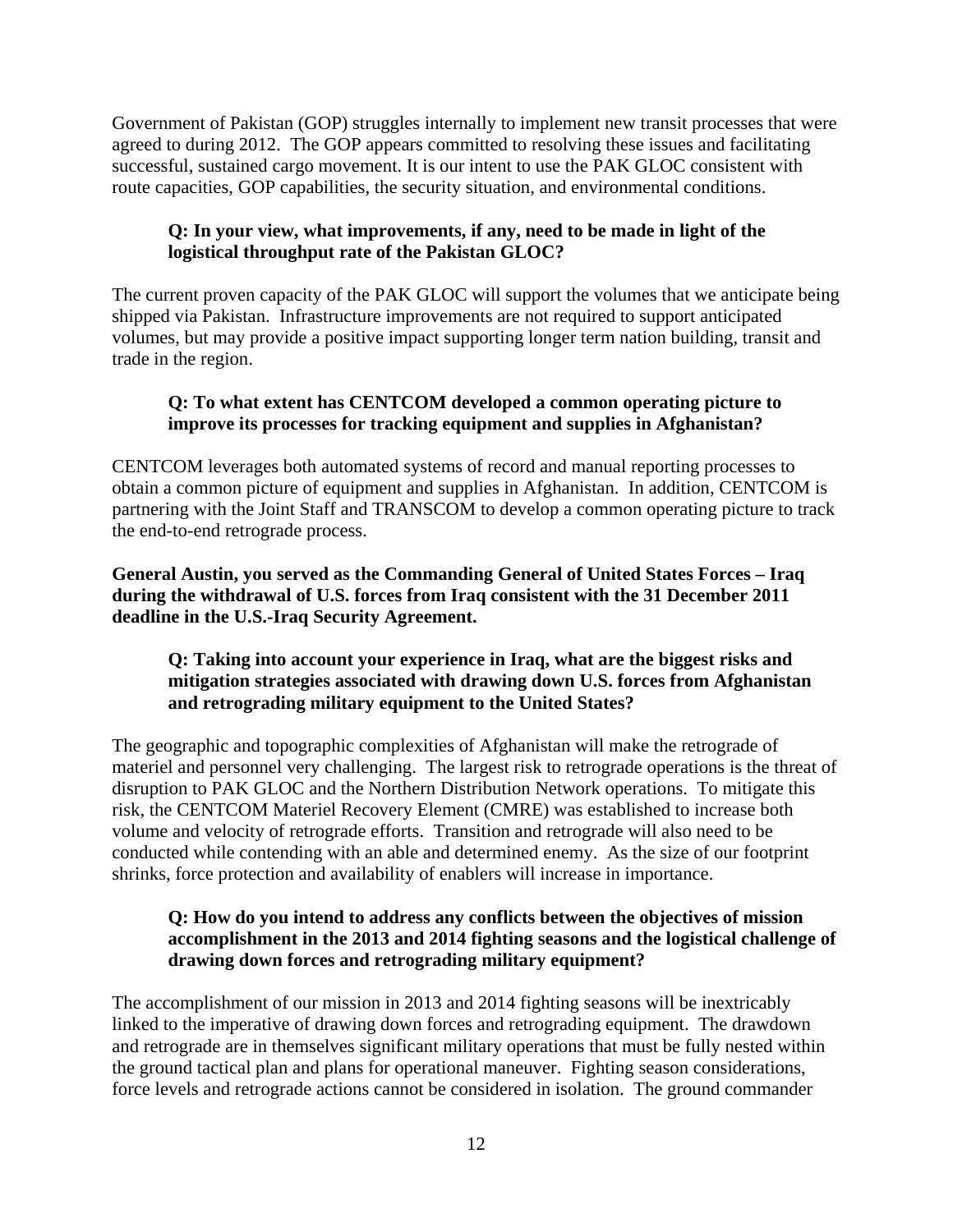must plan operations, assess risk and mitigate conflicts as a whole to ensure all efforts within theater are nested and synchronized.

### **Status of Forces Agreement for Afghanistan**

**As called for in the Enduring Strategic Partnership Agreement signed in May, the United States and Afghanistan are holding talks on a Bilateral Security Agreement, which will provide essential protections for any limited U.S. military presence in Afghanistan after 2014.** 

**Q: Do you agree that it is essential that any status of forces agreement for U.S. military forces in Afghanistan after 2014 provide immunity for U.S. troops from prosecution in Afghan courts?** 

Yes. Exclusive jurisdiction is an essential requirement.

### **Q: If confirmed, would you recommend that the United States withdraw its military forces from Afghanistan if those forces do not have such immunity?**

Yes. Without jurisdiction over our troops, our activity in Afghanistan must be limited to traditional security assistance. Combat and training activities cannot be conducted without this protection.

## **Q: Based on your experience in the Iraq drawdown, what are the risks associated with removing all U.S. military forces from Afghanistan?**

Removing all US military forces threatens the achievements gained in Afghanistan over the last 12 years of sustained combat. Such a withdrawal could open the door to a return of Al Qaeda, collapse of the GIRoA and lead to increased instability in the region. Also, it could delay the maturation of Afghan forces at a critical point in their development.

## **Afghanistan National Security Forces**

### **Q? What is your assessment of the progress in developing a professional and effective Afghanistan National Security Forces (ANSF)?**

ANSF operational effectiveness continues a general upward trend as they continue to improve and professionalize. The ANSF have increasingly taken the lead in areas previously secured by U.S. surge forces, and have been able to expand their reach, occupying patrol bases and combat outposts that had previously been too dangerous to hold. The ANSF have also increased their abilities to plan, carry out, and sustain high-level kinetic actions involving multiple ANSF forces.

## **Q: What is your assessment of the capacity of the ANSF to take the security lead and to conduct unilateral operations?**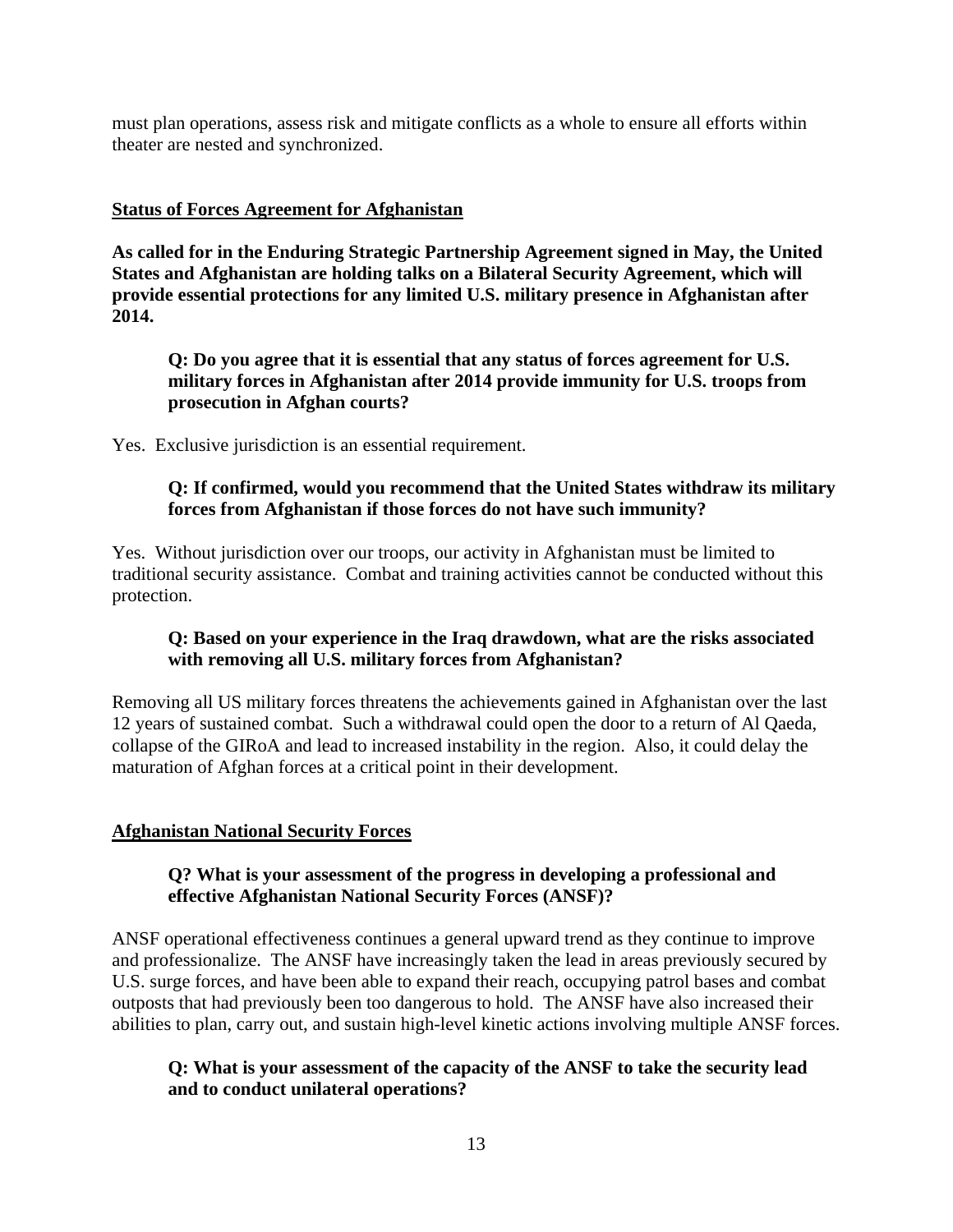The ANSF have made substantial progress during the past year, and are steadily building a force that will assume full responsibility for security operations throughout Afghanistan by the end of 2014. The ANSF are unilaterally conducting the vast majority of operations in Afghanistan, although many of these are routine patrols. Force generation and development efforts continue to yield advancements in operational effectiveness. During the previous year, ANSF made strides in performance, increasingly moving into the lead for security operations. As of the end of the last reporting period, ANSF partnered with ISAF on more than 90 percent of all operations and was in the lead in more than 50 percent of these actions.

## **Q: What do you see as the main challenges to building the capacity of the ANSF and, if confirmed, what recommendations, if any, would you make for addressing those challenges?**

There are five key challenges to building the capacity and capability of the ANSF: leadership, logistics, counter-IED, attrition and literacy. Counter-IED continues to pose a significant challenge. Attrition rates have improved; however, we must continue to monitor levels. We must also continue to help the ANSF to professionalize the force; train and develop leaders; build their enabler capacity; and, further expand literacy which will have a lasting impact on the country. If confirmed, I will work closely with General Dunford to ensure that he has the resources necessary to develop a sufficient and sustainable ANSF that can operate independently of Coalition assistance.

## **Q: Do you support plans for building and sustaining the ANSF at 352,000 personnel?**

Yes. The target end-strength provides the capacity for achieving security and stability in Afghanistan.

# **Q: Do you agree that any reductions in the ANSF from this 352,000 level should be based on security conditions in Afghanistan at the time those reductions would be expected to occur?**

Yes. A sufficient and sustainable ANSF is necessary for Afghanistan's long-term stability and security. The current ANSF sustainment plan will maintain Afghan forces at surge strength of 352,000 through 2018, to allow for continued progress toward a sustainable secure environment in Afghanistan. As security conditions on the ground continue to improve, ANSF will undergo a gradual, managed force reduction to a final force structure that is both adequate to meet security requirements and fiscally sustainable in the long term.

## **Insider Threat**

**In 2012 the number of so-called "green-on-blue" incidents, in which ANSF personnel or ANSF impersonators attacked U.S. or coalition soldiers, increased significantly. The rise in the number of insider attacks has led U.S. and Afghan military leaders to take a number of precautions against such insider threats, including expanding Afghan counterintelligence**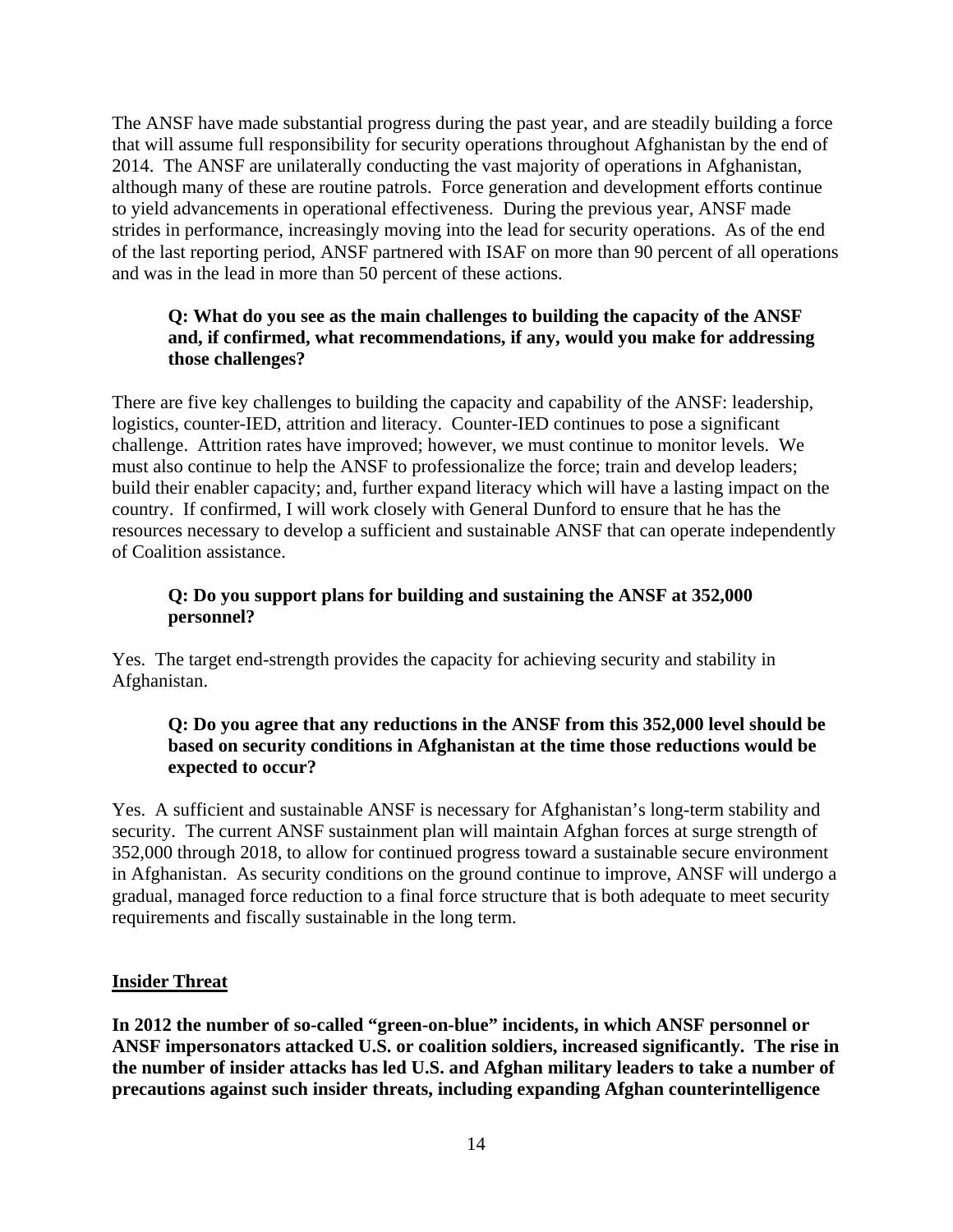**efforts to identify possible Taliban infiltrators, increasing cultural sensitivity training, and expanding the "Guardian Angel" program to protect against the insider threat in meetings between coalition and Afghan forces.** 

# **Q: What in your view are the causes of the increase in insider attacks and what has been their impact on the military campaign in Afghanistan?**

Insider attacks are an insurgent tactic designed to create a seam and sow mistrust between ISAF and ANSF forces. Most likely the increase in insider attacks reflects a combination of factors including the increase in the number of ANSF personnel and a greater number of Coalition Force (CF) trainers living and working with the ANSF. Overall, these attacks, while tragic, have not had a significant impact on the campaign.

## **Q: What is your assessment of the impact of these green-on-blue attacks on the level of trust between coalition and Afghan forces?**

Clearly these types of attacks have the potential to impact morale and to compromise bonds among coalition members. However, during my recent visit to Afghanistan I did not see indications of either low morale or mistrust among coalition and Afghan forces.

# **Q: What is your assessment of the measures that have been taken by ISAF and Afghan leaders to address the insider threat? Are there additional steps that you would recommend to address this threat, if confirmed?**

Since January 2012, there has been a significant increase in the ISAF and ANSF efforts to mitigate insider attacks. In August 2012, ISAF and the ANSF forces formed the Insider Threat Action Group (ITAG) and the Insider Threat Mitigation Team (ITMT) to jointly identify and implement insider threat mitigation efforts. Steps are being taken by Afghans to institute a number of insider threat countermeasures and supplement the vetting process in order to remove undesirable members of the ANSF. If confirmed, I will work closely with the Commander, ISAF, to ensure appropriate measures are being taken and the necessary resources allocated to protect coalition forces.

## **Q: In light of the spike in insider attacks, do you see a need to reconsider current plans for embedding small Security Force Assistance Teams of U.S. military advisors with Afghan military units to assist in the transition to an Afghan security lead?**

Presently, no; but, this is a critical question and if I am confirmed, I will work with General Dunford as conditions warrant to evaluate the potential risks to our embedded advisors as transition progresses.

## **Reconciliation**

**Q: In your view, what should be the role of the United States in any reconciliation**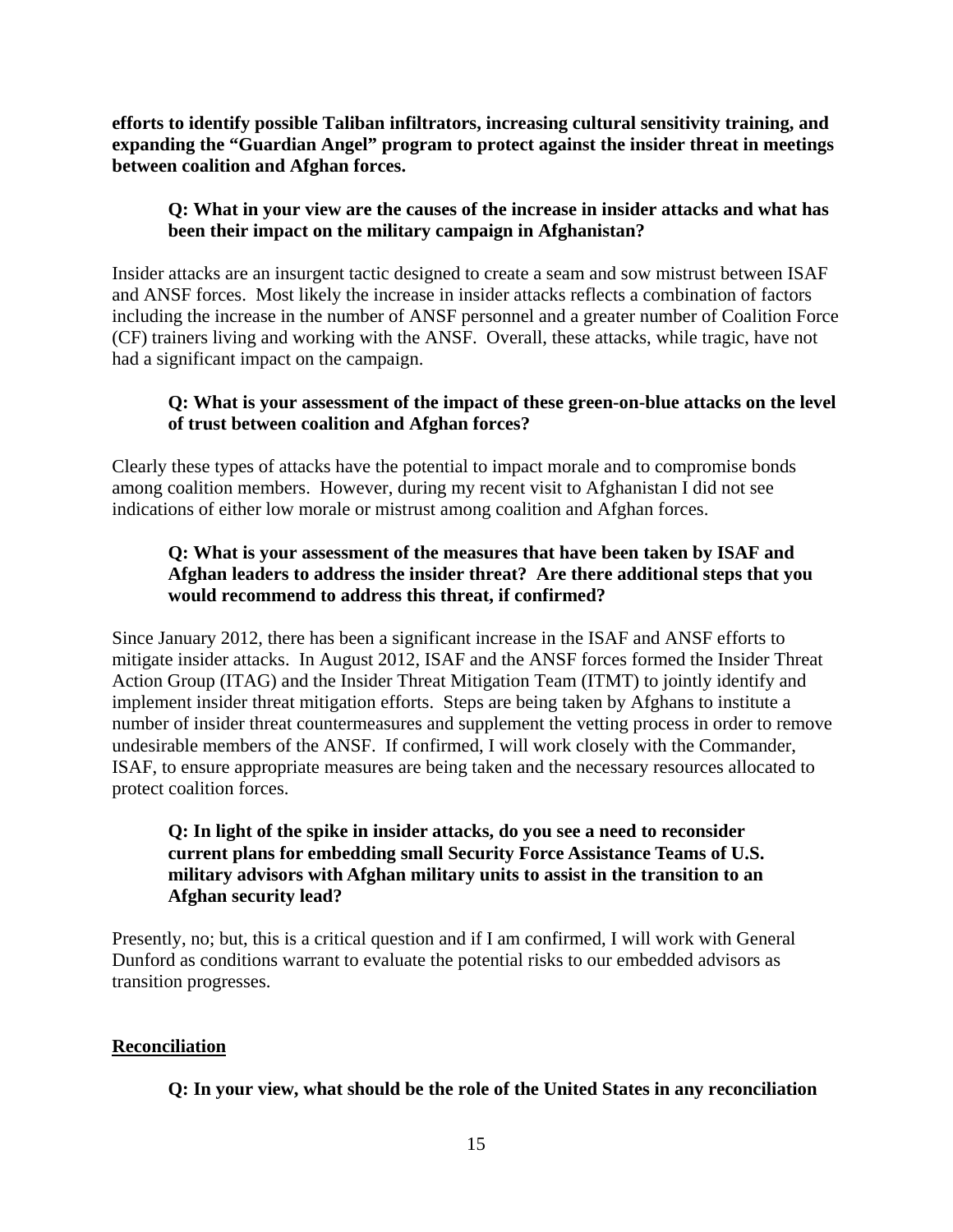#### **negotiations with the Afghan Taliban and other insurgent groups?**

Achieving a durable peace in Afghanistan will require some form of political settlement among Afghans. That settlement must ultimately be brokered among the Afghans themselves. Afghanistan is adamant that the Afghan government must maintain control of any reconciliation negotiations. The U.S. role should acknowledge that the Afghanistan government is the lead for reconciliation and focus on acting as a mediator and encouraging other nations to play a constructive role.

## **Q: What additional steps, if any, should the United States be taking to advance the reconciliation process?**

The U.S. could work to bring other key AOR partners with a vested interest in securing a stable Afghanistan into the reconciliation dialogue to offer their assistance in support of the peace process.

### **Q: In your view, what should be the role of Afghanistan's neighbors, in particular Pakistan, in the reconciliation process?**

Neighbors in the region have legitimate interests in Afghanistan and need to play a constructive role in the reconciliation process. Specifically Pakistan must take steps to ensure that militant and extremist groups cannot continue to find safe haven in Pakistani territory. It should actively support the Afghan-led process. Ultimately, Pakistan and the other regional neighbors will benefit from improved stability in Afghanistan.

## **Special Operations in Afghanistan**

**Special operations forces depend on general purpose forces for many enabling capabilities, including intelligence, surveillance and reconnaissance (ISR); logistics; and medical evacuation. Admiral McRaven, Commander of U.S. Special Operations Command, has said "I have no doubt that special operations will be the last to leave Afghanistan" and has predicted that the requirement for special operations forces may increase as general purpose forces continue to be drawn down.** 

### **Q: If confirmed, how would you ensure adequate enabling capabilities for special operations forces as general purpose forces continue to draw down in Afghanistan?**

If confirmed, I will work with SOCOM to assess SOF enabling requirements and source them with existing CENTCOM assets or through the request for forces (RFF) process.

**The find-fix-finish operational model is greatly enhanced by opportunities to capture and interrogate enemy personnel, but that capability may be eroded as the U.S. military and intelligence footprint is reduced. An inability to mount capture operations could lead to a greater emphasis on lethal actions, potentially affecting public opinion.**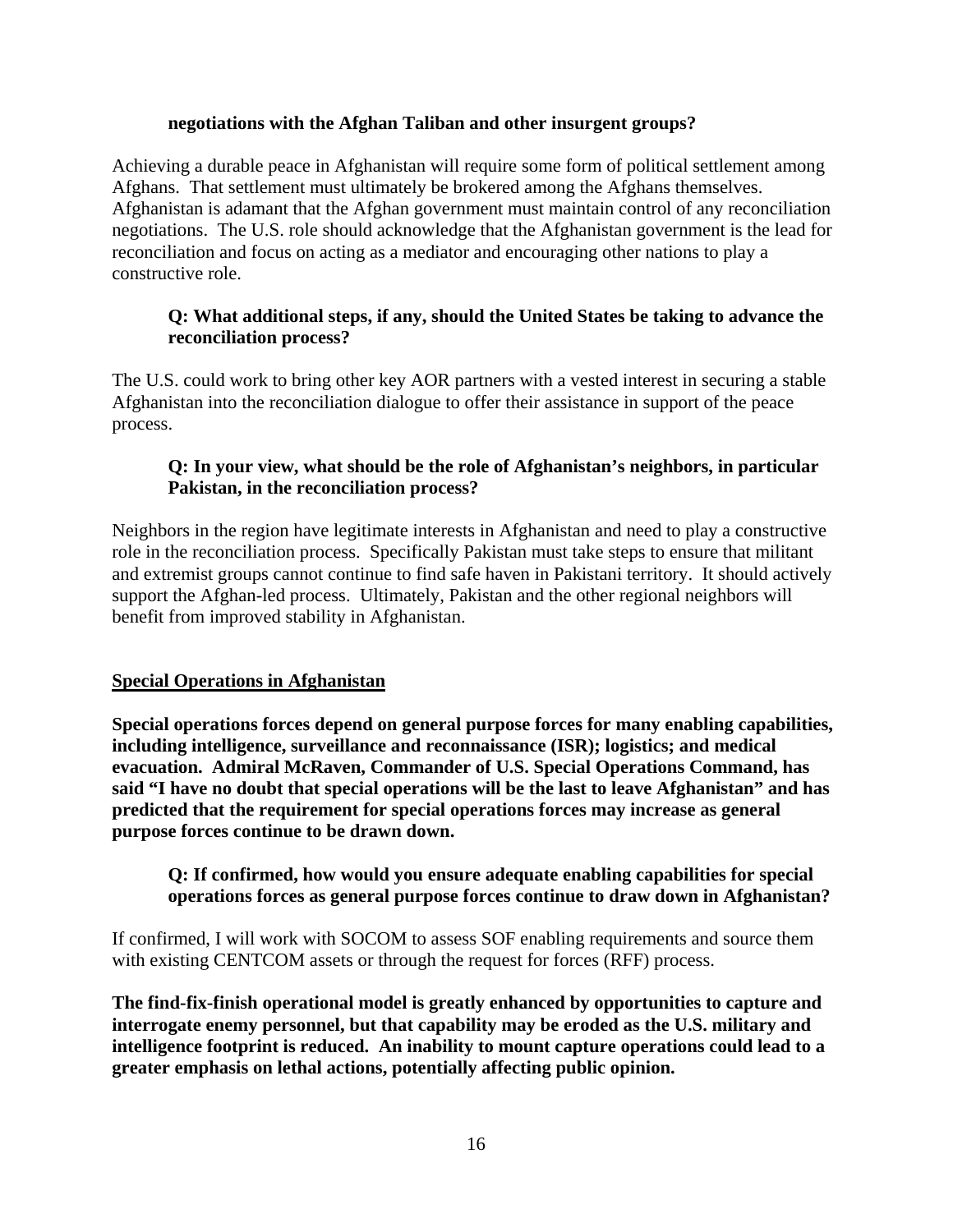#### **Q: What long-term risks are imposed on counterterrorism operations in Afghanistan as a result of fundamental changes in the operational environment for SOF?**

As Coalition and U.S. SOF are reduced in size and scope with the drawdown, the Afghan National Security Forces (ANSF) will play an ever-increasing greater role in counterterrorism. U.S. and Coalition operational risk is reduced as these forces step back and settle into a train, advise and assist capacity. Long-term strategic risk lies with the capability and capacity of ANSF SOF to efficiently and effectively execute counterterrorism. However, this risk is also reduced through adequate ANSF SOF training and with the provision of adequate operational enablers to ANSF SOF.

**Last April, the U.S. and Afghanistan signed a Memorandum of Understanding (MOU) on the "Afghanization" of direct action counterterrorism missions in Afghanistan, which reflected the shared intention of having Afghan security forces in the lead in the conduct of such operations with U.S. forces in a support role.** 

## **Q: Why is it important for Afghan Special Operations Forces to be in the lead on night raids?**

As a sovereign nation, Afghanistan certainly should be in the lead in these types of operations. Historically, indigenous forces defeat insurgencies. Successful transition will be characterized by our Afghan partners taking increasing responsibility for the planning and command of these night operations.

**General Allen and others have praised the Village Stability Operations (VSO) and Afghan Local Police (ALP) programs – both U.S. Special Operations missions – as critical elements of the counterinsurgency strategy in Afghanistan. However, President Karzai recently stated his position that U.S. forces should withdraw from Afghan villages.** 

## **Q: What are your views on the value of these programs and do you believe they should be part of the long-term strategy in Afghanistan (i.e. post-2014)?**

Denying adversaries control over populations is essential to prevailing in a contest to establish governance. The VSO and ALP programs have proven effective by enabling local security and re-establishment or re-empowerment of traditional local governance mechanisms. "Bottom-up," population-focused stability efforts to improve security and development undermine hostile influence and control in contested, strategically important areas. These programs will prove valuable and effective as part of the long-term strategy in Afghanistan.

# **Q: What is your understanding of President Karzai's position with regard to the VSO and ALP programs?**

President Karzai desires an Afghanistan that is protected and secured by Afghans. His support for the VSO and ALP programs hinges on them being Afghan-led, and the traditional "arbaki"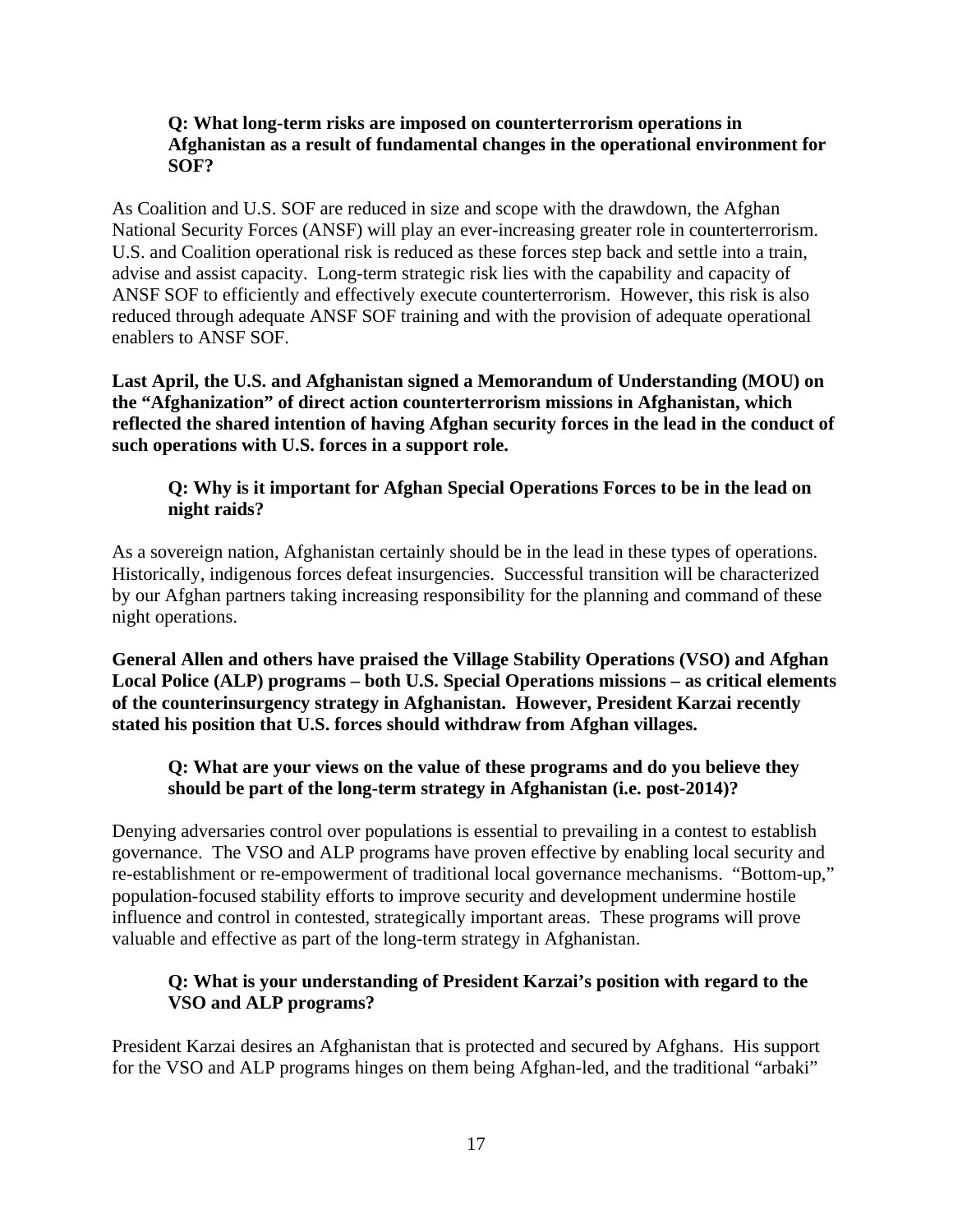(local militia) aspect of the programs. Support for these programs at the local level has heavily influenced his support for them at the national level.

**Recently, the Special Operations Joint Task Force-Afghanistan (SOJTF-A), was established to improve coordination among U.S., coalition, and Afghan special forces. This new command structure unified, for the first time, command of all capacity building, counterinsurgency, and counterterrorism activities conducted by special operations forces in the country.** 

## **Q: Do you believe unified command of all special operations activities is important and if so, why?**

Yes. Synchronization and unity of effort among special operations activities is absolutely critical and what a unified command provides. The recent establishment of NATO Special Operations Component Command – Afghanistan, and the Special Operations Joint Task Force – Afghanistan (NSOCC-A/SOJTF-A) into a combined organizational structure provides a robust, properly sized and structured headquarters that avoids duplication and ensures the best use of available funding, manpower and infrastructure.

## **Q: Do you believe general purpose forces could be assigned to the new Special Operations Joint Task Force, as has been done previously, to augment special operations forces carrying out the Village Stability Operations and Afghan Local Police programs?**

General purpose and special operations forces are task organized to produce superior results. It is my experience that when different forces work together they achieve outcomes that exceed their capabilities when operating alone.

# **Afghan Public Protection Force**

## **Q: What is your opinion of the progress and future prospects for the APFF and its ability to transition all ISAF fixed-site and convoy security missions by March 2013?**

National Training Mission-Afghanistan (NTM-A) assesses that APPF cannot achieve complete transition before September 2014 even though Presidential Decree (PD) 62 requires that all ISAF sites and convoys currently secured by Private Security Companies (PSC) be transitioned to APPF by 20 March 2013. According to PD62, if policy does not change it will be illegal to contract services of PSCs after 20 March 2013. ISAF does not currently have the process or manpower in place to undertake this task and the APPF lacks the capacity to replace all PSCprovided functions at ISAF locations. ISAF is finalizing a contingency plan relating to APPF.

## **No Contracting with the Enemy**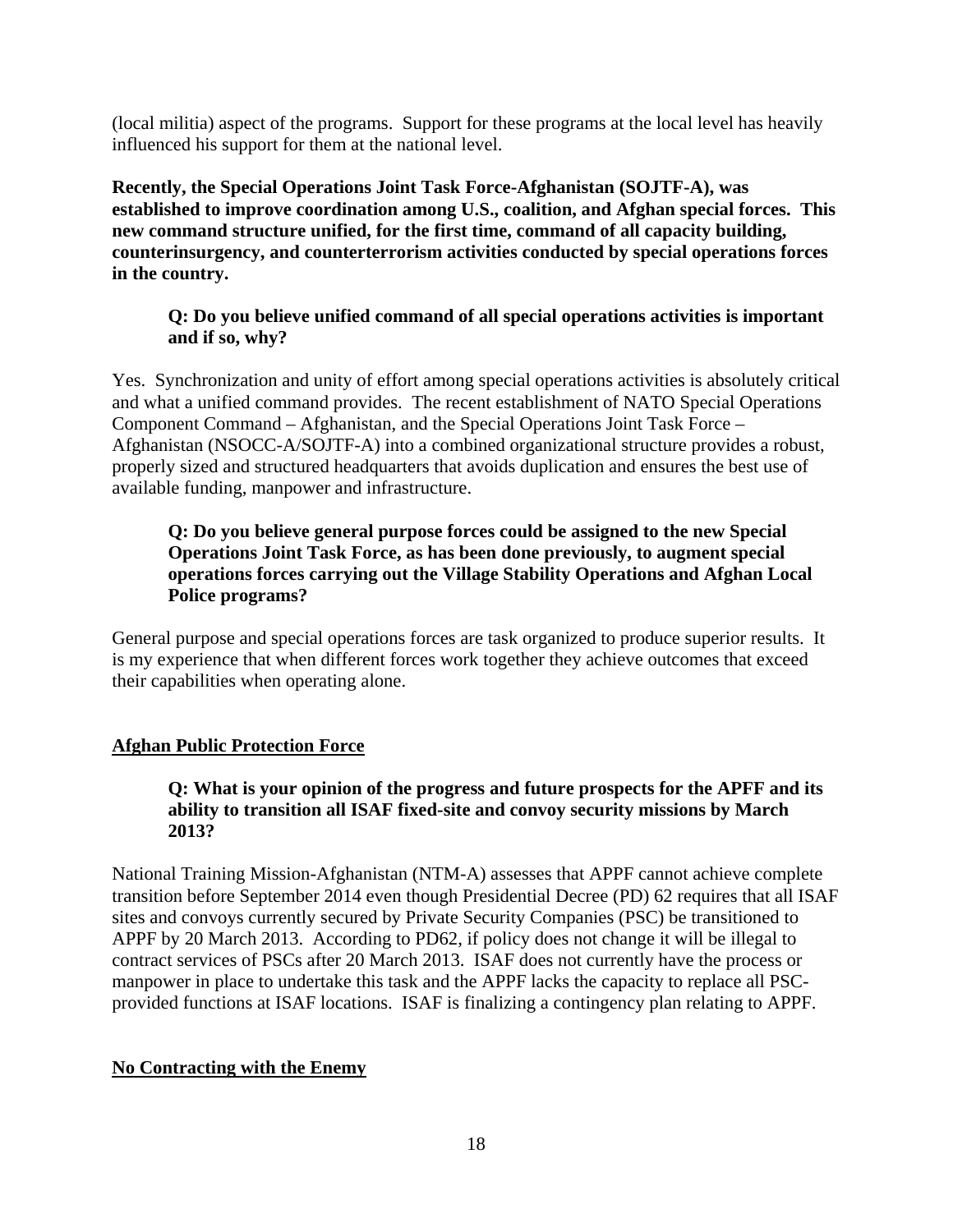**A year ago, at the request of the Department of Defense, we enacted the "No Contracting with the Enemy Act," which gives CENTCOM important new tools to ensure that DOD funds do not go to support individuals and entities that actively support the insurgency or actively oppose U.S. or coalition forces in Afghanistan. Earlier this month, DOD officials informed us that little action has been taken pursuant to these new authorities.** 

## **Q: What is your understanding of the reasons for CENTCOM's failure, to date, to make aggressive use of the No Contracting with the Enemy Act?**

Based on my experience in Iraq, I understand the importance of preventing funds from getting into the hands of the enemy. If confirmed, I will certainly work to ensure that CENTCOM is in compliance with the "No Contracting with the Enemy Act" provisions.

# **Q: What steps, if any, will you take if confirmed to ensure that CENTCOM takes full advantage of the authority provided by Congress to ensure that DOD funds do not go to support individuals and entities that oppose our interests in Afghanistan?**

If confirmed, I will rely on my commanders in Afghanistan and intelligence sources to identify companies or persons that may be subject to the "No Contracting with the Enemy Act." When presented with evidence of support to the enemy or opposition to the U.S. or Coalition, I will issue findings against those companies or persons in accordance with the authorities granted to me by Congress.

## **Afghanistan Air Force**

## **Q: How do you believe the delays and disruptions in programs to buy airlift and light tactical aircraft for Afghanistan's air force have affected Afghanistan's ability to accept responsibility for its own security?**

To date, there have been no known short-term impacts. However, as the transition continues, the ANSF will experience more equipment and personnel challenges without planned aircraft enablers. ANSF will be required to rely more on indirect fires and mobile land forces with reduced close air support.

## **U.S. Strategic Relationship with Pakistan**

## **Q: What is your assessment of the strategic relationship between the United States and Pakistan? What would you consider to be areas of shared strategic interest between the two countries?**

The strategic relationship between the U.S. and Pakistan remains strained, but is improving. Pakistan's willingness to cooperate on key U.S. goals has been limited primarily to issues such as counterterrorism and Afghanistan. As such, we have reduced the scope of our security assistance to focus on those areas where our strategic interests overlap, namely counterterrorism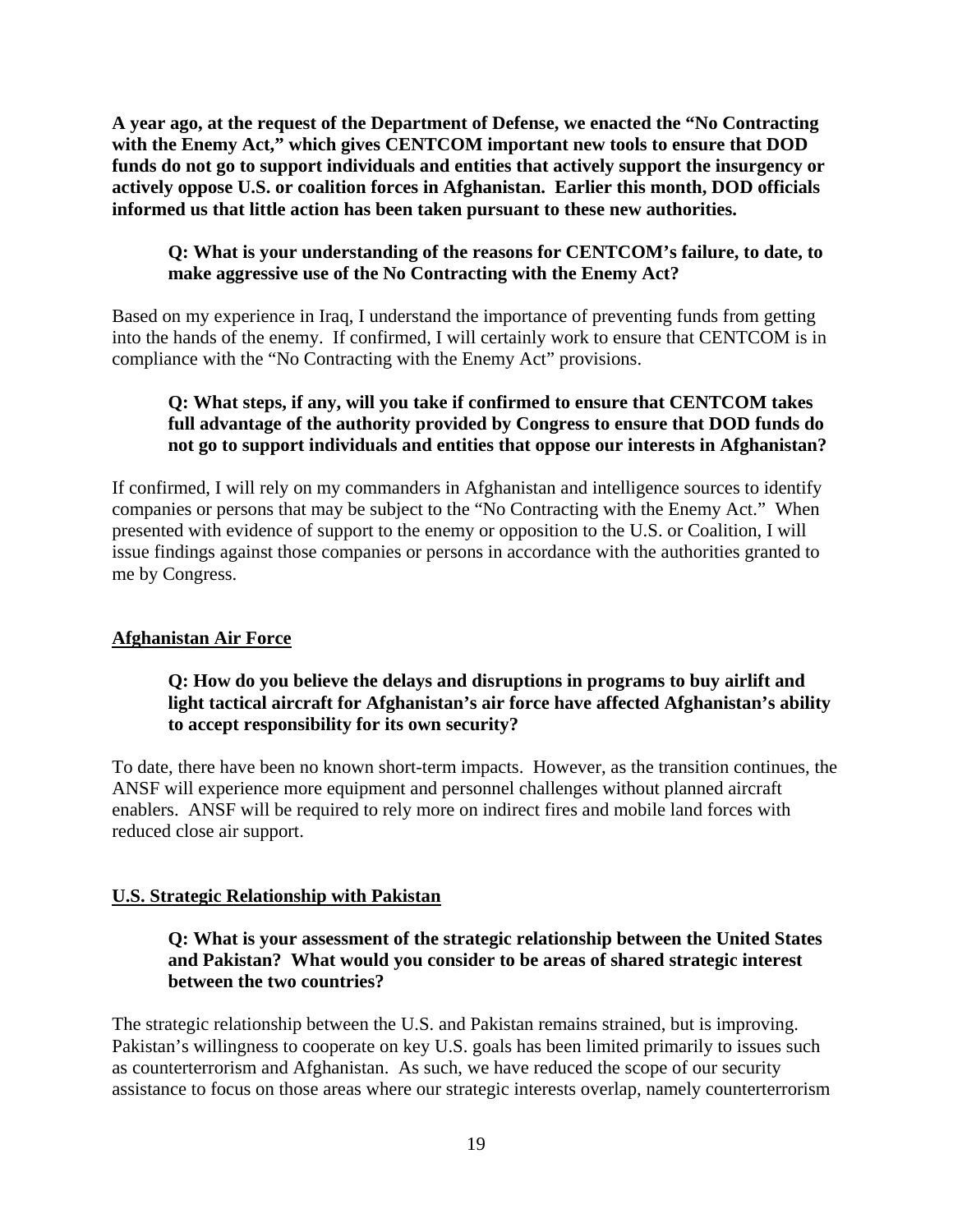and counterinsurgency capabilities.

### **Q: What do you consider to be the major challenges in the U.S.-Pakistan strategic relationship?**

Challenges do exist in the U.S.-Pakistan relationship. Among them, Pakistan's at-times divergent interests in Afghanistan, its existential fear of India and its nuclear arsenal remain roadblocks to establishing a long-term, strategic partnership. That said, Pakistan is, and will remain important to achieving U.S. goals in the region, especially as we transition in Afghanistan. And, the reality is that most challenges can be managed by exercising strategic patience and taking the long view on the relationship.

### **Q: If confirmed, what changes, if any, would you recommend for U.S. relations with Pakistan, particularly in terms of military-to-military relations?**

The overall military-to-military relationship continues to improve and I believe we should seek to continue this trend. The continued importance of the Pakistan military lends credence to the continued provision of security assistance as an important engagement tool for maintaining access and influence. We must continue our "whole of government" approach towards Pakistan to ensure all avenues of engagement remain open.

## **U.S. Security Assistance to Pakistan**

**Since 2001, the United States has provided significant security assistance to Pakistan. In addition, the United States has provided significant funds to reimburse Pakistan for the costs associated with military operations conducted by Pakistan along the Afghanistan-Pakistan border and other support provided in connection with Operation Enduring Freedom.** 

### **Q: In your view, how effective has the assistance and other support that the United States has provided to Pakistan been in promoting U.S. interests?**

Overall, U.S. support to Pakistan has been moderately effective in promoting U.S. interests. At best, our assistance has enabled the Pakistani military to increase its effectiveness against violent extremists. It has also enabled us to sustain mil-to-mil relations. However, the high level of financial support has not fully translated to the desired effects the U.S. anticipated.

### **Q: Do you support conditioning U.S. assistance and other support to Pakistan on Pakistan's continued cooperation in areas of mutual security interest?**

Putting specific conditions on U.S. assistance helps to ensure that our support to Pakistan furthers U.S. interests. Without such caveats, Pakistan may be tempted to apply our support towards efforts they deem to be in their national interest, which may or may not overlap with ours.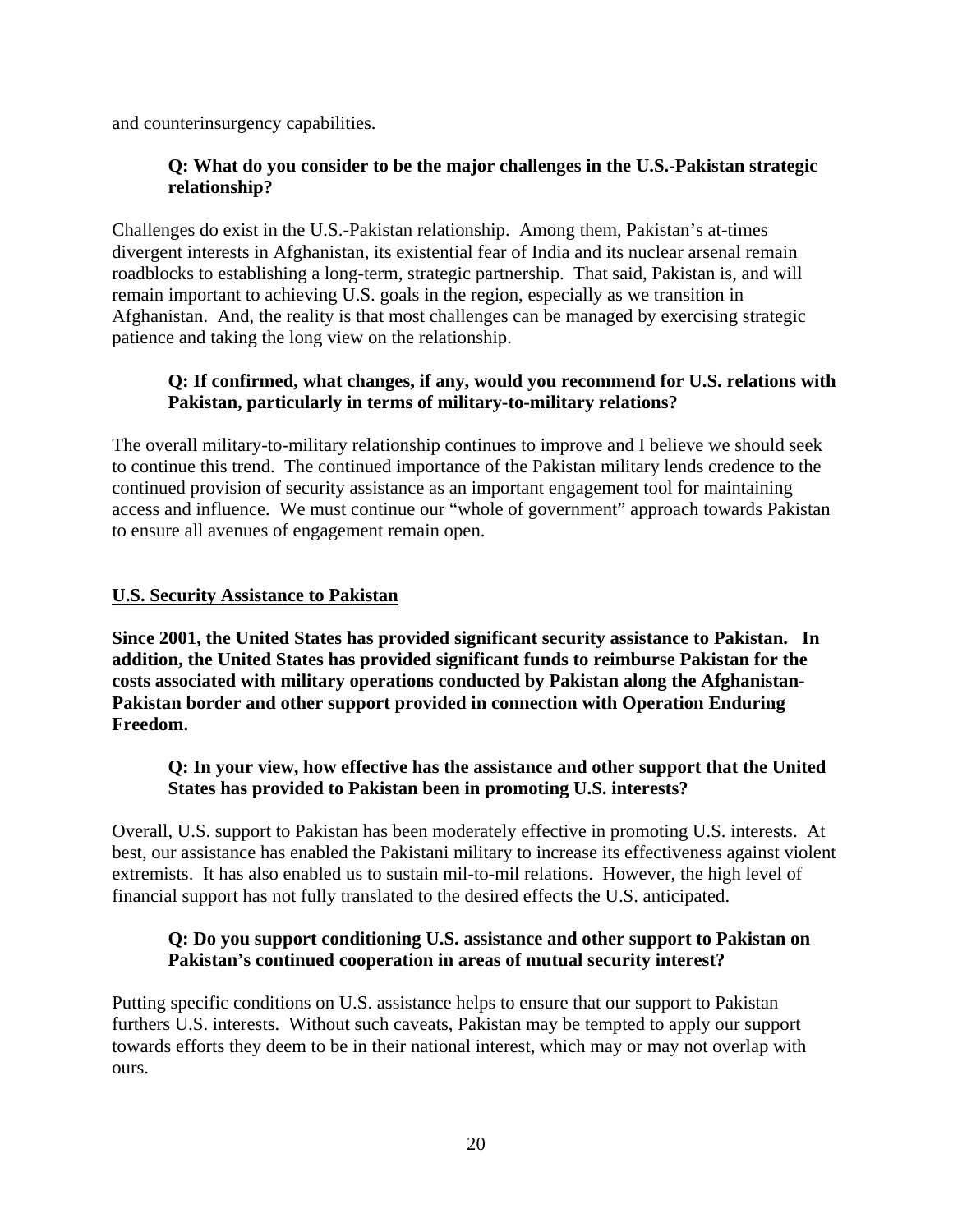## **Combating Terrorism**

## **Q: What is your assessment of the threat posed by al Qaeda and its associated forces to the U.S. homeland, U.S. interests overseas, and Western interests more broadly?**

Despite the immense pressure placed on al Qaeda leadership in Pakistan, Afghanistan, Iraq and the Arabian Peninsula, the global al Qaeda movement remains resilient. Regional instability in CENTCOM's AOR and evolving security conditions resulting from the Arab Spring are creating opportunities and potential safe havens for the AQ movement. AQ, its affiliates and allies are exploiting weak governments in places like Yemen to gain new footholds, plan attacks against U.S. forces, our interests, those of our Western partners and potentially the U.S. Homeland. AQ's affiliates and allies pose an enduring and persistent threat to the US homeland and Middle East stability and security.

# **Q: Within the CENTCOM AOR, what do you consider the highest counterterrorism priorities?**

I believe the counterterrorism priorities are Pakistan, Afghanistan, Yemen, Iraq, and, in the nearterm, Syria. Despite our efforts, the AQ movement remains resilient due to the rapidly changing and emerging geopolitical environment in the Middle East and North Africa. AQ senior leadership in Pakistan will likely retain their safe haven and continue to provide leadership and moral authority to AQ affiliates as US and Coalition Forces withdraw. AQ in the Arabian Peninsula is emerging as the most dangerous of the AQ affiliates and persists as the Yemeni government tries to dislodge the group from its southern Yemen safe haven. AQ in Iraq is reconstituting, increasing attacks meant to destabilize the Iraqi government and incite sectarian conflict. Finally, AQ in Iraq's Syria-based offshoot, the Al-Nusrah Front, is increasing in capability and influence.

## **Q: What is your understanding of the Department's role in the U.S. strategy to combat terrorism in the CENTCOM AOR?**

The Department's role in the U.S. strategy to combat terrorism in the CENTCOM AOR is to disrupt, dismantle, and defeat al-Qaeda and any Violent Extremist Organization (VEO) that poses a direct threat to U.S. assets, allies, and interests abroad. The Department must be part of a "whole-of-government" approach to combating long-term terrorism threats. Combined with diplomatic and economic mechanisms against state-enablers of terrorism, DoD can provide intelligence collection, training, support, and targeting to support counter terrorism efforts.

## **Q: Given your current knowledge of CENTCOM programs, do you believe the Command's resources are aligned in a manner consistent with these counterterrorism priorities?**

Yes. CENTCOM resources are utilized to employ a whole of government approach to reach many of its desired end-states mentioned above. Partnerships with U.S. Government entities such as DoS, FBI, DEA, USAID, and the like are paramount in the efficient utilization of resources.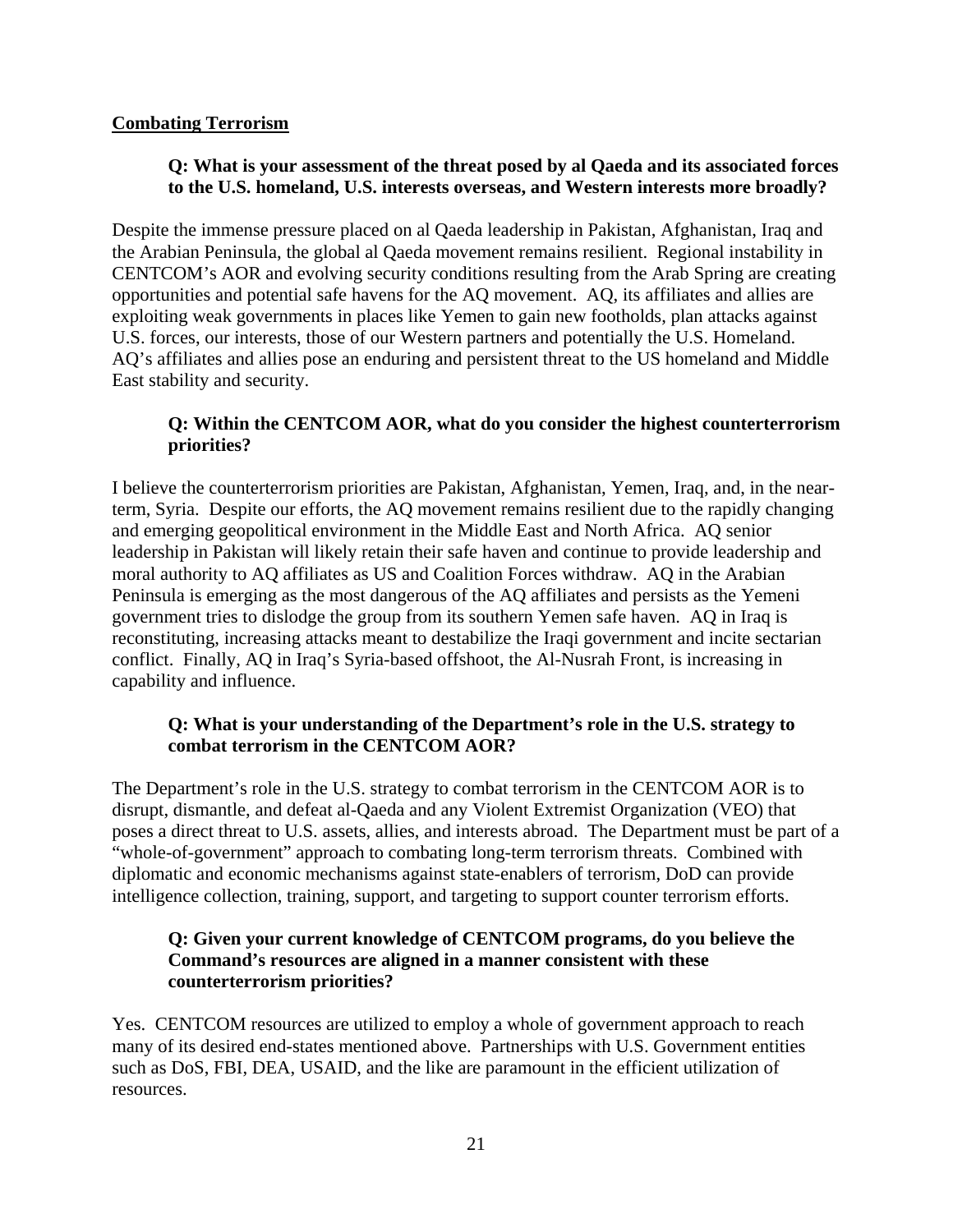### **Iraq Lessons Learned**

### **Q: Did you agree with the President's decision on the withdrawal of U.S. military forces from Iraq? If so, why? If not, why not?**

Yes. Given the unwillingness of the Iraqi government to grant protections and immunities to our service members, thereby putting them at risk from prosecution in Iraqi courts, the U.S. had very few options. Our mission in Iraq today, which operates as part of the diplomatic mission, has been very successful at sustaining the crucial military-to-military relationship with the Iraqi Armed Forces.

### **Q: What do you believe are the major lessons learned from the Iraq invasion and the follow-on efforts to stabilize the country through 2011?**

I believe the most significant lesson learned was that the US military is as capable and resilient – people, equipment, systems, and leadership – as at any time in our history, and it reaches its full potential when integrated and synchronized across a joint framework that has unity of purpose and effect. The second lesson I took away from our nation's commitment in Iraq was the need for a thorough, interagency, multi-national approach to planning and execution that delivers flexible military plans and operations that can be adjusted to account for the ever-changing conditions of warfare. The third lesson I took away from Iraq in December 2011 was that the military instrument of power has limitations and is best used as part of a whole of government (s) approach to the complex challenges we see today across the globe. Finally, I re-learned the value of close, personal relationships between coalition, host nation, interagency and other partners as teams of teams work to make progress in support of national goals.

### **Q: What is your understanding and assessment, if any, of the Department's adaptations or changes in policy, programs, force structure, or operational concepts based upon these lessons learned?**

It is my understanding that the Department has applied several lessons learned, specifically to the approaching transition in Afghanistan. In my current position, I can see our approach to challenges is informed by experiences in Iraq. I am not in a position to assess the changes at the Department level, but there is a clear intent to use not only experiences in Iraq, but also experiences in combating terror and military engagements/operations over the past decade to inform policy, program, force structure, and operational concept decisions in the current and future environment.

### **Q: If confirmed, what additional changes, if any, would you propose making to policy, programs, force structure or operating concepts based on the lessons of combat and stability operations in Iraq?**

Our relationship with the Iraqi security forces is incredibly important and robust. If confirmed, I will continue our efforts to improve the capability of Iraqi security forces while transitioning to a normal security relationship. Our goal has been and will continue to be a self-sufficient Iraqi military that provides for the defense of Iraq. Maintaining an appropriate sized OSC-I with the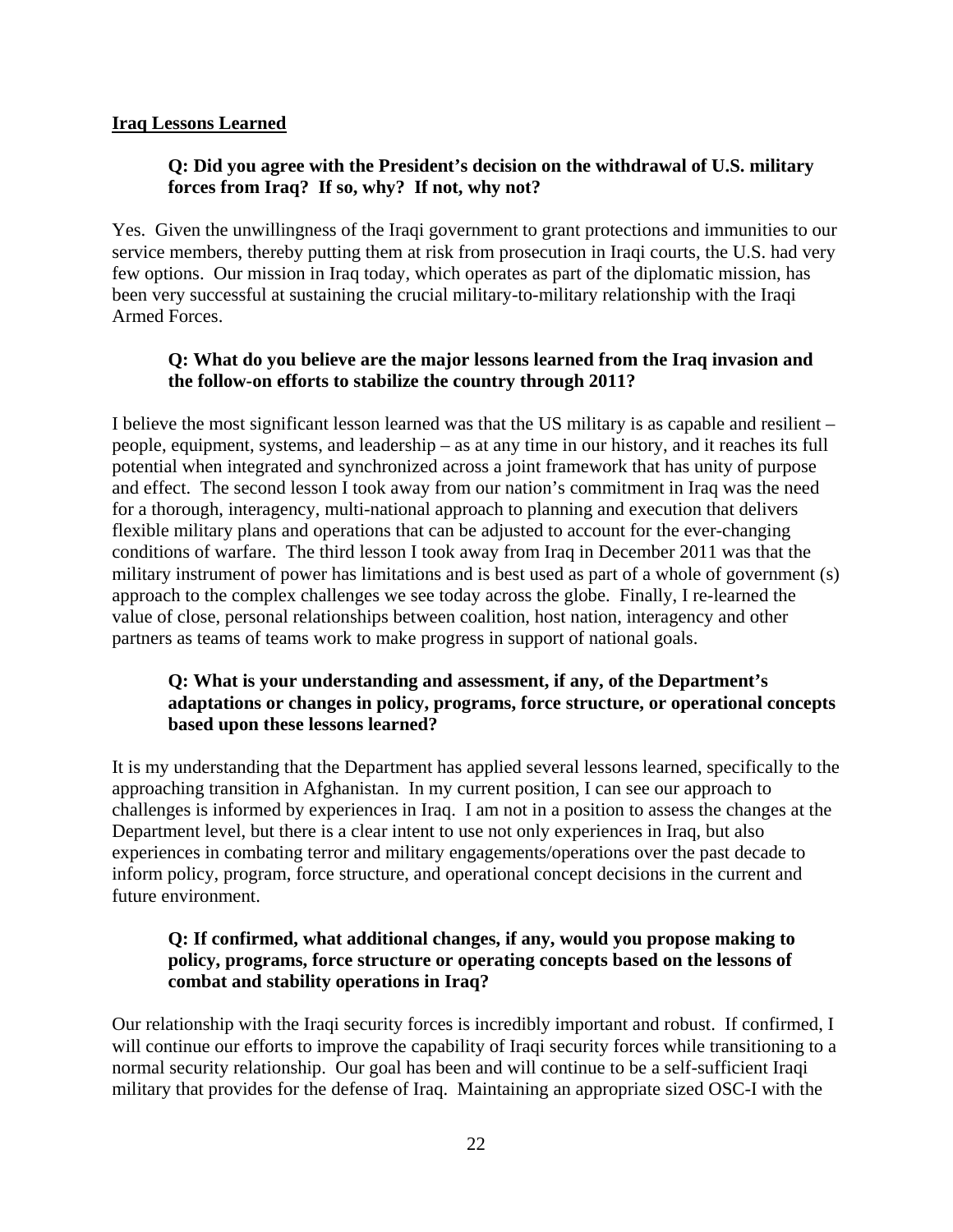required authorities is critical to this effort. Iraq's nascent government teeters between democracy and oligarchy. Although this problem cannot be solved solely through military means, OSC-I's success in maintaining strong mil-to-mil relations will afford other U.S. Government agencies the time and space needed to achieve U.S. objectives.

## **Security Situation in Iraq**

### **Q: What is your assessment of the current security situation in Iraq?**

The tenuous security situation in Iraq reflects an immature government and security institutions, ethno-sectarian divisions and daunting external challenges. Following an unsuccessful effort by opposition political parties to unseat Prime Minister Maliki through a no confidence vote, Sunni opposition to perceived central government sectarianism and authoritarianism has intensified; and Kurdistan Regional Government and Government of Iraq security forces remain in a tense stand-off in the disputed areas around Kirkuk. Additionally, although well below 2006 levels, Iraq has been unable to break the cycle of extremist violence that has plagued the country since the withdrawal of U.S. Forces. Specifically, Al-Qaeda in Iraq has proven its resilience by maintaining a consistent tempo of high profile attacks against primarily government targets over the past year.

### **Q: What are the main challenges to stability and security in Iraq over the coming months?**

The main challenges to stability include heightened Arab-Kurd tensions, unresolved sectarian tensions, extremist violence intended to undermine the government, and the potential for spillover from the Syrian conflict. The threat of an Arab-Kurd conflict has increased steadily in the past year as virtually every aspect of the Arab-Kurd relationship has worsened. Lagging political progress resulting from a lack of political reconciliation has resulted in increasing Sunni political opposition to the Shia-dominated government and made a return to sectarian violence possible. Al-Qaeda in Iraq has continued its cycle of violence and appears to be well postured to sustain current levels of violence into the future. The Syrian conflict has the potential to exacerbate many of the existing tensions already present in Iraq: galvanize the Sunni opposition, strengthen AQI, flood the country with refugees, and make weapons available to extremists, all stressing the nascent Iraqi government.

## **U.S.-Iraq Strategic Relationship**

**The withdrawal of U.S. forces from Iraq at the end of 2011 has been described as the beginning of a new chapter in the strategic relationship between the United States and Iraq. The U.S.-Iraq Strategic Framework Agreement sets out a foundation for a normalized U.S.-Iraqi relationship in areas of mutual economic, diplomatic, cultural and security interests. Secretary of Defense Panetta and the Iraqi Minister of Defense recently signed a Memorandum of Understanding (MOU) for Defense Cooperation between the Ministry of Defense of the Republic of Iraq and the Department of Defense of the United**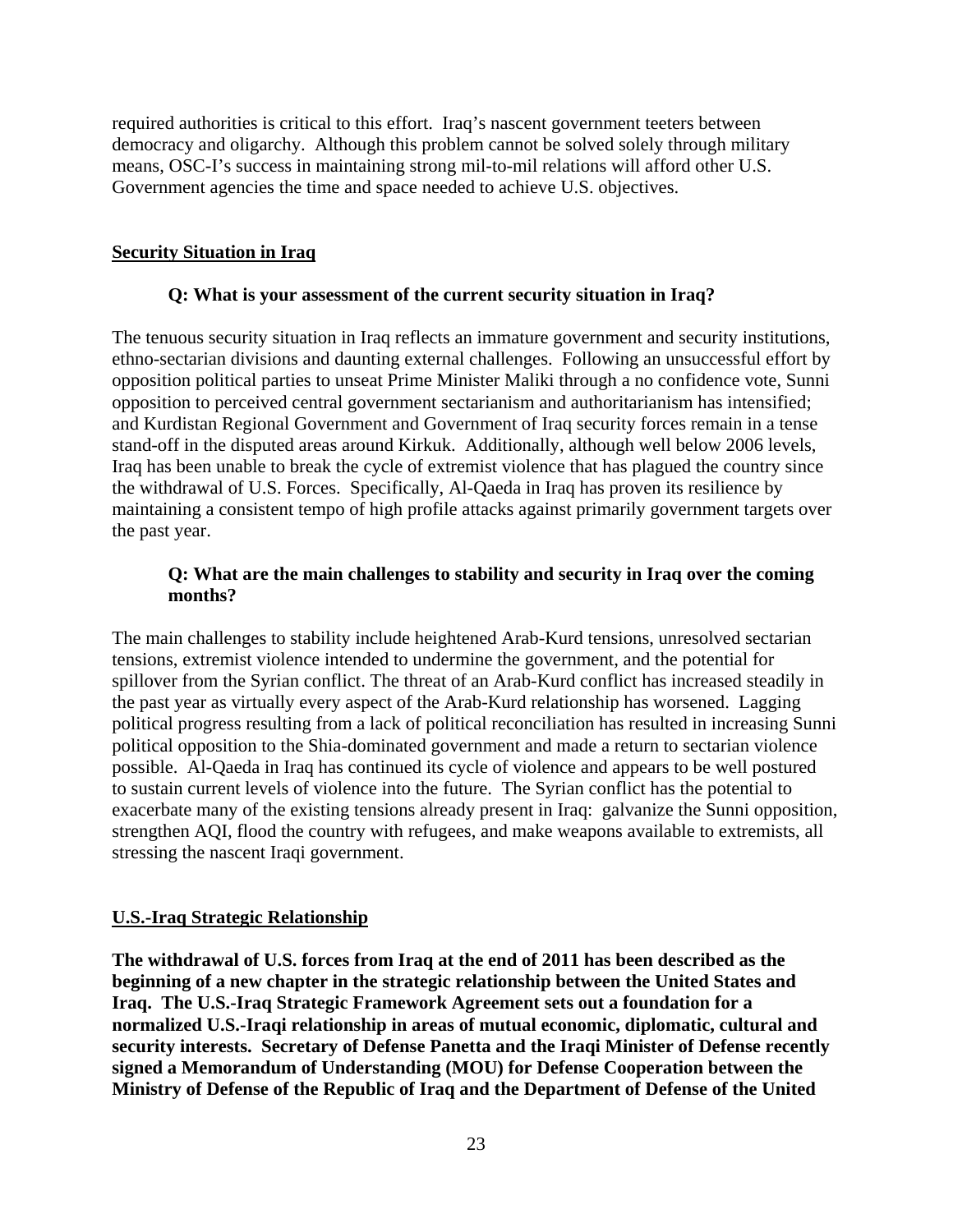**States.** 

## **Q: How do you see the U.S.-Iraq strategic relationship developing in the coming years and in what areas do you see potential for developing that relationship?**

The domestic and regional political challenges facing Iraqi leaders are not likely to subside and could complicate our overarching strategic relationship. However, we have been quite successful over the past year in sustaining our mil-to-mil relationship with the Iraqi Security Forces. I believe this could serve as a launching point to further expand our economic, cultural and diplomatic relationships under the Strategic Framework Agreement.

# **Q: What do you see as the greatest challenges for the United States-Iraqi security relationship over the coming years?**

Domestic challenges, including ethnic and sectarian tensions and a lack of inclusiveness in the political system, if not effectively addressed, will complicate our security relationship. Meanwhile, we may have differing views from our Iraqi partners on regional conflicts, such as that in Syria, which may limit Iraq's willingness to partner with us.

# **Q: What is your understanding and assessment of the recently concluded MOU? In your view, how does this agreement on defense cooperation promote U.S. security interests with respect to Iraq and the region?**

In my current position I am unable to provide an informed assessment of the recently concluded MOU. I understand the MOU is an official commitment between the USG and the Government of Iraq for a long-term security relationship. If confirmed, I will work with leaders in both nations to sustain, establish, and develop programs that pursue our shared goals. In the strategic realm, this agreement draws Iraq one-step closer to our nation.

## **Office of Security Cooperation in Iraq**

**In FY2012 and FY2013, Congress authorized the Secretary of Defense to support the transition in Iraq by providing funds for the activities and operations of the Office of Security Cooperation in Iraq (OSC-I). In the report to accompany the FY2013 National Defense Authorization Act, the conferees expressed their expectation that the Administration will accelerate the transition of the OSC-I to a normalized status comparable to Offices of Security Cooperation in other countries in the region, and that funding for OSC-I activities and operations will be transitioned out of the Department of Defense to other sources, as is the case for offices of security cooperation in other countries.** 

# **Q: Do you support the transition of the OSC-I to a normalized office of security cooperation comparable to those in other countries in the region?**

Yes. I fully support the Department of State's transition for Iraq as it was intended at the outset of planning. The normalization and transition activities of OSC-I are a reflection of the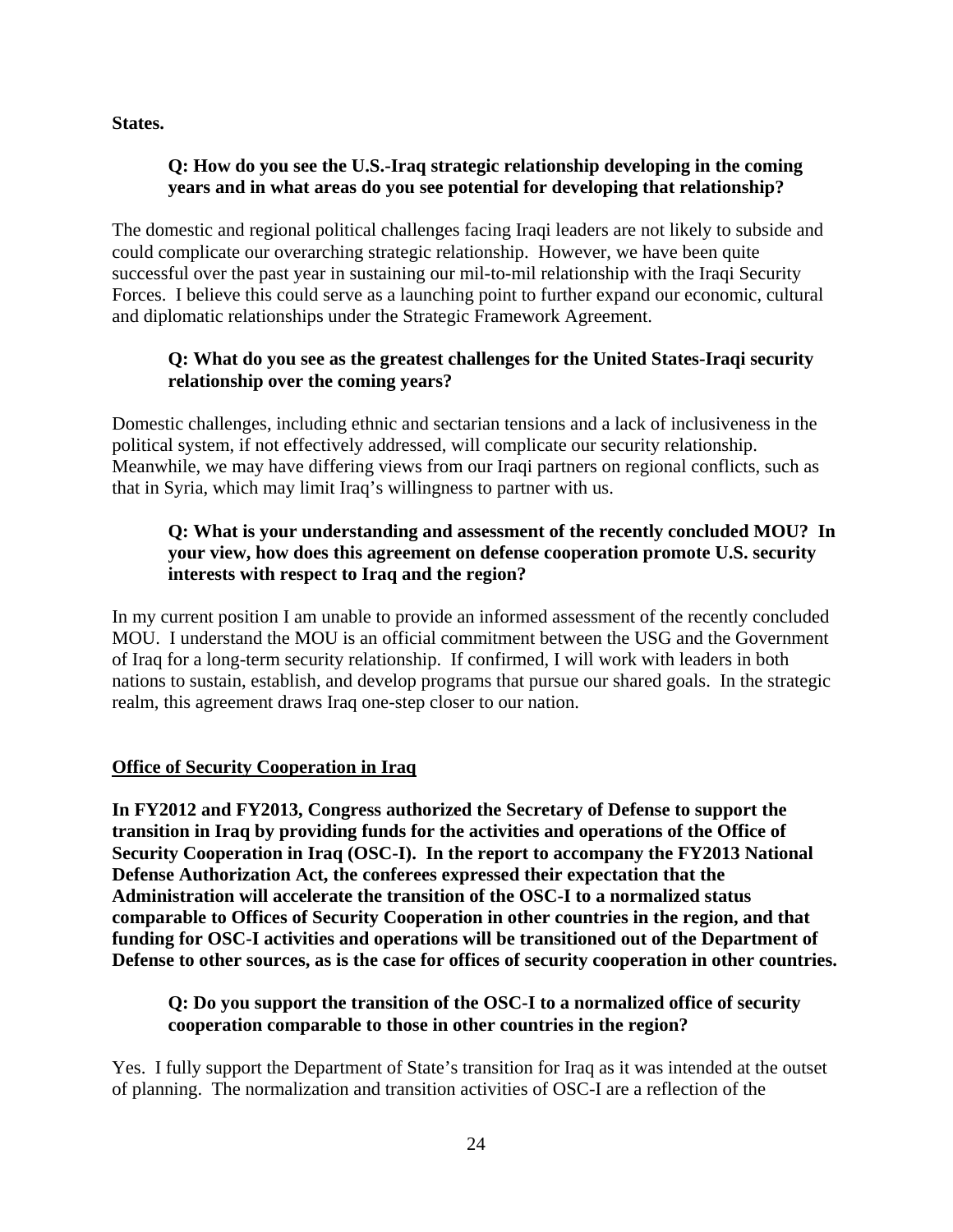development of our security relationship with the Government of Iraq (GoI) and represent a significant milestone towards an enduring strategic partnership.

## **Q: If confirmed, will you ensure that the transition of the OSC-I to a normalized status, including funding from sources other than the DOD, is completed in a deliberate manner?**

Yes. If confirmed, I will ensure that the OSC-I transition is planned and executed in a deliberate manner that meets all policy and legal requirements.

## **Q: Based on your experience during the drawdown of U.S. forces in Iraq, do you agree that setting a target date is critical for ensuring that the transition of the OSC-I to a normalized status occurs in a deliberate manner?**

The conditions and requirements for the drawdown in Iraq were bounded by a timeline, which is a different situation than transition of a security cooperation mission, but I would say that planning for strategic transitions should balance conditions, risks, and timelines that are in line with US policy. As time passes, leaders will assess changing conditions and risk to mission to ensure that timelines are met or extended in a manner that best achieves the goals of the transition. In the end, the US and Iraqi goal should be a security cooperation organization of the right size and with the right amount of resources to effectively pursue a positive, long-term strategic relationship. If confirmed, I will work to ensure that conditions and risks are clearly stated and options are presented that reflect the results of deliberate planning.

## **Q: If confirmed, what timeframe would you recommend as an appropriate target for transitioning OSC-I to a normalized status?**

In my current position I am unable to provide an informed recommendation for a target date, but I have every confidence in the leadership team in Iraq and the planning for the current approach to the transition. If confirmed, I would consult with the interagency team to ensure that the military components of the transition were properly aligned and prepared for transition. I would also provide best military advice on the execution of the transition, presenting options that ensured our goals were met and our relationship with Iraq strengthened. If conditions change, I would also make case-by-case recommendations on programs that could be considered for acceleration or delay.

## **Syria**

**The civil war in Syria continues and President Assad's commitment to continuing his regime's ongoing operations appear unwavering despite broad international condemnation. To date, the United States has limited its support to opposition forces to non-lethal assistance to forces on the ground, as well as technical assistance to elements of the opposition working to build a cohesive political entity.** 

**Q: In your view, what is the proper role on the United States military in this**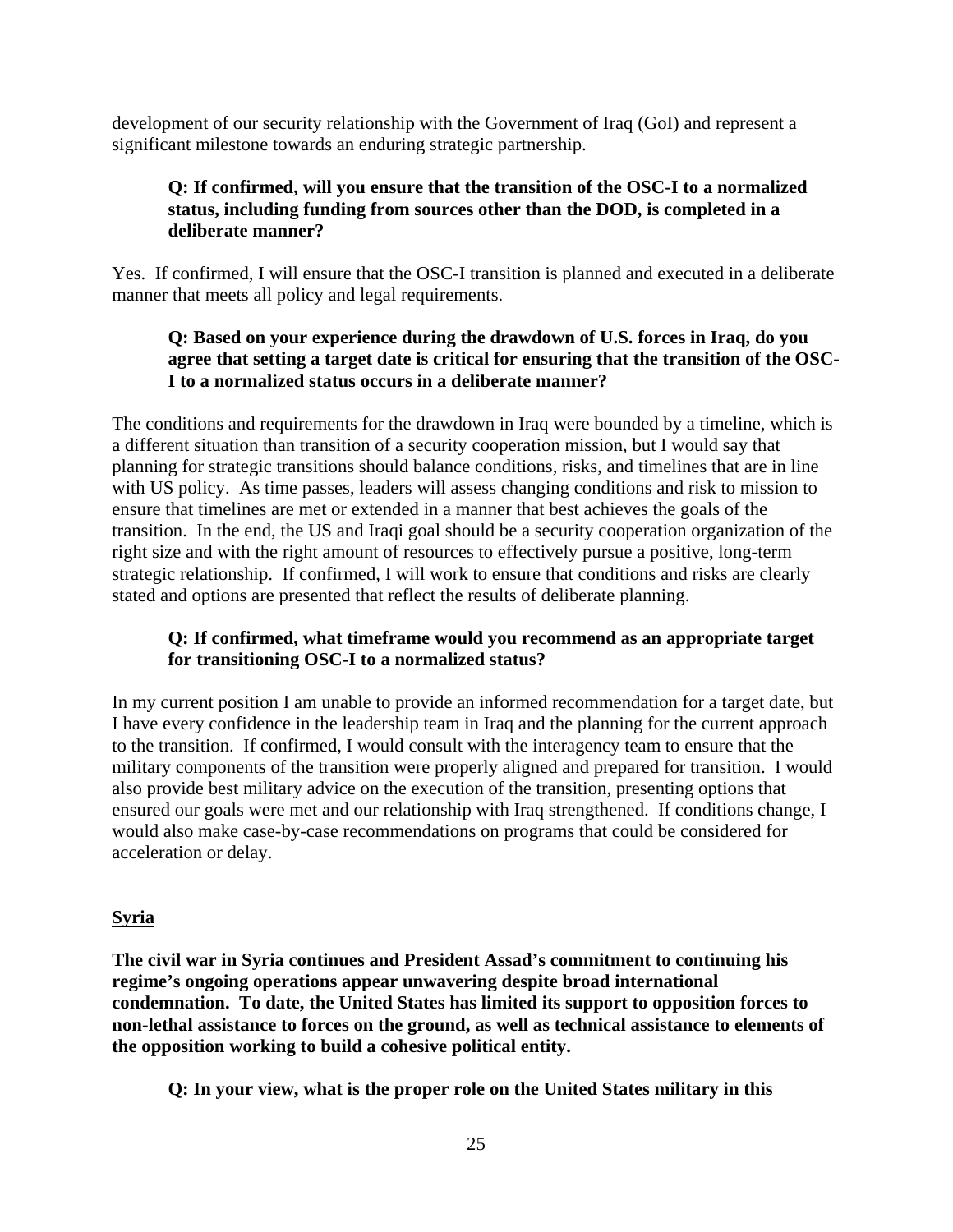#### **conflict?**

This is a complex problem requiring a regional solution. Certainly at this time, based on the complexity and volatility of the conflict, a regionally-led diplomatic and political strategy, with the U.S. in support, has the best chance of succeeding and enduring. However, we do need to remain vigilant and conduct appropriate planning to contain two emerging threats, the loss of control by the Syrian regime of its CW stocks and Advanced Conventional Weapons and the growing influence of violent extremists like the Al-Nusrah Front. Both of these emerging threats have the potential to spillover from Syria into neighboring countries, all of whom are U.S. allies and partners.

## **Q: In your view, should the United States provide other kinds of support to opposition groups on the ground in Syria, including the provision of lethal support?**

Based on the divergent interests and fractured nature of the armed opposition groups in Syria, there would be great risk to providing them with lethal aid at this time. The influential role of violent extremists like the Al-Nusrah Front within the opposition and the close proximity of Iranian surrogates and Lebanese Hizbollah to the conflict increase the chance of lethal aid finding its way into the hands of malign actors opposed to U.S. interests. The U.S. is best served by looking for opportunities to provide humanitarian aid and non-lethal assistance to acceptable elements of the opposition while working with regional partners to develop a diplomatic and political solution to the conflict.

## **Q: In your view, what should be NATO's role with respect to Syria (i.e. should NATO consider a military intervention, the creation of a no-fly zone, or other military operations to protect civilians and support opposition forces)?**

Any viable and enduring solution to the Syria crisis must rely heavily on leadership and participation from our regional partners. Having said that, NATO is currently providing Turkey with ballistic missile defense to hedge against potential Syrian military aggression. Any further role will be determined through consultation with Turkey and our other NATO allies.

## **Q: In your view, would the removal of the Assad regime be a strategic defeat of Iran in the region?**

The loss of Assad will be a significant blow to Iran's prestige and regional influence and will at least temporarily degrade its operational reach into the Levant by calling into question its longtime logistics hub in Syria. However, consistent with its hedging strategy, Iran will seek to develop other avenues for supporting its proxies and surrogates throughout the region and possibly even focus more attention on countries with large Shia populations like Iraq and Lebanon.

## **Q: In your view, what role, if any, has the Government of Iraq played with regard to supporting the Assad regime or the armed Syrian opposition?**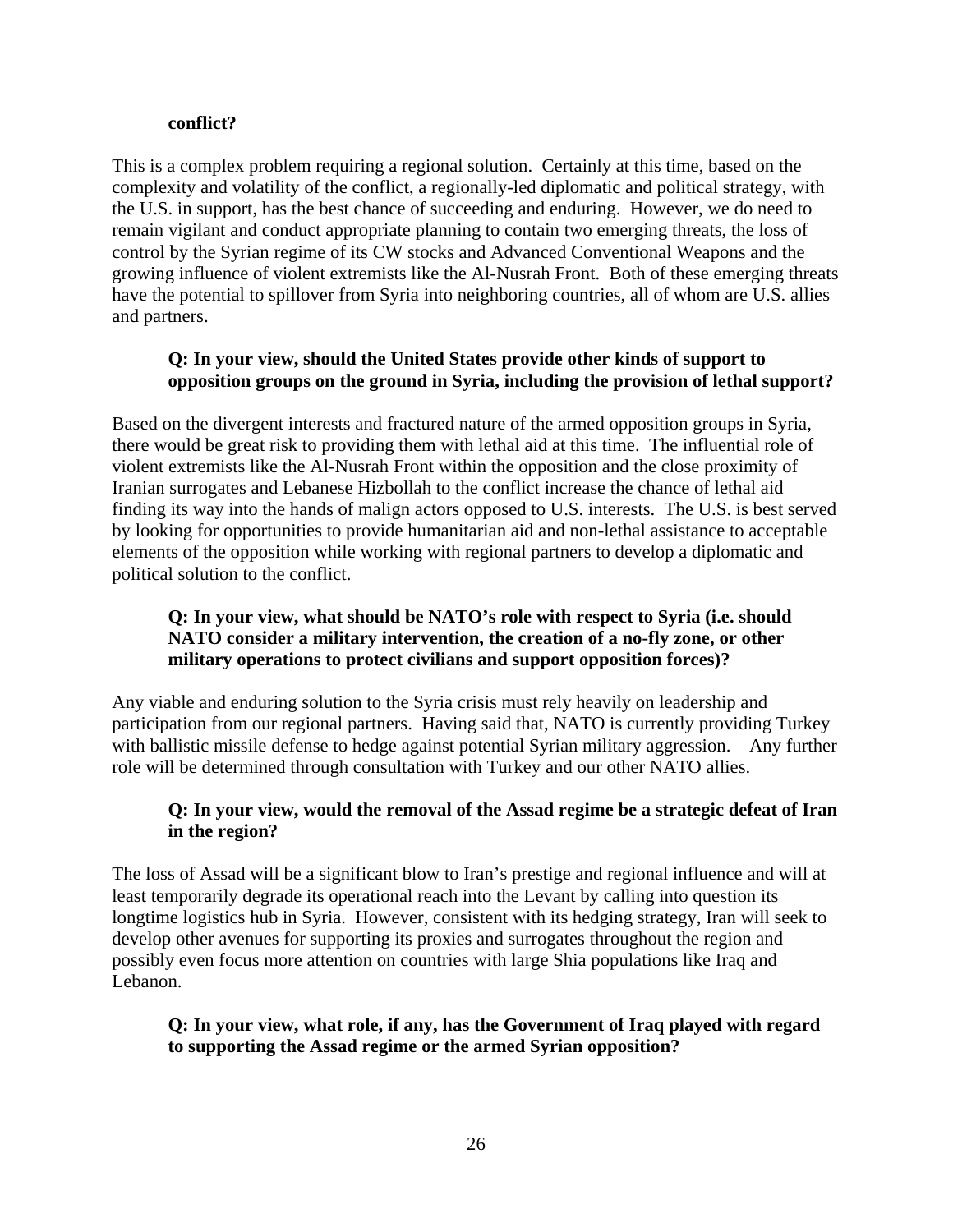The Government of Iraq is attempting to remain neutral regarding the Syrian crisis and prefers a diplomatic solution to end the conflict. Understandably, Iraq is worried about spillover and is seeking to bolster the security of its border. Although the Iraqi government is not directly aiding the Assad regime, it may have tacitly supported Assad through Iranian over-flights to Syria. Iranian aircraft, overflying Iraqi territory, have transported humanitarian aid to the Assad regime and it is likely these shipments have included lethal aid. Iraqi authorities have conducted some cargo inspections, but have not fully addressed U.S. demands to ensure over-flights do not carry lethal aid.

# **Iran**

### **Iran continues to expand its nuclear program and has failed to provide full and open access to all aspects of its current and historic nuclear program to the International Atomic Energy Agency.**

## **Q: What is your assessment of the military and political threat posed by Iran?**

Iranian military capabilities are significant as compared to its neighbors, and thus enable Iran to pursue a policy focused on reducing U.S. regional influence and asserting Iranian dominance in the region. The expansion of Iran's military and nuclear program over the last decade provides, in part, Tehran the confidence to threaten and coerce neighbors; disrupts international trade and commerce; and targets U.S. and partner interests in the region. Iran also maintains a significant asymmetric capability via its threat network, led primarily by the Islamic Revolutionary Guards Corps Quds Force (IRGC-QF) and its regional surrogates, and to a lesser degree the Ministry of Intelligence and Security.. Iran uses this threat network to covertly execute its strategic objectives in the region, advance its destabilizing agenda to include the provision of financial and lethal aid, and could use this network to attack United States' interests and our allies.

## **Q: What is your assessment of U.S. policy with respect to Iran?**

U.S. policy, aimed at preventing Iran from acquiring a nuclear weapon, is appropriate and critical to avoiding a regional arms race and preserving stability in the Middle East. The U.S. Government's dual track strategy of engagement combined with pressure in the form of sanctions and diplomatic and political isolation is the right approach, and most likely to provide an enduring solution to the challenge posed by Iran's nuclear pursuits. The current strategy has rallied international support and significantly degraded Iran's economy, and as we sharpen the choice for the regime in Tehran, our parallel efforts of building our regional partners' military capabilities and maintaining credible deterrence remain critical elements of our broader multivector approach .

## **Q: What more do you believe the United States and the international community can and should do to dissuade Iran from pursuing nuclear weapons?**

I believe we should continue to employ the dual track strategy of engagement and pressure to achieve our goals. Whenever possible we should continue to strengthen the international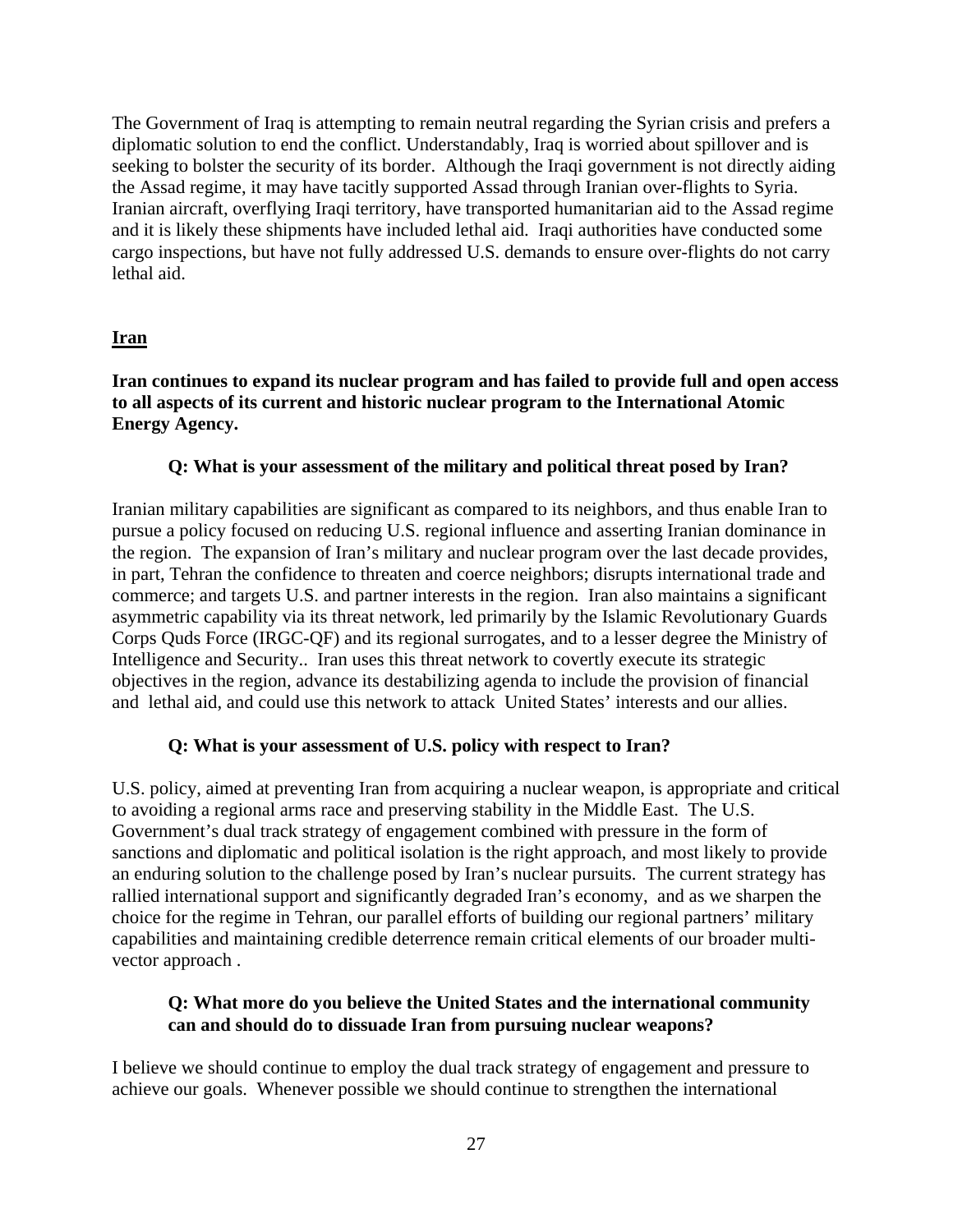sanctions regime so as to increase the pressure on the Iranian government, while continuing to work with our international partners to underscore to Iran the costs it will bear for its nuclear non-compliance, as well as the deepening isolation it will face on the regional and global stage. Meanwhile, as we draw down forces in Afghanistan and as the overall size of the U.S. military presence within the Middle East decreases, it will become increasingly important that the U.S. maintain appropriate military capability in the region in order to be able to respond to a range of contingencies. This capability will also reassure our partners as we continue to build partner capacity in response to increasing Iranian malign activity. U.S. Government actions vis-à-vis Iran are closely knit together so as to achieve a "whole of government" approach to this problem set. By combining our efforts with the activities of our partners and friends worldwide, we have the best chance of achieving the objectives we seek in dissuading Iran from the pursuit of a nuclear weapons capability.

#### **Q: In your view, what are the risks associated with reducing U.S. presence in the Middle East with respect to the threat posed by Iran?**

There are significant risks associated with a reduced U.S. regional presence. U.S. Forces demonstrate our resolve and our commitment to regional security and the free flow of commerce, as well as a reflection of our continued efforts to build the capacity of regional partners. U.S. forces provide a deterrent to Iranian overreach and their drive for regional hegemony, and ensure we are prepared to respond to a range of regional contingencies. However, the U.S. should not carry this burden alone. An appropriately sized force contributes to increased burden sharing by training with regional partners to enhance their capacity to better defend themselves. Nonetheless, we must balance CENTCOM's regional risk assessment with DoD and Service requirements to manage the overall readiness of the Force and the costs of associated deployments. This places a premium on building partner capacity and working by, with and through our regional partners to achieve a better balance of shared defense requirements. If confirmed, I will assess CENTCOM's force posture, and my staff and I will work closely with the Joint Staff to determine the correct U.S. presence in the Middle East.

#### **Q: In your view, what has been the effect of sanctions against Iran – how effective have they been and should additional unilateral or multilateral sanctions be levied against Iran?**

Iran's economy has been severely impacted by the unprecedented international sanctions that have been imposed, especially the sanctions against the Central Bank of Iran (CBI) and the EU oil embargo. These sanctions have reduced the availability of hard currency and resulted in a sharply depreciated currency and high inflation rates. I expect these conditions to be exacerbated by additional sanctions that went into effect on 6 February that prevent foreign banks from repatriating Iran's oil revenues, effectively locking them up overseas. These restrictions will likely cause further deterioration of Iran's economy, such as expanding trade deficits, reduction in the availability of hard currency, a further depreciated Rial and higher inflation.

#### **Q: In your view, what role should CENTCOM play in countering Iran's support of international terrorism throughout its AOR?**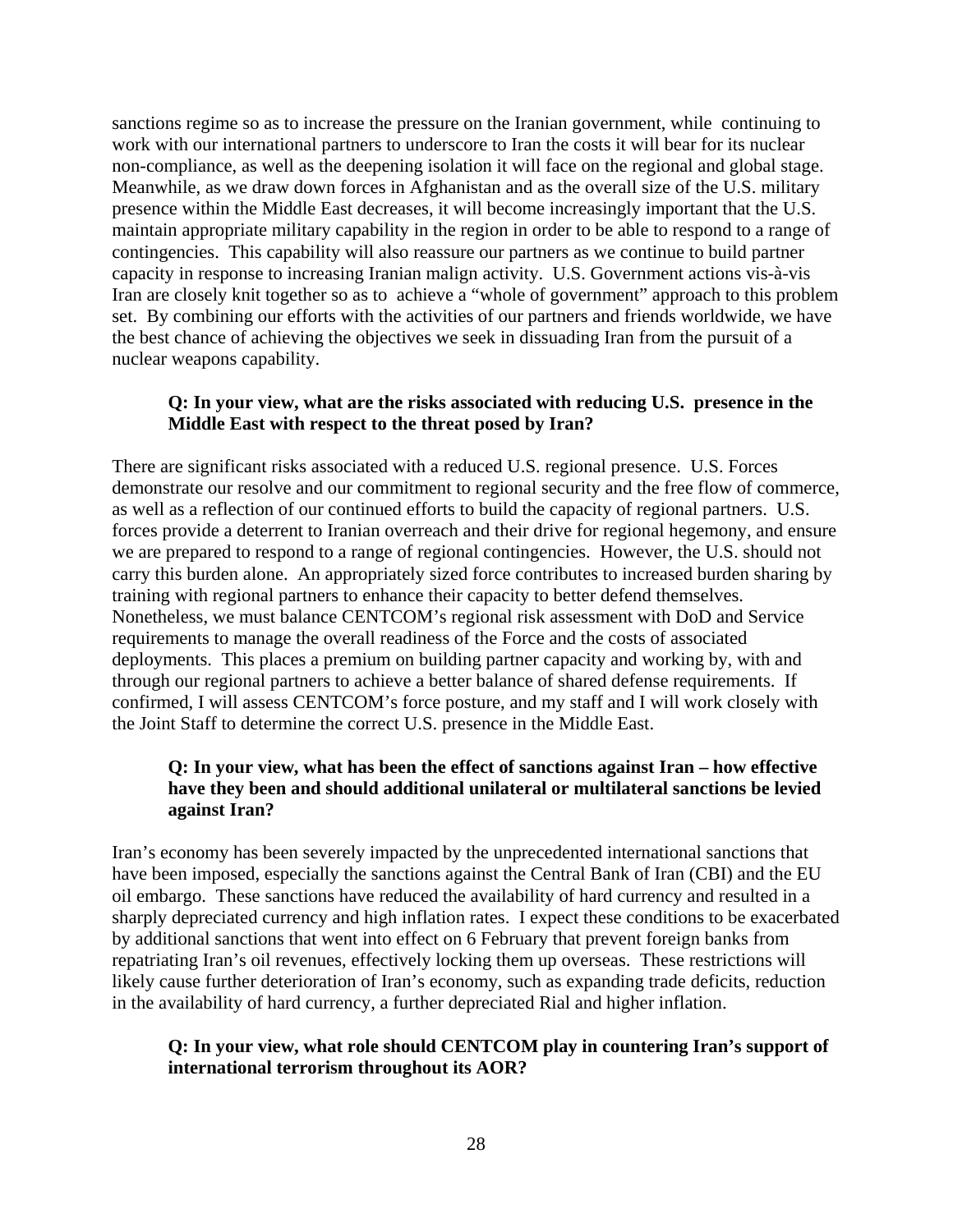CENTCOM, in very close coordination with SOCOM, plays a pivotal role in deterring Iran's support to terrorist organizations and countering Iran's malign influence. The Iranian Threat Network (ITN) is a worldwide network whose elements execute direct action, intelligence operations, influence building and terrorism against United States' interests, as well as partner nations. From the time of its creation, in response to the 1979 Iran crisis, CENTCOM has been crucial in defending U.S. interests within the Middle East. We will continue to work with our regional partners to build capacity to counter international terrorism in and outside the AOR. CENTCOM will continue to be the U.S. military's lead for defending U.S. interests in the region, maintaining the free flow of international commerce and protecting regional partners.

# **Egypt**

### **Q: What is your assessment of the security situation in Egypt?**

In the near term, large-scale civil unrest related to the ongoing political and economic crises presents an immediate threat to stability and security in the country. Internal security forces have struggled to control the types of large-scale demonstrations seen in Egypt in the past two years. Additionally, Egypt's security situation is impacted by the growth of violent extremist organizations in the Sinai Peninsula and increased arms smuggling from Libya and Sudan. The situation on the ground is further exacerbated by the government's inability to stabilize the political system. And, the poor security climate is hindering Egypt's economic recovery because it discourages foreign investment and the return of Egypt's large tourist economy.

## **Q: What is your assessment of the U.S.-Egypt security relationship?**

The Egyptian Armed Forces (EAF) has proven to be a reliable partner for us as we navigate Egypt's internal transition and seek to promote regional stability and security. We have relied on it during times of crises and it has been responsive and professional in its actions. EAF has announced its intentions and followed through in consistent fashion. Egypt indirectly supports U.S. regional objectives by allowing unfettered overflight permissions and Suez Canal transit courtesies not typically afforded to other nations. Additionally, Egypt's strategic importance and regional leadership role make it one of the most important partners in CENTCOM's theater of operations. Close defensive ties allow for open dialogue to discuss hard issues and identify areas for enhanced cooperation.

### **Q: What is your assessment of the role Egypt plays with respect to regional stability? In your view, should the U.S. Government continue to provide defense articles and services, including but not limited to the F-16s, purchased by the Egyptian military using U.S. Foreign Military Financing funds?**

By providing equipment and training the U.S. has helped Egypt to maintain a strong and disciplined professional defense force which is critical to ensuring Egypt's continued role as a regional leader, able to act as a moderating influence and contribute actively to the resolution of regional conflicts. For the past 30 years, the F-16 aircraft has been a key component of the relationship between the U.S. military and the Egyptian Armed Forces (EAF). Maintaining this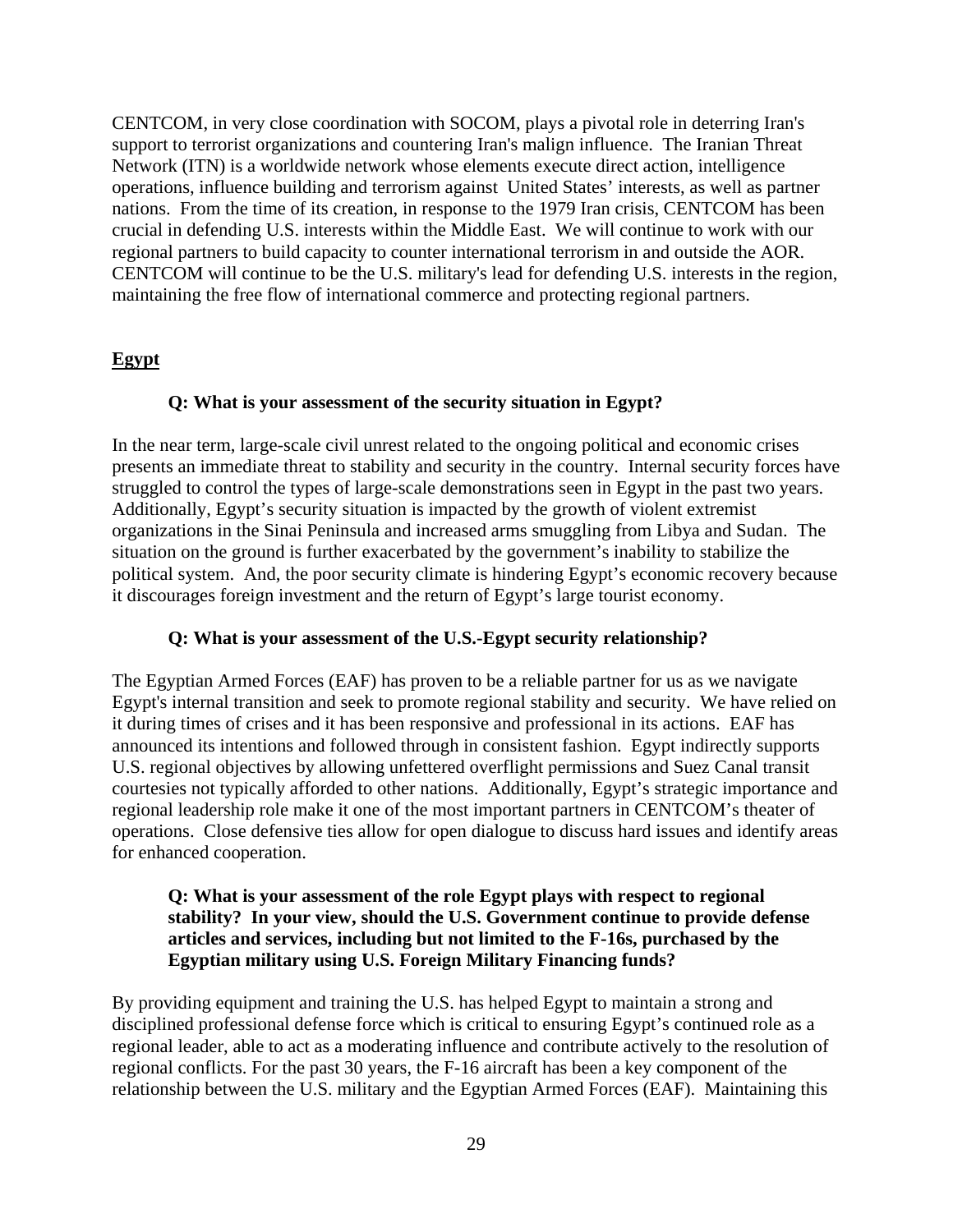relationship and assisting with the professionalization and development of the EAF's capabilities to secure its borders is an essential element of our efforts to stabilize Egypt and the region. **Egypt has been criticized for its perceived failure to act along the Egypt-Gaza border to counter the smuggling threat posed by cross-border tunnels. Egypt has also played an important role, however, in ensuring peace on the southern border of Israel.** 

# **Q: What is your assessment of Egypt's efforts to counter the flow of rocket and other advanced munitions into Gaza?**

While Egyptian security forces have interdicted weapons shipments crossing Egyptian territory, their capabilities are limited and their success sporadic. Weapons coming into Egypt primarily from Sudan and Libya continue to transit the Sinai into Gaza. Extremists and militants are leveraging the lack of security in the Sinai and Egypt's inconsistent initiatives to their advantage.

# **Al Qaeda in the Arabian Peninsula**

**A number of senior U.S. officials have indicated the most significant threat to the U.S. homeland currently emanates from Yemen.** 

## **Q: What is your assessment of the threat posed by al Qaeda in the Arabian Peninsula to the United States?**

Despite suffering severe territorial, personnel, and resource losses over the last year, attacking the U.S. Homeland remains a pillar of AQAP's overall strategy. As such, a small cadre of operatives continues to work tirelessly to develop plots against the West. While those operations appear to be stalled in the conceptual stages, the group's history and continued access to innovative bomb-makers and Western operatives suggests AQAP is capable of advancing an operation with little to no warning, particularly if counter terrorism pressure subsides.

## **Q: What is your assessment of the current U.S. strategy to counter al Qaeda in the Arabian Peninsula?**

The CENTCOM strategy to counter threats in Yemen is outlined in a detailed plan of actions, activities and operations. I am not currently in a position to assess this strategy. However, I do believe that our overall approach to countering AQAP must involve our Interagency and regional partners. Only by effectively employing our network can we defeat the AQAP network. If confirmed, I will study this challenge further and look to pursue a whole-of-government approach.

# **Q: What is the appropriate role of the U.S. military in countering the threat of al Qaeda in the Arabian Peninsula, and how should this role be coordinated with other agencies and departments in prosecuting an interagency strategy?**

CENTCOM, in coordination with United States Government (USG) agencies and the Host Nation, supports and conducts enabling and security operations to promote a secure and stable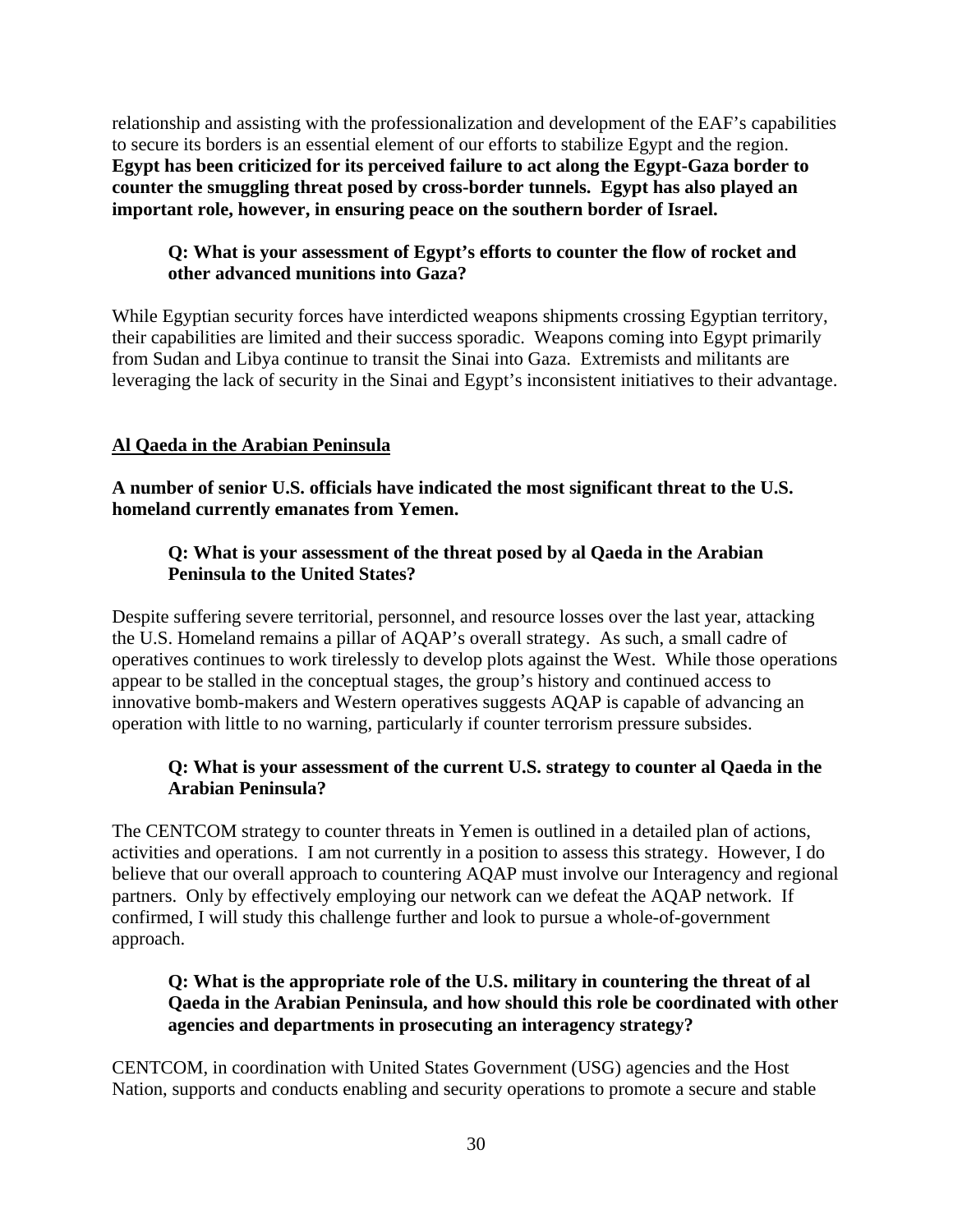Yemen in order to neutralize threats against U.S. interests. CENTCOM supports a whole of government approach to improving the overall stability of Yemen. The goal is to set the conditions for Yemen to become a secure, stable and responsibly governed nation capable of providing for its own security and the needs of its population. CENTCOM Yemen Country Plan balances actions to disrupt and deny AQAP, security assistance activities, and support for other USG agencies' efforts to improve government capacity and economic development.

### **Regional Ballistic Missile Threats and Response**

**Iran has hundreds of short- and medium-range ballistic missiles today that are capable of reaching forward-deployed U.S. forces, allies, and other friendly nations in the CENTCOM AOR. Syria also has an inventory of ballistic missiles that pose a threat to the region. The Ballistic Missile Defense Review Report of February 2010 stated that the United States intends to pursue a Phased Adaptive Approach to ballistic missile defense against such missile threats in various regions, including the Middle East.** 

### **Q: Do you believe that such a phased adaptive approach will provide CENTCOM with the missile defense capabilities needed to defend our forward deployed forces and our allies and partners in the region?**

Yes, I believe a phased adaptive approach will provide CENTCOM the missile defense capabilities needed. As a framework, this approach phased over time and adaptive in terms of tailoring capabilities to specific threats, allows for effective mission command through continuous analysis and innovative methodologies. Additionally, continuing to assist our partners as they receive new Ballistic Missile Defense systems and upgrade older systems will remain a high priority. It is imperative we work together to increase our ability to defend ourselves and counter the threat.

## **Q: What role do you see for the Aegis Ballistic Missile Defense system with Standard Missile – 3 interceptors in U.S. missile defense capabilities in the CENTCOM AOR?**

The role of the Aegis Ballistic Missile Defense (BMD) system with SM-3 missile in the AOR is to provide layered, upper and lower tier protection, weighted coverage, and defense in depth of key force projection assets supporting CENTCOM CONPLANS against SRBM/MRBMs. These elements provide the ability to engage ballistic missiles at multiple levels (upper and lower tier) and ranges. The Aegis BMD system with SM-3, in coordination with Patriot, provides our only capability to execute layered defense in the CENTCOM AOR.

## **Q: In addition to U.S. missile defense capabilities in the CENTCOM AOR, what role do you see for other nations in the AOR to contribute to regional missile defense capabilities, such as UAE interest in purchasing the Terminal High Altitude Area Defense (THAAD) system?**

CENTCOM, in close coordination with the Department of State and the Office of the Secretary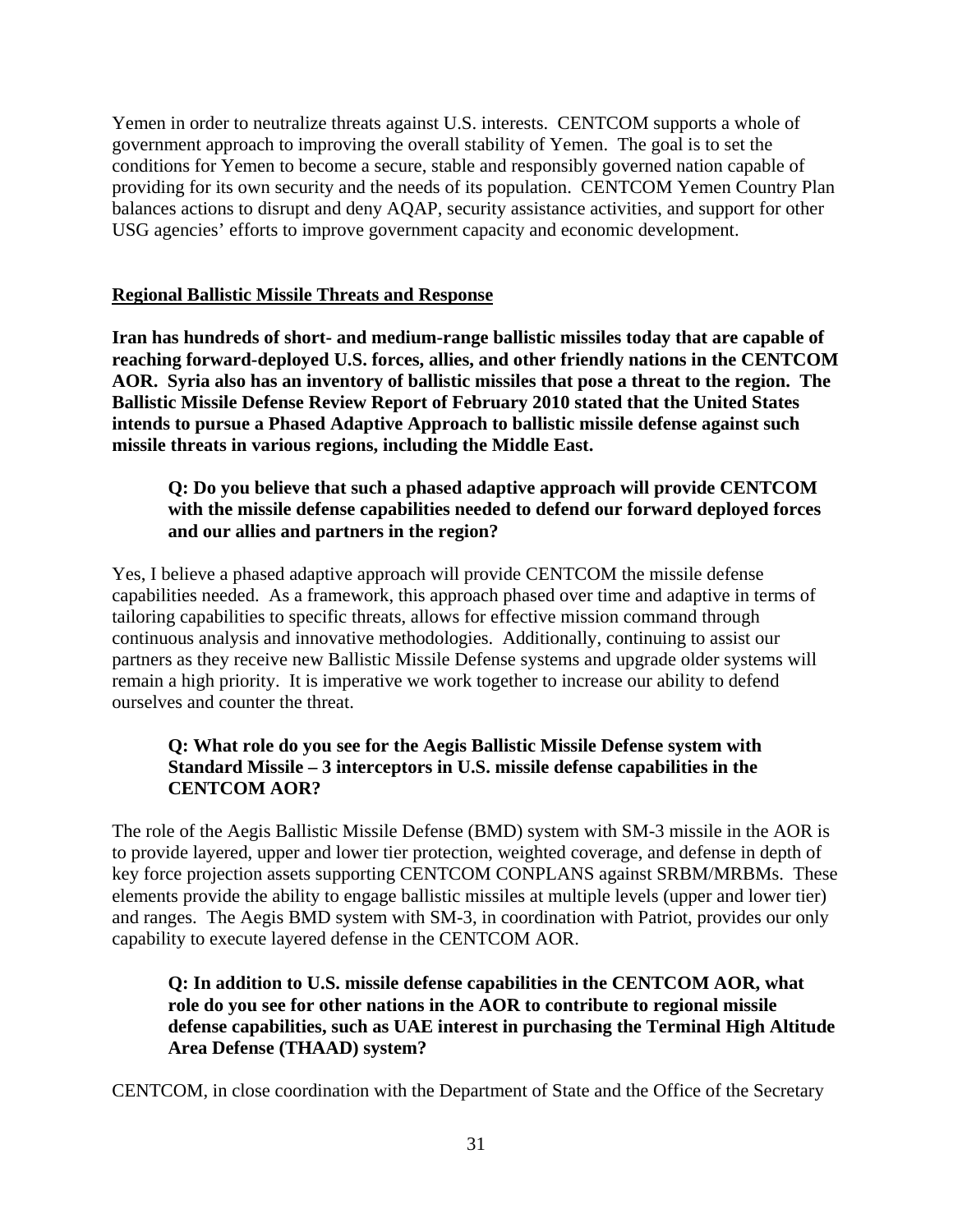of Defense, is working hard to get countries in the Gulf to realize the importance of cooperative defense, particularly in the area of air and missile defense. To date, partners such as UAE, Qatar and Saudi Arabia have either purchased or are in the process of purchasing THAAD systems. The message to them and others is simple, no one can stand alone on this issue; cooperation and synchronization are critical to the successful defense of the region.

### **Central Asian States**

**The Central Asian states along the Northern Distribution Network have played important roles during the past few years in supporting U.S. and coalition forces in Afghanistan. These countries could also play a key role for the retrograde of U.S. and coalition equipment out of Afghanistan over the coming months and years.** 

## **Q: What is your assessment of current U.S. military relationships with the Central Asian states, including Uzbekistan, Tajikistan, and Kyrgyzstan?**

The Central Asian States remain key supporting partners for our Afghanistan Strategic Partnership. As we transition in Afghanistan, securing access to the Northern Distribution Network (NDN) for logistical resupply and retrograde operations is of particular importance as we seek to promote stability and assure our partners of our continued commitment to the region. The development of the NDN has been a critical area of investment to that end and cooperation with our Central Asian partners will gain additional importance post-2014.

Our relationship with Uzbekistan continues to improve in a deliberate, balanced way driven by regional security considerations, expansion of the NDN and mutual benefit.

Tajikistan's ability to build and maintain counterterrorism, border security, and counter narcotics capabilities is paramount in protecting our mutual interests from the threat of violent extremist organizations. We continue to use the Kyrgyzstan, Kazakhstan, and Tajikistan (KKT) route of the NDN as well as explore options to facilitate the transport of goods in the event of a crisis within this region.

The Kyrgyz Republic is a key partner for U.S. efforts in Afghanistan. The NDN network routes and the Transit Center at Manas remain key factors in successful operations in the region. However, the Kyrgyz government has consistently stated there will be no foreign military at Manas after the current lease expires in July 2014.

### **Q: What role do you foresee the Central Asian states playing in the retrograde of U.S. equipment out of Afghanistan?**

The Central Asian States remain key supporting partners for our Afghanistan Strategic Partnership. As we transition in Afghanistan, securing access to the Northern Distribution Network (NDN) for logistical resupply and retrograde operations is of particular importance as we seek to promote stability and assure our partners of our continued commitment to the region. The supply lines through the Central Asian States provide the U.S. and NATO flexible and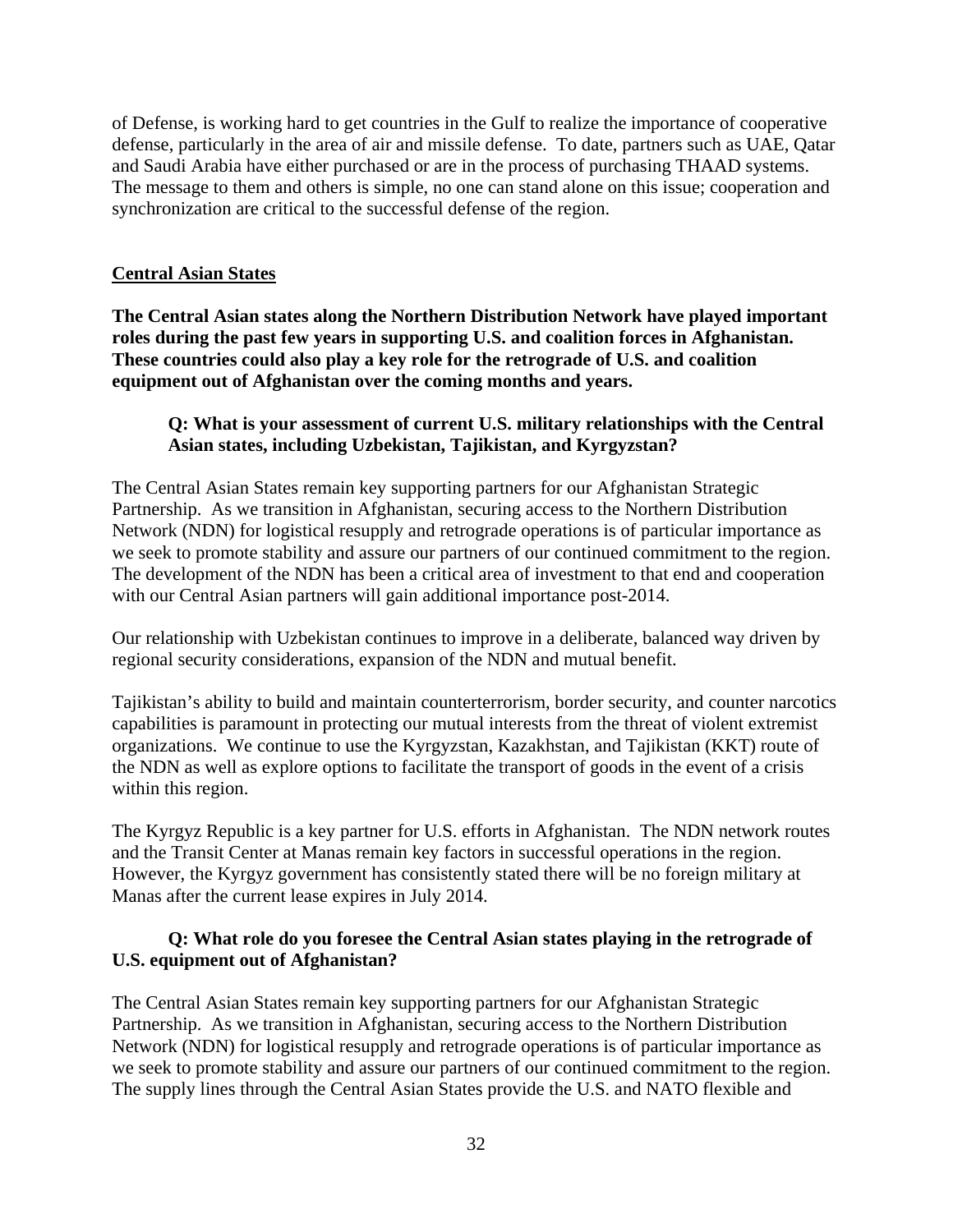redundant retrograde options. CENTCOM will retrograde consistent volumes of equipment through the Central Asian States in order to maintain these routes as a hedge against geopolitical uncertainty that could impact other routes.

### **Q: What security challenges do you see in this portion of the CENTCOM AOR?**

There are several violent extremist organizations (VEOs), to include Al Qaeda and other Afghanistan- or Pakistan-based groups such as the Islamic Movement of Uzbekistan that have expressed interest or intent to operate from and within Central Asia. The VEOs benefit from narcotics, arms trafficking, and smuggling which are pervasive threats in the region. These activities threaten legitimate commerce and the flow of strategic resources. The proliferation of material for weapons of mass destruction, associated delivery systems and the spread of technical expertise from and through the Central Asian States is another concern. Across the region there is a considerable lack of sustainable development; in the absence of economic opportunity, poor and disenfranchised communities can serve as hotbeds for the spread of violent extremism.

## **India**

# **Q: How does the fact that India is in the U.S. Pacific Command area of responsibility (AOR) while Pakistan is in the CENTCOM AOR affect the United States' ability to treat the region's challenges holistically?**

The Unified Command Plan (UCP) "seam" between Pakistan and India does not degrade our ability to address the larger region. The CENTCOM and PACOM AOR share many of the same challenges, threats and opportunities. CENTCOM and PACOM routinely coordinate with each other to ensure unity of effort when dealing with the region's challenges.

## **Q: In your view, how does our military cooperation and engagement with India affect our efforts in Pakistan and Afghanistan?**

Pakistan, naturally, has concerns about any military cooperation between the U.S. and India. This affects both our relationship with Pakistan and, indirectly, or efforts in Afghanistan. However, we make clear to Pakistan that our military cooperation and engagement is not a threat to Pakistan and that this is not a zero-sum game. We have important relationships and strategic partnerships with both countries that are not at the expense of either one.

## **Counter Piracy Operations off the Horn of Africa**

**Over the past few years, U.S. forces have participated in a multi-national mission to counter piracy off the coast of Somalia. More recently, evidence suggests that the mission has achieved some measure of success, although the assigned task force continues its counter-piracy efforts.** 

**Q: What is your assessment of the mission thus far?**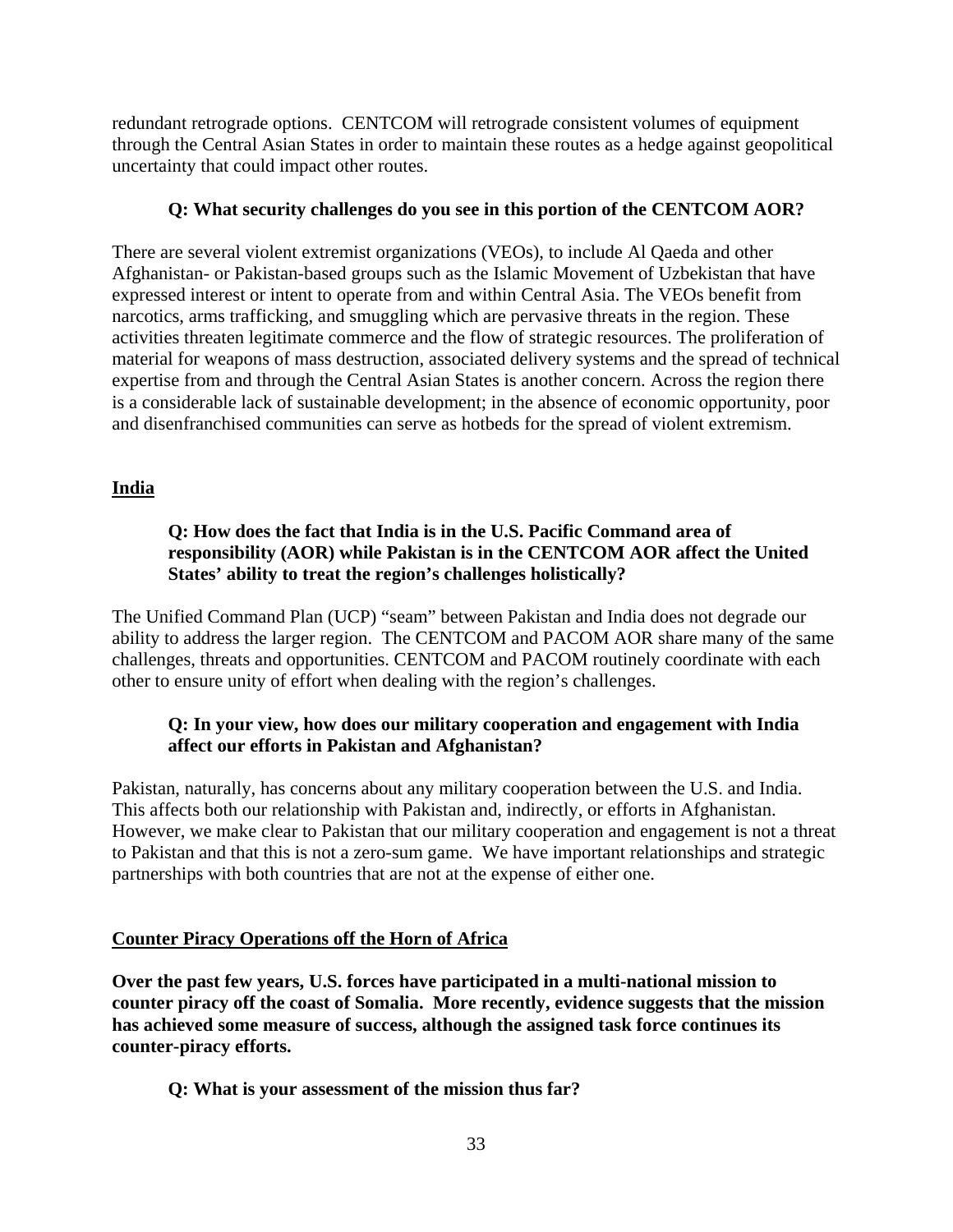Attacks continue but with limited Pirate successes due to changes implemented by the commercial shipping industry and coalition naval presence which have placed a financial strain on Somali pirates. While we are currently experiencing success, piracy activity remains driven by the desire of pirates to gain multimillion-dollar ransoms with little risk.

## **Q: In your opinion, how long should we continue the current mission as constituted and at what point should we consider a change to the strategy?**

While the mission has achieved a measure of success, it would be premature to shift our strategy as piracy will exist until it becomes cost prohibitive. The lower numbers in pirate success rates is also based on the introduction of newer, less experienced pirate groups which could change with time. The presence of counter-piracy Task Forces not only contributes to security, but facilitates global commerce and regional prosperity. Furthermore, Maritime Security Operations offers the best opportunity to work with partners to deny violent extremists free use of the sea which also contributes to overall regional security.

## **Q: What do you see as the most appropriate maritime strategy in this region of the world, given the threats of weapons trafficking, human trafficking, and piracy?**

The most appropriate strategy is to continue our leadership role as expressed in the President's Maritime Security Policy and the NSS Counter Piracy Action Plan in conjunction with the international community. Specifically, the UN, NATO and the EU; and the maritime industry in general. The use of proven tactics and procedures within DoD and the Coalition, combined with the practice of industry best management procedures (such as vessel protection and disruption techniques) have reduced the unlawful maritime activity in the Horn of Africa. The combination of military operations and industry's response has resulted in suppression of these activities. However, in order to prevent the re-emergence of this activity, we must continue to work in partnership with the international community to suppress and strive towards the eradication of this threat to free international maritime security.

# **Q: Given that Somalia has established a new federal government, how should U.S. policy toward pirate groups based in Somali territory be modified?**

CENTCOM's efforts, in conjunction with the international community, have produced positive results in increasing the maritime security in the Somali Basin. We must continue to work as part of a cohesive whole of government effort, both within the U.S. Government and with the appropriate international organizations (such as the UN, NATO, and the EU) and in conjunction with the Somali government, to continue our successes in reducing the maritime security threat expressed by the pirate groups, both ashore and at sea.

## **Israel**

# **While Israel is not part of the CENTCOM AOR, it does play a role in the Command's AOR.**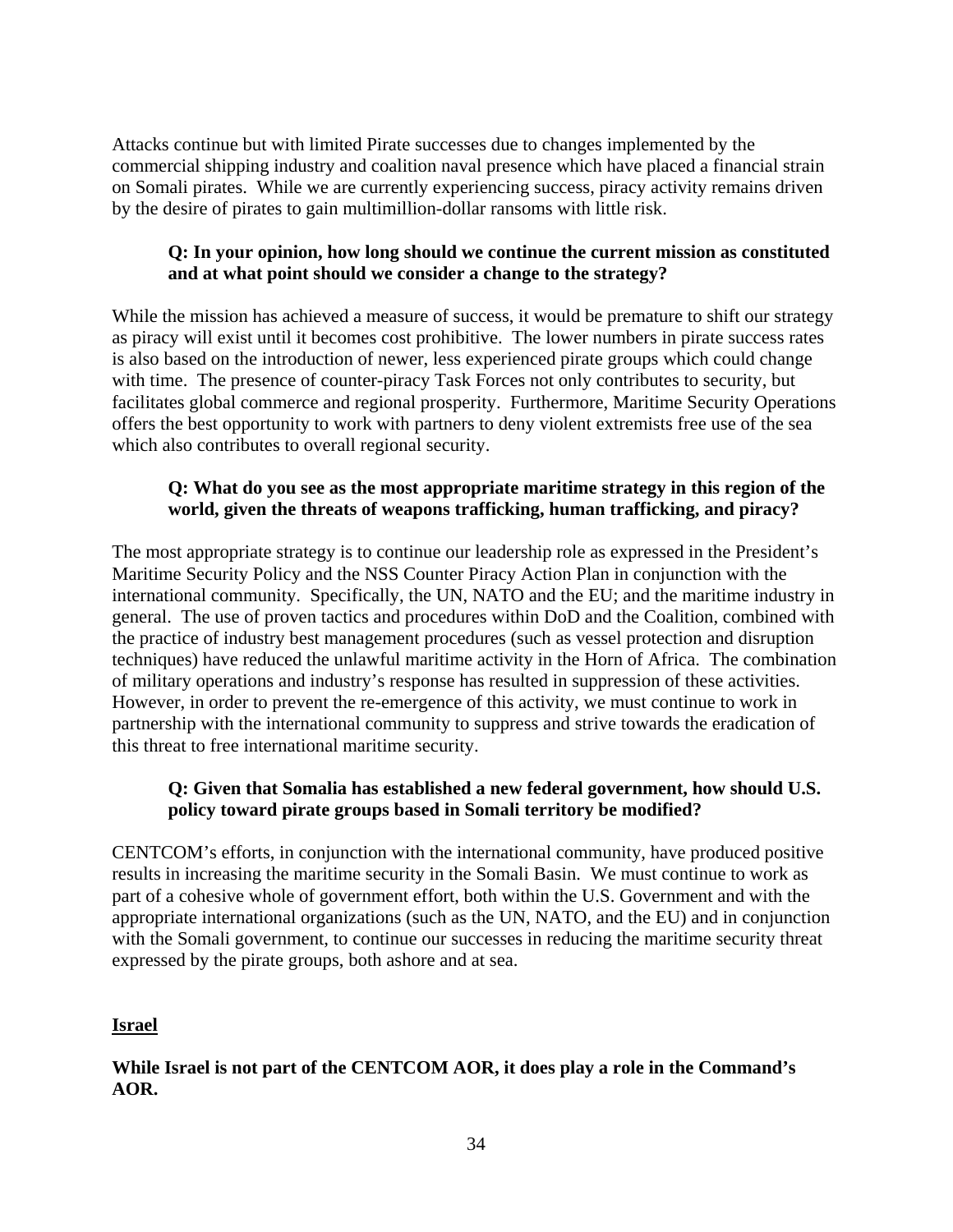## **Q: In your assessment, what are the most significant threats facing Israel in the CENTCOM AOR?**

The greatest threat to Israeli security is the prospect of a nuclear-armed Iran. Despite sanctions and significant pressure from the international community, the Iranian regime continues to take steps that could support the development of a nuclear-weapons program. The potential of an Iranian nuclear weapon, coupled with Iran's advancement of Theater Ballistic Missiles (both accuracy and quantity), presents Israel with what they assess to be intolerable threats to their security. Hezbollah also represents a significant existential threat to Israel. Other significant threats to Israel's security include Iranian proxy elements and Palestinian rejectionists such as HAMAS and Palestinian Islamic Jihad (PIJ). Finally, regional instability provides VEOs with opportunities to gain new footholds in areas near Israel. For instance, Al Qaeda-aligned groups such as the al-Nusrah Front in Syria continue to gain strength in key Syrian cities and may target Israel when the Assad regime collapses. Similarly, violence and domestic concerns plague Egypt, which provides for under-governance in the Sinai, allowing greater freedom of action for AQ-inspired groups.

### **Q: If confirmed, what do you view to be your role with respect to the defense of Israel?**

EUCOM is the lead military agency charged with defending Israel; however, CENTCOM has always worked very closely with EUCOM, SOCOM, and the Department of State to ensure there are no seams or gaps in our regional plans. As with our other allies in the Middle East, we must honor our commitments to Israel to support them during crisis. As the Middle East continues to deal with challenges in Egypt, Syria and Lebanon it will be critical for CENTCOM, EUCOM and SOCOM to closely coordinate our efforts to maintain a stable region and provide appropriate support to Israel.

## **Arab Spring**

**The Arab Spring has changed – and will likely continue to change – the political dynamics in the Middle East and North Africa. These changes require the United States to adjust our military-to-military and defense civilian relations in this region. Some observers argue that the United States should reduce significantly our military-to-military contact in countries as a result of the ongoing changes and others advocate more robust and steppedup contact with our partners in this region.** 

**Q: In your view, what should be the posture of the U.S. Government on military-tomilitary and defense civilian relations in the region, particularly with respect to Egypt and Bahrain?** 

Military to military engagements lay the foundation for and bolster our broader diplomatic and political relationships in the region, to include in Egypt and Bahrain. Much of this work is ongoing, but as resources decrease and American forward presence in the region declines, mil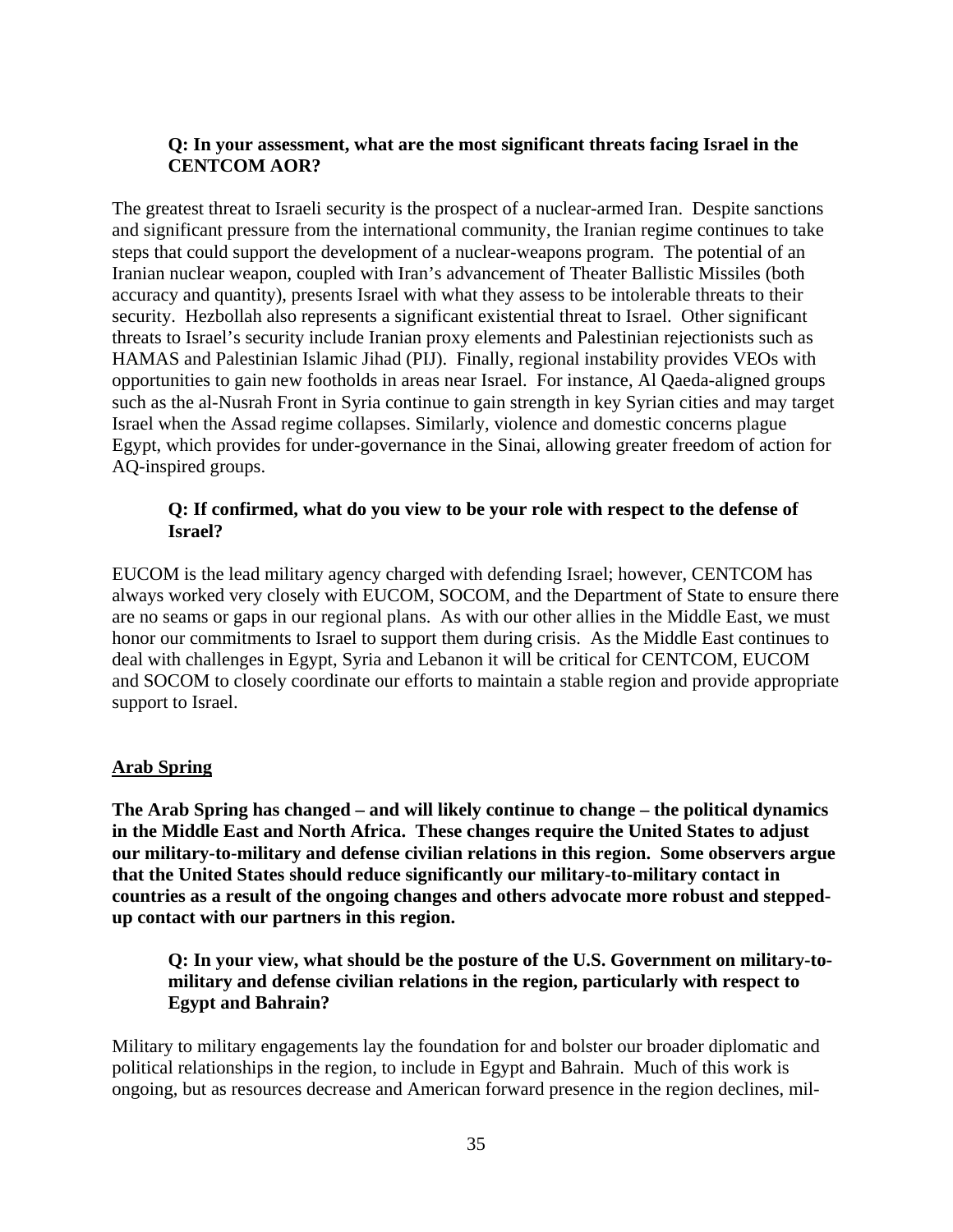to-mil engagements and working by, with, and through our partners will become even more important. This type of engagement is often the bedrock of our relationships and affords us the trust necessary to dialogue quietly about contentious issues.

### **Building Partner Capacity and Security Assistance**

**In the past few years, Congress has provided DOD a number of temporary authorities to provide security assistance to partner nations, including the global train and equip authority ("Section 1206"), Global Security Contingency Fund (GSCF), and the niche authority for Yemen's Ministry of Interior Counterterrorism Unit.** 

### **Q: What is your understanding of the purpose of the Section 1206 global train and equip authority and Global Contingency Security Fund?**

The purpose of Section 1206 authority (Global Train and Equip) is to enhance the capacity of foreign nations to conduct counterterrorism operations with either their national military forces or maritime security forces. Additionally, the authority allows the Department to improve partner nations' capabilities to participate in or support military and stability operations in which the U.S. Armed Forces are a participant.

The Global Security Contingency Fund (GSCF) is similar in some aspects to the Section 1206 authority. Both seek to improve the capability of a foreign country's national military forces to conduct counterterrorism operations or help a partner nation participate in or support military operations consistent with U.S. foreign policy and national security interests. However, the GSCF is not as narrowly defined or restricted as Section 1206. GSCF can be used for border security, internal defense, justice sector programs (including law enforcement and prisons), and stabilization efforts within a country where instability challenges the existing capability of civilian providers to deliver such assistance. Additionally, more organization, such as within a nation's Ministry of Interior, would be a potential recipient of GSCF funds; Section 1206 restricts funding to a country's Ministry of Defense or Maritime Security forces.

### **Q: In your view, what should be our strategic objectives in building the capacities of partner nations in the CENTCOM AOR?**

Our strategic objectives in building partner capacities in the AOR include partners that are capable of deterring, defending, and cooperating against attack; controlling their borders; mitigating ungoverned spaces; enhancing stability; and maintaining cooperative, interest-based relations with their neighbors; and Regional Partners in the AOR that remain accessible and cooperative with the United States.

**The funding pool available for security assistance and other military-to-military engagement activities devoted to the CENTCOM AOR tends to be allocated to specific countries.** 

**Q: What is your understanding of the role CENTCOM plays in developing U.S.**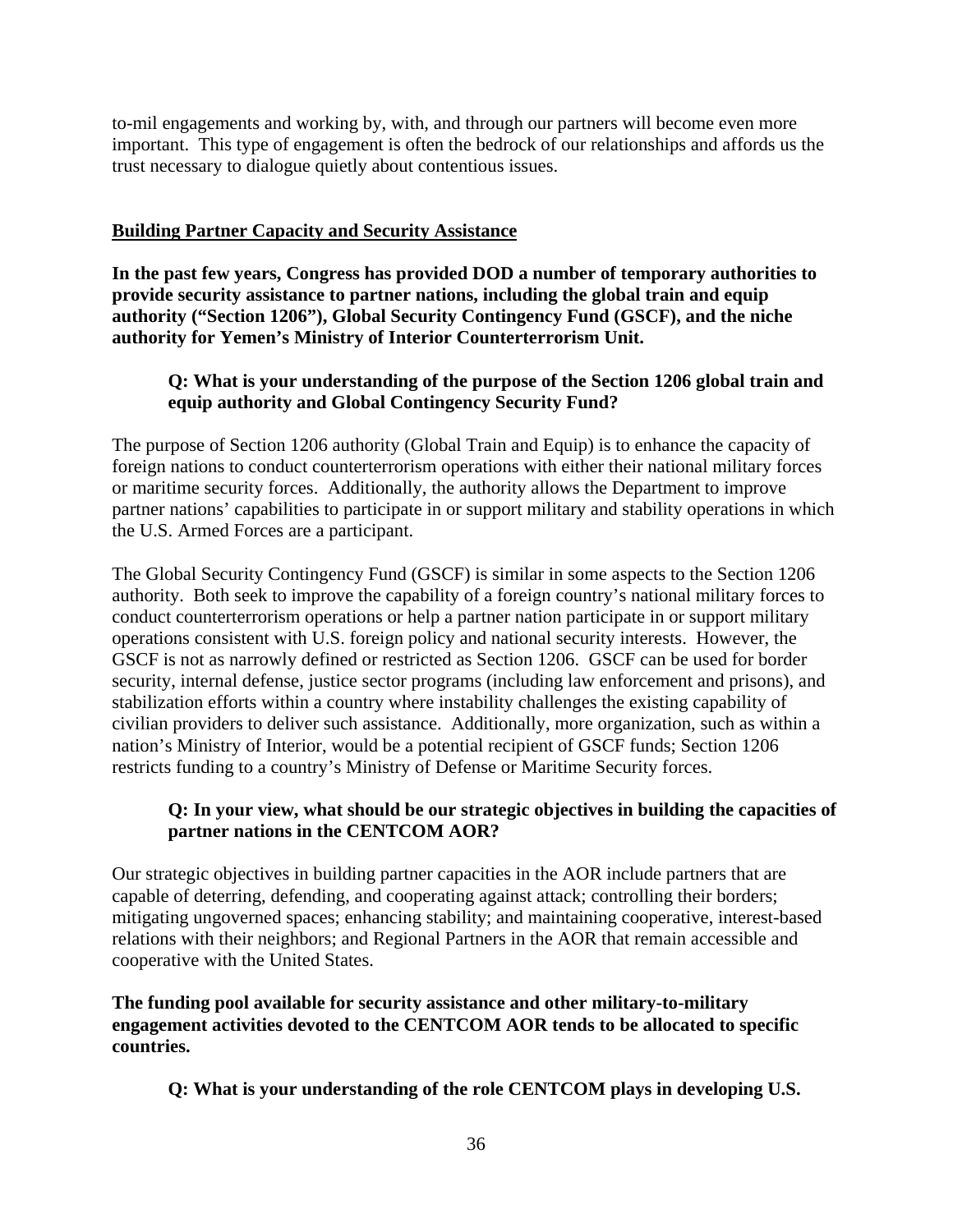### **security assistance priorities (e.g., Section 1206, Foreign Military Financing, International Military Education and Training assistance, Combatant Commander Initiative Fund)?**

CENTCOM collaborates with the DoS and each Security Cooperation Office (SCO) to develop security assistance programming priorities which are aligned with the Department's Security Cooperation Guidance and supports the Theater Campaign Plan as well as the individual Country Plans. These priorities and recommended funding levels are submitted to DoD for inclusion in the President's Budget Request each year.

## **U.S. Contributions to International Peacekeeping Missions**

**In testimony before the House Committee on Foreign Affairs on July 29, 2009, the U.S. Ambassador to the United Nations (UN) stated that the United States "is willing to consider directly contributing more military observers, military staff officers, civilian police, and other civilian personnel—including more women I should note—to UN peacekeeping operations." General Dempsey has said the United States "should consider opportunities for U.S. personnel to contribute to UN peacekeeping missions" and that "experience shows that even a small number of trained and experienced American service members can have a significant, positive effect on U.N. operations."** 

### **Q: In your view, should the United States increase the number of personnel it contributes in the form of staff positions and military observers to UN peacekeeping missions and other international peace operations?**

Overall, I agree with GEN Dempsey's position; however, our first priority remains our significant troop commitments in Afghanistan.

### **Q: In your view, what are the advantages and disadvantages of contributing additional military personnel to UN operations in the form of staff positions and military observer positions?**

U.N. peacekeeping operations are a cost-effective alternative to unilateral U.S. military action. Such missions support U.S. interests around the world, promoting stability and saving civilian lives. U.S. military personnel make significant contributions to these efforts, particularly in specialized areas such as logistics and intelligence. However, the competing requirements of additional participation in U.N. peacekeeping operations must be weighed against potential costs, to include the increase in the operational tempo of the force.

## **Q: In your view, would an increase in the number of U.S. military personnel assigned to U.N. peacekeeping missions in the CENTCOM AOR help you advance the theater campaign plan?**

While this is not an issue that I am ready to fully assess, there are many important factors to balance in making such an assessment, including ongoing U.S. military commitments and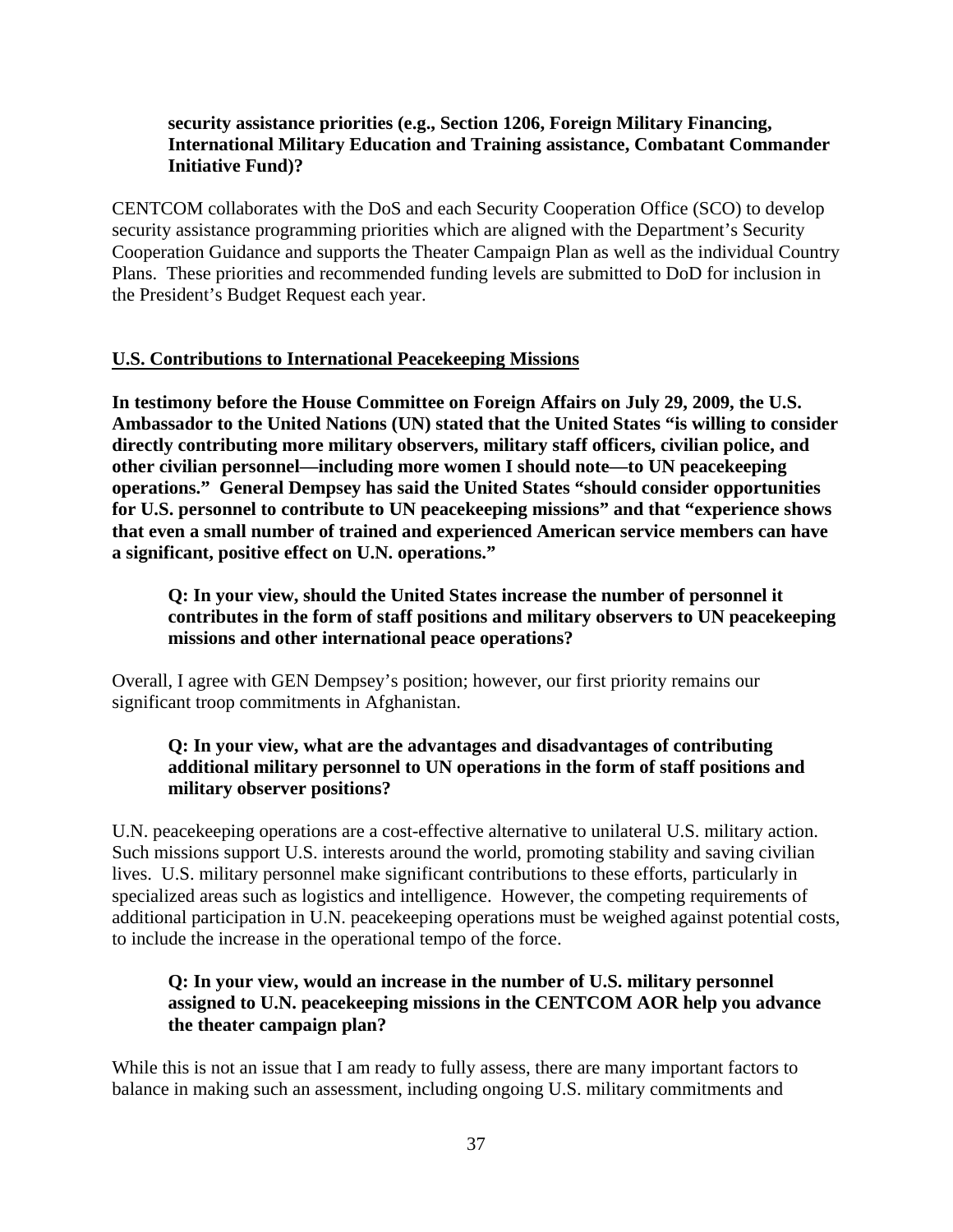engagements in the AOR and perceptions in the region that would result from an increase in US Peacekeepers. I would need to study the issue further to ensure that while addressing one issue we do not inadvertently create additional issues.

### **National Strategy to Combat Transnational Organized Crime**

**Criminal networks are not only expanding their operations, but they are also diversifying their activities, resulting in a convergence of transnational threats that has evolved to become more complex, volatile, and destabilizing. The Director of National Intelligence recently described transnational organized crime as "an abiding threat to U.S. economic and national security interests," and stated that "rising drug violence and corruption are undermining stability and the rule of law in some countries." In July 2011, the President released his Strategy to Combat Transnational Organized Crime: Addressing Converging Threats to National Security. One of the priority action areas designated in the strategy is "enhancing Department of Defense support to U.S. law enforcement."** 

## **Q: What is your understanding of the President's strategy to combat transnational criminal organizations?**

The President's plan for combating transnational criminal organizations is reflected in the National Security Strategy. As part of a whole-of-government approach the Department of Defense can bring to bear unique authorities and capabilities to augment those of our law enforcement and intelligence communities. Of note is the policy's call for increasing intelligence and information sharing as well as building international capacity, cooperation and partnerships.

### **Q: What is your assessment of the threat to the United States posed by transnational organized crime? Would you consider it a national security threat?**

The growing interconnectivity among transnational organized crime (TOC), terrorist groups, and insurgencies threatens US national security interests. TOC exploits porous borders caused by regional unrest, the speed of global trade, and the growing demand for drugs and weapons to cooperate with terrorist and insurgent groups. Similarly, terrorist and insurgent groups mobilize TOC networks to undermine governments/state institutions and engage in illicit activities (i.e., narcotics trafficking, money laundering, small arms/light weapons sales, and counterfeit goods) to bolster their resources, which improves operational capability and effectiveness.

## **Mass Atrocities Prevention**

**President Obama identified the prevention of mass atrocities and genocide as a core U.S. national security interest, as well as a core moral interest, in August 2011 under Presidential Study Directive 10.** 

**Q: What are your views on the role the United States plays in the prevention of mass**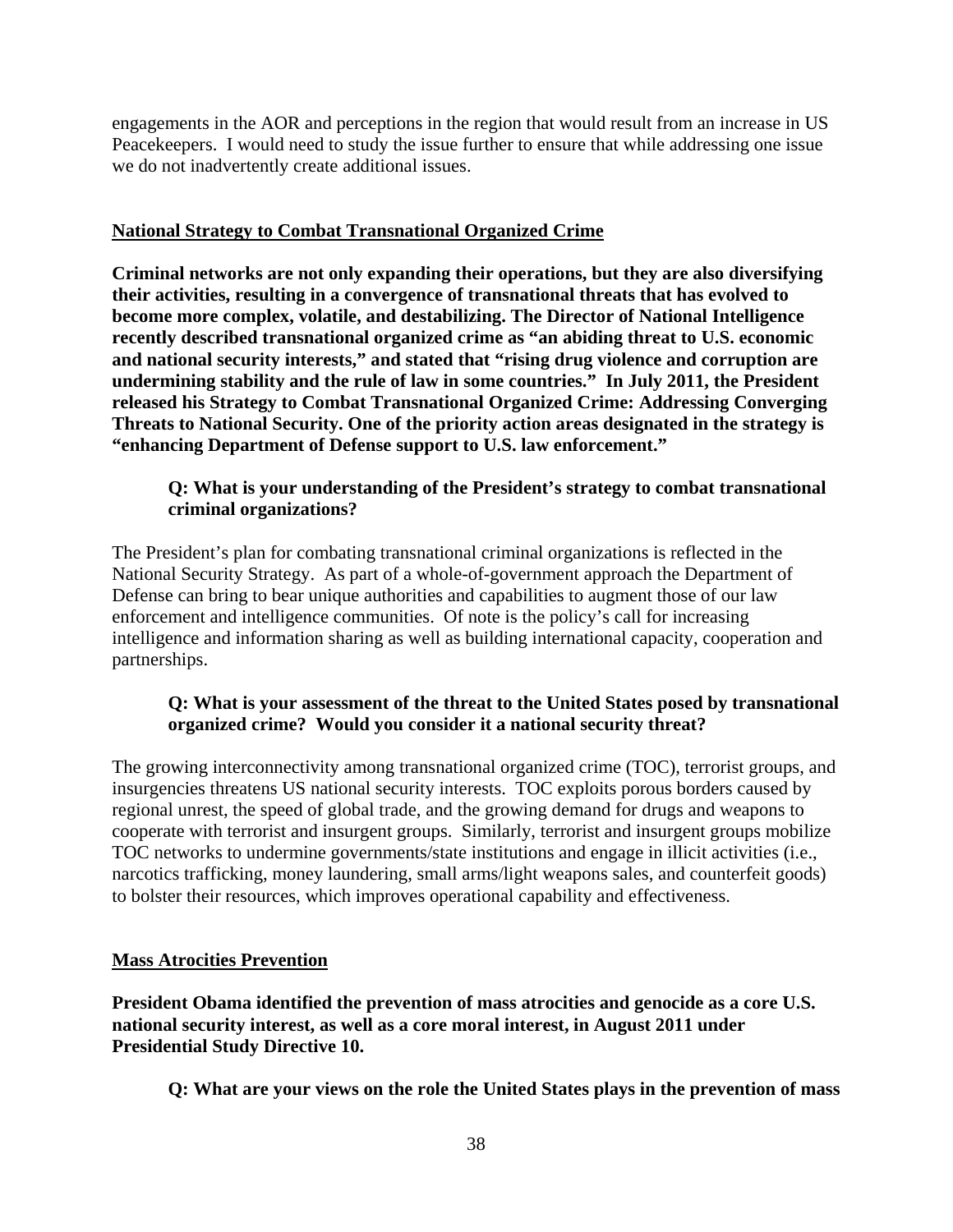#### **atrocities and genocide?**

The United States, as a world leader, has resources which it can bring to bear to aid in the prevention of mass atrocities and genocide. The decision to commit these resources clearly resides with the President. As a military commander, I understand my responsibility under the Law of Armed Conflict to protect civilians from physical violence and to contribute to a secure, stable and just environment for civilians over the long-term.

### **Q: What are your views on the adequacy of the Department's tools and doctrine for contributing to this role?**

Although the CJCS has the Department's lead for further developing operational principles, the Geographic Combatant Commands will incorporate mass atrocity prevention and response as a priority in planning, activities, and engagements. By applying our lessons learned methodology to previous and future activities we will continue to expand and refine our capabilities and capacities to respond as a decisive element of a whole of government effort.

### **Counter Threat Finance**

**DOD and the Intelligence Community (IC) have begun investing more resources in identifying and tracking the flow of money associated with terrorist networks and illicit trafficking, but the opportunities for tracking and degrading illicit financing flows are not yet matched by the effort and resources devoted to them. Identifying and disrupting key individuals, entities, and facilitation routes enabling the flow of money that supports terrorism, production of IEDs, narco-trafficking, proliferation, and other significant national security threats could have an outsized impact on confronting these threats.** 

#### **Q: What are your views on the role of DOD in counter threat finance activities?**

It is appropriate for the Department of Defense to play a supporting role in countering threat finance activities. The Department of Defense does bring unique capabilities to the effort of the broader interagency community. The Department of Defense can provide its intelligence analysis to identify critical network vulnerabilities as well as its strategic and operational planning expertise.

## **Q: Are there opportunities to replicate or improve upon the network-disruption efforts of groups like the Joint Improvised Explosive Device Defeat Organization or the Afghanistan Threat Finance Cell in impacting other facilitation networks?**

Yes. The Joint Improvised Explosive Device Defeat Organization and the Afghanistan Threat Finance Cell multi-national and interagency approaches to the counter-IED and threat finance problem sets provide an effective framework that I believe may be applied to other networked problem sets such as narcotics and weapons trafficking. If confirmed, I will actively pursue such multi-nation and interagency solutions to the problems that we face in the CENTCOM AOR to the maximum extent possible.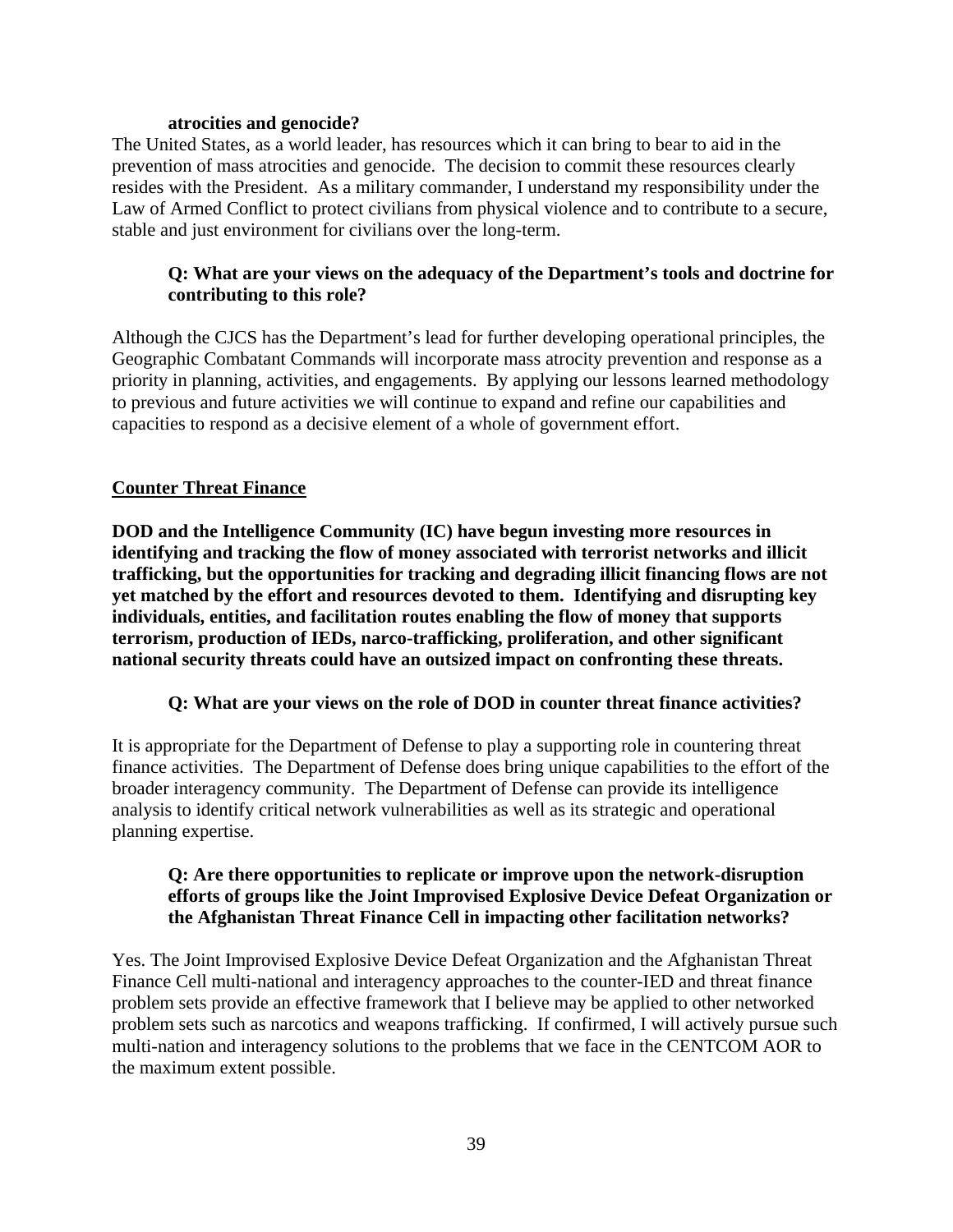## **Q: In your view, how should the Department of Defense coordinate and interface with other key agencies, including the Department of Treasury and the Intelligence Community, in conducting counter threat finance activities?**

In keeping with OSD / Joint Staff / SOCOM (CTF DoD lead component) policies, DoD should coordinate counter threat finance activities with other agencies and departments through the Geographic Combatant Command's interagency process. This type of interface will ensure the IA receives one set of theater threat finance priorities, reduces redundant and conflicting DoD requests to the IA, and increases opportunities to disrupt adversary finance networks. Counter threat finance intelligence support (e.g., collection requirements, production) should be brokered through theater, component, task force J2s and directly with DoD's consolidated threat finance intelligence initiatives within the Defense Intelligence Agency.

### **Lebanon**

### **Over the past decade, the United States has provided over \$500 million in security assistance to the Government of Lebanon.**

### **Q: In your view, what is the appropriate role for CENTCOM in Lebanon?**

CENTCOM continues to act as a mentor and enabler of the Lebanon Armed Forces (LAF). Our relationship enables the U.S. and Lebanon to work toward mutually-supporting goals. A reduction of CENTCOM involvement in Lebanon would increase the temptation and necessity for Lebanon to consider taking aid from countries whose interests conflict with U.S interests.

#### **Q: In your view, what are the U.S. national security interests in Lebanon?**

The primary U.S. security interest in Lebanon is to strengthen the Lebanese Armed Forces (LAF) as a counterweight to Lebanese Hezbollah (LH) and, in doing so, reduce the malign influence of Iran in the region. Instability in Lebanon plays into the interests of LH, Syria, and Iran. The multi-confessional nature of the LAF makes it a unifying force in Lebanon acting as a stabilizing force to the detriment of our adversaries in the region.

### **The current government in Lebanon includes Hezbollah, a designated foreign terrorist organization under U.S. law.**

## **Q: Given the involvement of Hezbollah in the Lebanese government, what do you believe to be the appropriate level of engagement with the Lebanese Armed Forces?**

The LAF has proven itself to be independent of Hezbollah influence despite Hezbollah's involvement in the Lebanese government. To date, Hezbollah's involvement has had no impact on our relationship and current levels of engagement with the LAF. In light of the ongoing situation in Syria, our various forms of aid to the LAF are vital to maintaining peace internally while guarding against spillover violence from across the Syrian border. Our persistent efforts to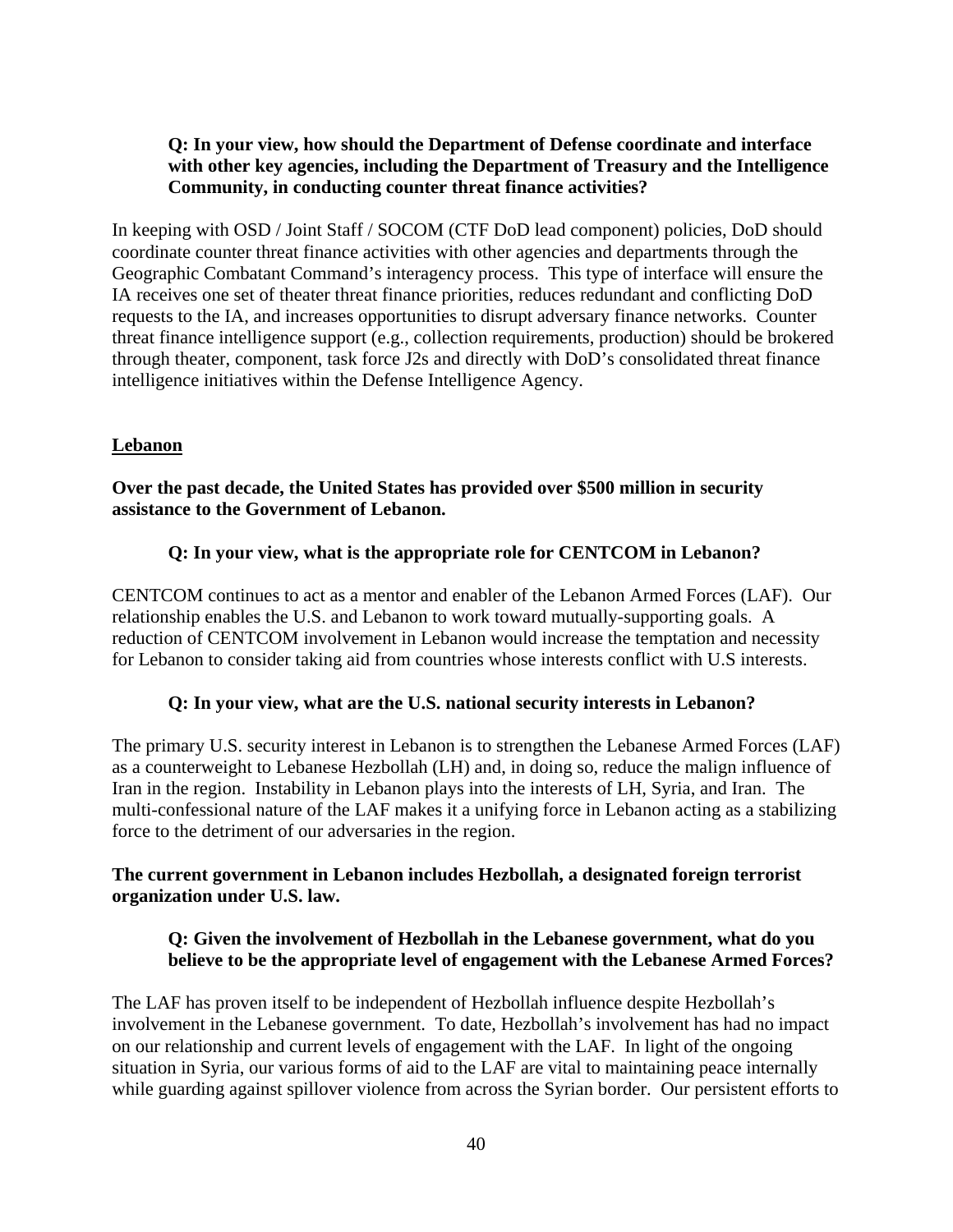provide military training and material support to the LAF have enabled them to be a more effective counter-balance to Lebanese Hezbollah (LH).

# **China**

**Over the past several years, much as been made of China's military growth and modernization and of China's influence throughout Asia, including the portions of the region that fall within the CENTCOM commander's area of responsibility. For example, many observers point out that China has developed and maintains a partnership with Iran based, at least in part, on economic and defense cooperation, and that China's policies toward Iran have hindered international efforts to deter Iran from developing a nuclear weapons capability.** 

# **Q: What do you see as the effect of China's economic and military growth on the CENTCOM AOR as a whole?**

China relies heavily on energy resources found in the CENTCOM AOR (Middle East and Central Asia) to meet its growing domestic demand for energy and achieve its strategic objective of sustained economic growth. China seeks to build political and economic relationships with countries in the CENTCOM AOR to ensure that Beijing maintains access to the region's energy resources, but China plays little role in guaranteeing security and stability throughout the region. China has historically been a source of arms sales for countries seeking to upgrade their arsenals and/or procure cheaper alternatives to U.S. weapons.

## **Q: How does China's relationship with Iran, in particular, affect U.S. security interests in the region?**

China is Iran's largest purchaser of crude oil. However, China reduced its imports of Iranian crude oil in 2012 compared to the previous year, in response to U.S. diplomacy. While China voted for sanctions on Iran in UN Security Council Resolution 1929, it has publicly opposed additional national sanctions that have been levied by the United States, European Union and others. Iran seeks to use its relationship with China to gain influence within the UNSC, seeking support from China during resolution votes. Iran will likely continue efforts to build on its relationship with China as it depends on Beijing to offset the high cost of business transactions due to sanctions.

## **DOD Counternarcotics Activities**

**DOD serves as the single lead agency for the detection and monitoring of aerial and maritime foreign shipments of drugs flowing toward the U.S. On an annual basis, DOD's counter-narcotics (CN) program expends approximately \$1.5 billion to support the Department's CN operations, including to build the capacity of U.S. Federal, State, and local law enforcement agencies, and certain foreign governments, and provide intelligence support on CN-related matters and a variety of other unique enabling capabilities.**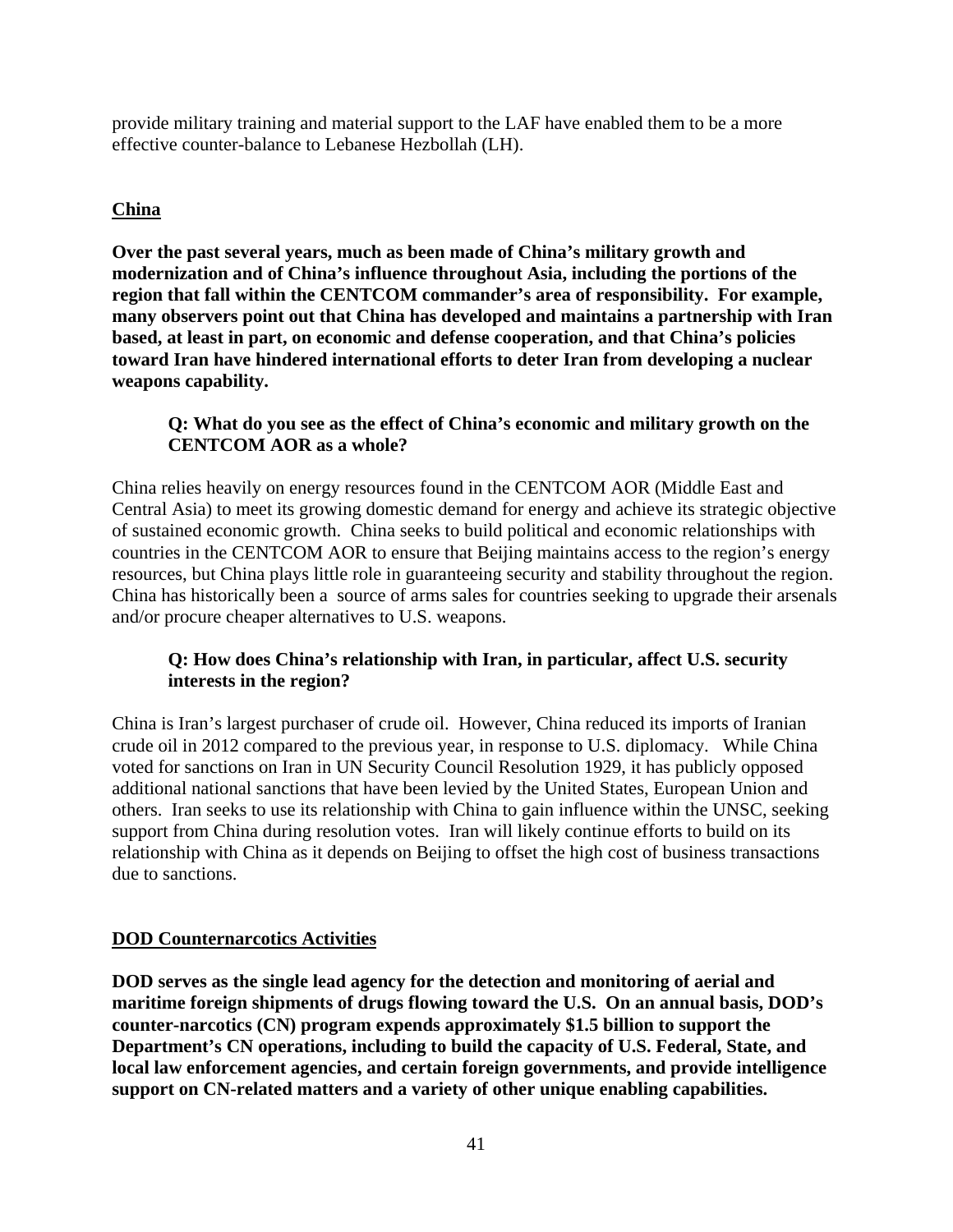### **Q: In your view, what is the appropriate role of DOD – and by extension CENTCOM – in counterdrug efforts?**

In the CENTCOM AOR, counterdrug authorities provided by Congress permit us to support our Federal law enforcement partners in their engagement with regional counterdrug security force organizations. These activities address many of the U.S. Government's, and by extension CENTCOM's, most pressing regional security issues. Counterdrug activities are often one of the few avenues for military engagement with our regional partners.

## **Q: In your view, what should be the role of the United States in countering the flow of narcotics to nations other than the U.S.?**

The United States should always consider partnering with governments requesting counterdrug assistance when it supports U.S. national interests. Drug trafficking organizations are international by nature and the larger the coalition of the willing to address the illicit drugs business, the greater the global impact we could achieve. Counter-narcotics operations provide opportunities for developing mil-to-mil relationships and building partner capacity.

## **Q: Given that the vast majority of illegal drugs transiting in the CENTCOM AOR are not destined for the United States, should DOD invest resources in countering the flow of illegal drugs to or through the CENTCOM AOR?**

It is shortsighted to view illicit drugs trafficking activity through the prism of only what comes into the United States. Narcotics play a critical role in underwriting corruption, which poses the greatest strategic threat to the ISAF campaign plan. So, while only a relatively minor portion of Afghan opiates make their way to the U.S., their impact on U.S. Government engagement in the CENTCOM AOR is significant. An effective U.S. counterdrug strategy includes attacking the illicit drugs trafficking business at every opportunity from source to end user. Counter-narcotics operations provide opportunities for developing mil-to-mil relationships and building partner capacity.

## **Strategic Communications and Information Operations**

**Over the past decade, DOD has funded an increasing number of military information support operations (formerly known as psychological operations) and influence programs. The Government Accountability Office reports that DOD has "spent hundreds of millions of dollars each year" to support its information operations outreach activities. Many of these programs are in support of operations in Afghanistan, but Military Information Support Teams (MISTs) from United States Special Operations Command also deploy to U.S. embassies in countries of particular interest around the globe to bolster the efforts of the Department of State and the U.S. Agency for International Development. Further, the geographic combatant commands are increasingly moving into this operational space.** 

**Q: What are your views on DOD's military information support operations and influence programs?**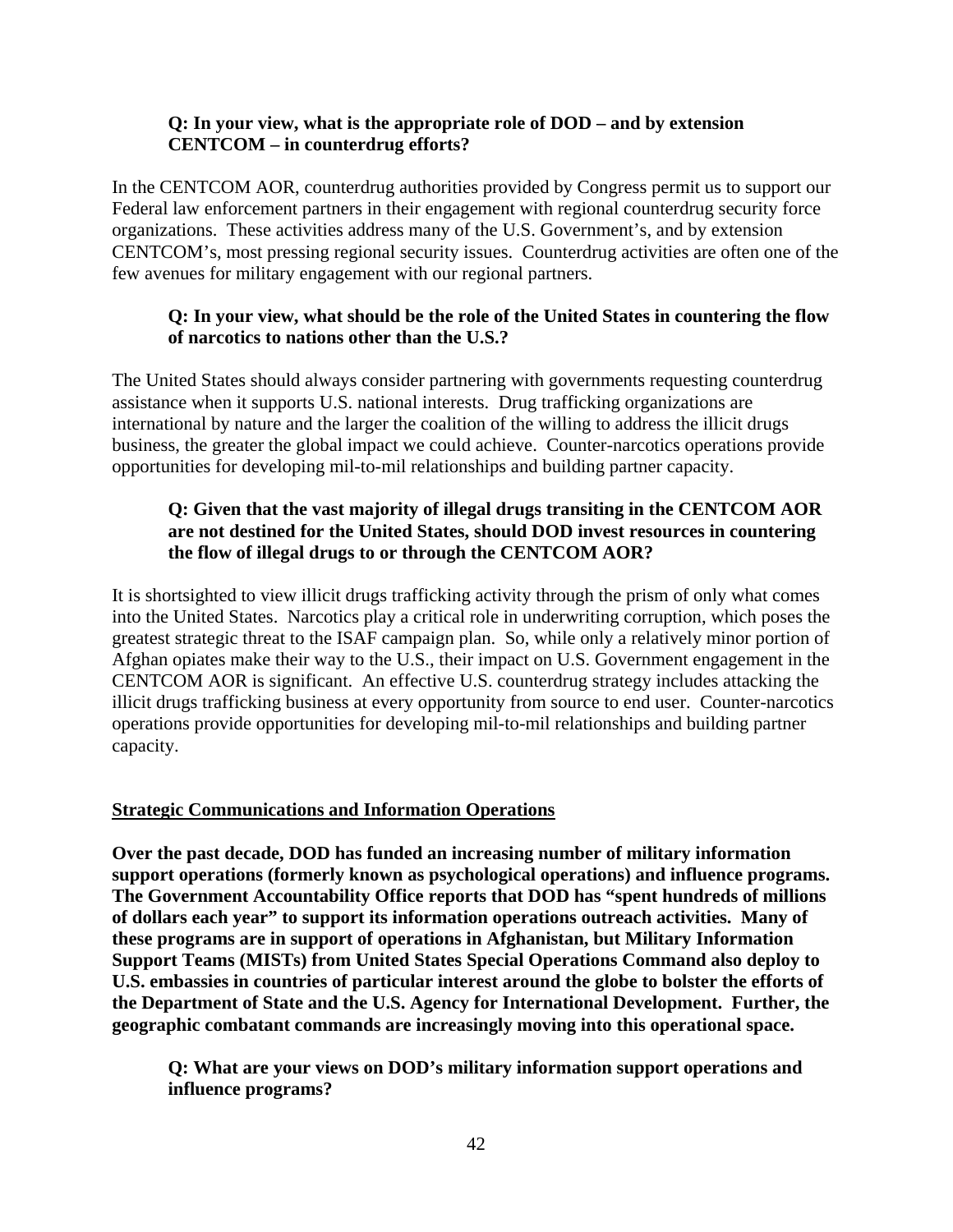Military information support operations (MISO) is a critical investment in deterrence and prevention of conflict when synchronized with Inter-Agency efforts. Integral to all phases of military operations, MISO serves to shape information environments and mitigate risk to mission and forces in advance of and during conflict.

## **Q: What unique value should such programs contribute in distinction from strategic communications and influence activities conducted by other government departments and agencies?**

CENTCOM's Information Operations (IO) capability is unique in that it is opponent focused (military targets), tightly integrated with special and technical operations programs and interconnected with the communications community both military and Inter-Agency. It has the flexibility to employ attributable and non-attributable means (within scope of policy) to achieve objectives unlike other Public Affairs and Defense Support to Public Diplomacy. CENTCOM's IO capability specializes in languages unique to the designated area of operations; staff and units of execution have hands-on experience understanding key opponent influence systems; and our IO is postured to rapidly target those opponents when authorized.

# **Regional Alignment and Rotational Deployments of Army Brigades**

**The Army plans to align general purpose combat brigades with regional combatant commands, including CENTCOM, to support theater engagement and security force assistance missions and to make those forces, and other supporting units, available on a rotational basis for deployment to those regions for training and exercises.** 

## **Q: What is your understanding and assessment of the Army's capability and capacity to align combat brigades or other units with regional combatant commands?**

As Vice Chief of Staff of the Army, I have been involved in the development of the Regional Alignment of Forces (RAF) concept. I believe it is sound and will provide Geographic Combatant Commanders with professionally trained and regionally attuned forces and capabilities that are both responsive and capable of meeting theater requirements. The Army is executing its first "proof of principle" of the Regionally Aligned Forces concept in Fiscal Year 2013 by aligning a brigade combat team to AFRICOM. The Army will conduct a subsequent comprehensive assessment of this effort that will further drive our understanding of our capability and capacity to execute this mission set going forward.

## **Q: What are your views, if any, on the use of general purpose forces for missions providing security force assistance to other nations' militaries?**

Recent operations in Iraq and Afghanistan have demonstrated that general purpose forces are quite capable of executing the security force assistance mission set. Moreover, general purpose forces can be a key asset as we continue to build the military capacity of our allies. As an example, our military has a rich history of cooperative small unit training exercises across a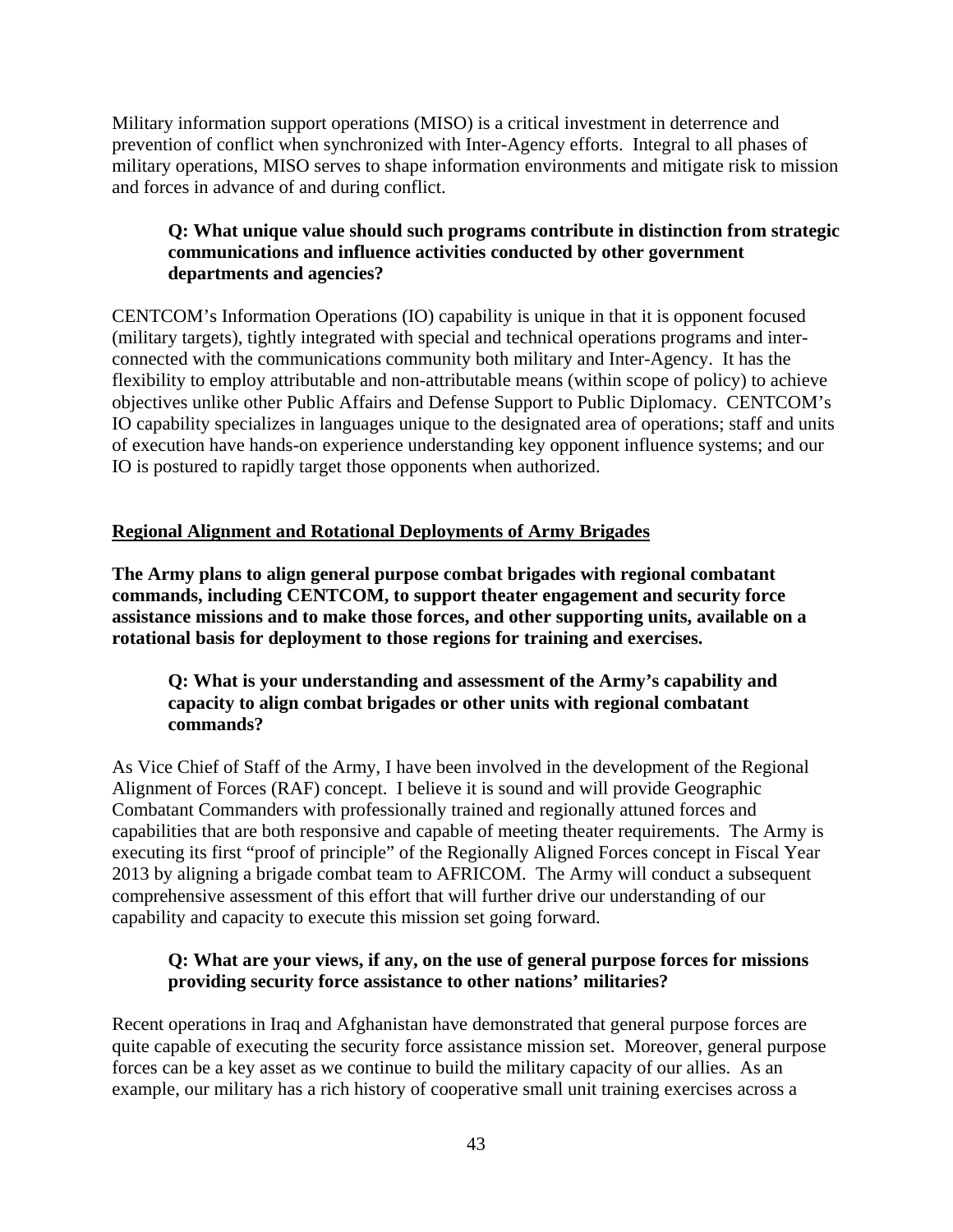range of Combatant Commands. Ultimately, such efforts must be synchronized with the Combatant Commander's Theater Security Cooperation plan.

## **Q: In your view, how, if at all, should a unit's regional alignment impact the assignment of personnel, selection of unit commanders, priority for cultural and language training compared to core combat training, and identification and acquisition of special equipment?**

The Army is currently conducting a comprehensive analysis of requirements and impacts of the regionally aligned forces concept. This analysis will account for factors associated with doctrine, organization, training, materiel, leadership and education, personnel, and facilities. Further, the 2013 regional alignment of the brigade combat team to AFRICOM will inform this analysis. Factors associated with the alignment of divisions and corps will also inform this analysis. Ultimately, the Army seeks to support Combatant Commands while remaining operationally adaptable to respond to global contingencies, as required.

## **Q: If confirmed, how would you propose to implement the use of regionally aligned forces in support of your theater assistance and engagement strategies?**

Use of regionally aligned forces to support CENTCOM theater assistance and strategy will not be fundamentally different than how other forces are now used. The significance of using such forces is that regional alignment will enhance relationships between planning staffs while improving the aligned units' familiarity with areas in which they will most likely be employed.

# **Q: In your view, how should funding responsibility be consolidated or distributed between the military departments and the combatant commands for training and employment of regionally aligned forces?**

I believe the current construct established under the Goldwater-Nichols DoD Reorganization Act of 1996 adequately and efficiently defines the roles and responsibilities of the Services and Defense Agencies in Supporting the Combatant Commands. The Services are and should continue to be funded to man, train and equip their forces in support of Combatant Command Operational mission sets regardless of whether those forces are regionally aligned. However, Combatant Commanders should provide funds for training and exercises conducted in their AOR.

## **Q: In your view, is it feasible and suitable to satisfy theater engagement and assistance strategies completely with rotational forces? If not, why?**

CENTCOM has successfully conducted operations, exercises and activities since its inception without permanently assigned forces. Like other commands, it plans and requests forces through the Global Force Management process. I have complete faith that all CENTCOM theater engagement and assistance strategies can be met with rotational forces, particularly regionally aligned forces.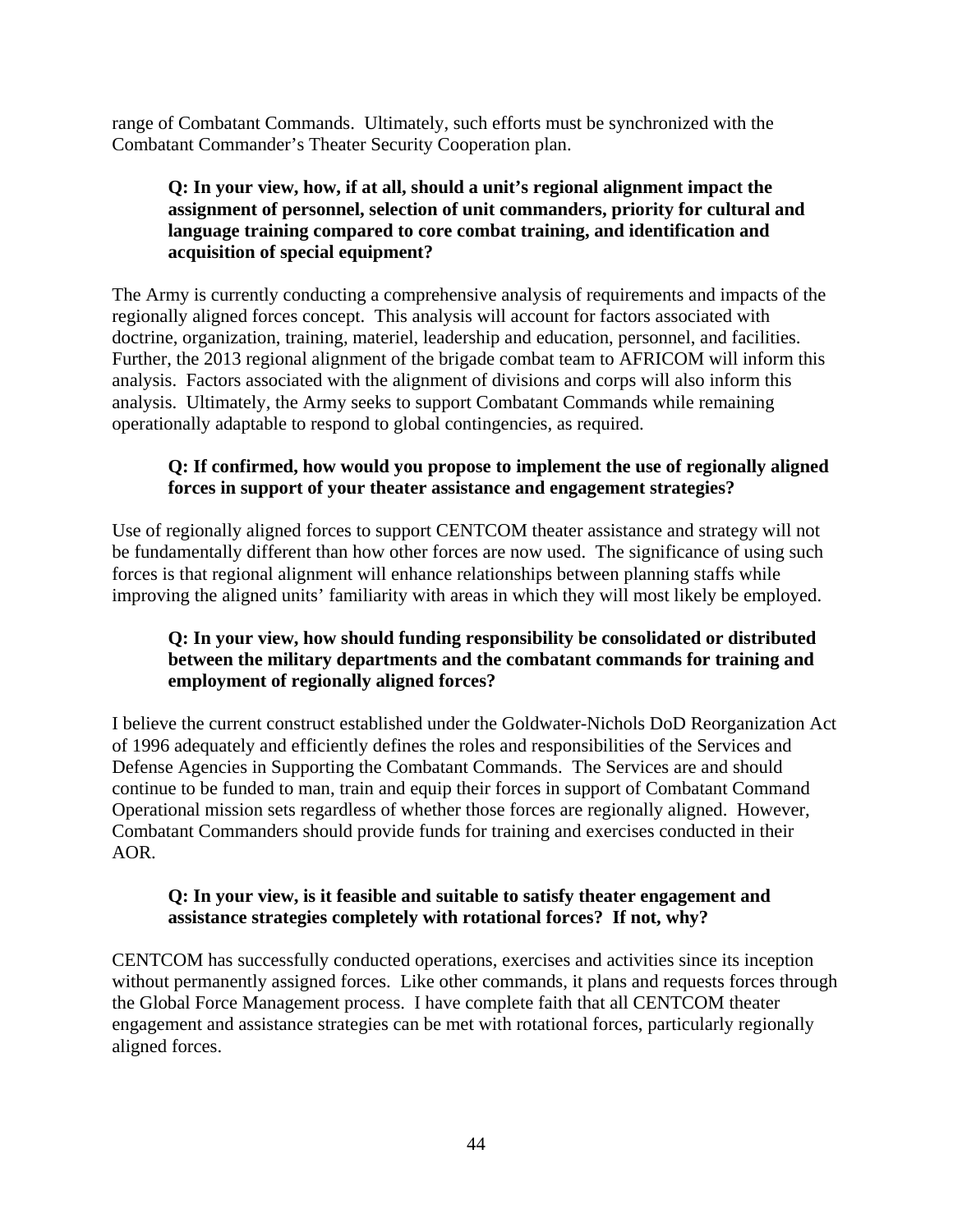### **NATO Alliance**

**The North Atlantic Treaty Organization (NATO) alliance continues to be central to our coalition operations in Afghanistan and elsewhere, even as many NATO members have significantly reduced their national defense budgets in response to economic and fiscal pressures.**

### **Q: Do you agree that U.S. participation in the NATO Alliance contributes to advancing U.S. security interests?**

Yes, members of the NATO Alliance share the same concerns for National Security as we do. Participation in the Alliance furthers international security and U.S. security interests.

## **Q: What are the greatest opportunities and challenges that you foresee for NATO in meeting its strategic objectives over the next five years, particularly with regard to NATO activities in the CENTCOM AOR?**

We are all operating in a challenging fiscal environment, and are seeking ways to more efficiently meet our strategic objectives. In this austere environment, there may be opportunities to expand interoperability and cost sharing through combined training exercises, utilizing our well-developed training facilities in Europe.

## **Q: In light of the reductions in national defense spending by some NATO members, are you concerned that the Alliance will lack critical military capabilities? If so, what steps, if any, would you recommend be taken to address potential shortfalls in Alliance capabilities?**

The impact of reduced spending will be felt throughout the Alliance. We can work to mitigate the impact by exploring avenues of increasing interoperability, and perhaps achieving economies of scale through international cooperative research, development and acquisition.

# **Q: What is your assessment of the effectiveness of nations of the Middle East in recent NATO military operations in Libya?**

Middle East nations have been effective in recent NATO operations and served as an integral part of the Coalition. A prime example would be the efforts by UAE, Qatar, and Jordan who flew combat sorties during Operation ODYSSEY DAWN in Libya. Continued training and exchanges with our partners in the Middle East forges bonds that can last generations and give us resources that when needed fulfill operational requirements and further strengthen our ties.

## **Q: What steps, if any, do you think CENTCOM should take to improve the interoperability of military forces from the CENTCOM region with the U.S. and other international security actors?**

CENTCOM remains committed to working with coalition partners to improve stability, peace and security for all partnered nations in the CENTCOM AOR and neighboring AORs.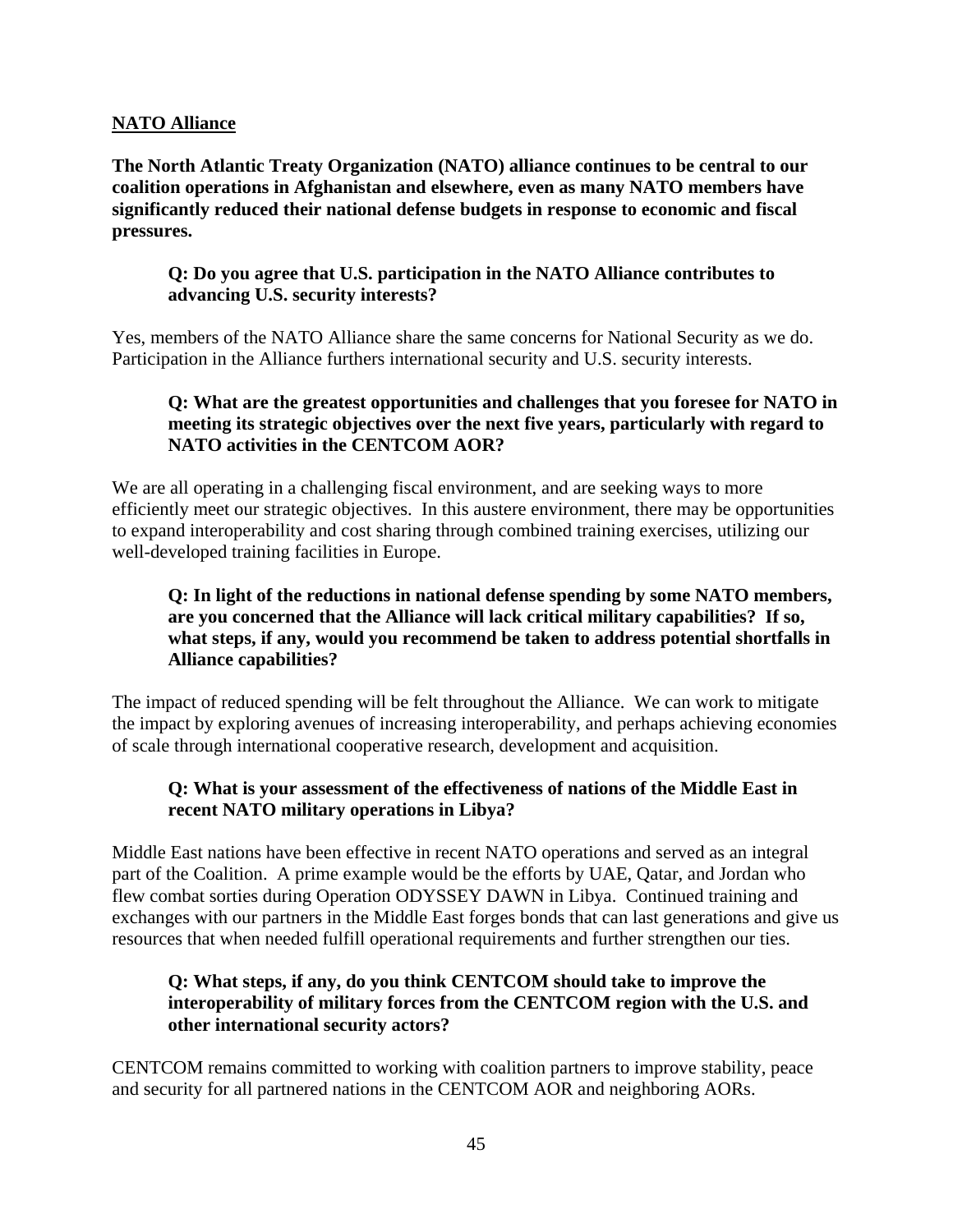Engagement is certainly less costly than war and ensuring the interoperability of our militaries is the requisite investment to achieve that goal. The most dramatic effect on interoperability can be achieved through increasing International Military Exchange and Training (IMET) funding for military career schools and education.

#### **Intelligence, Surveillance, and Reconnaissance Capabilities**

**Since 9/11, CENTCOM has received the overwhelming majority of the ISR support that DoD has been able to generate. The demand for more ISR has continued to outstrip the supply, even though the Secretary of Defense has taken extraordinary actions to ramp up the acquisition of more and more capable and varied ISR systems. Other combatant commands and other military missions and operations outside of the CENTCOM AOR have gone wanting.** 

## **Q: Do you foresee, and if so to what degree, CENTCOM relinquishing existing ISR systems as forces are withdrawn from Afghanistan and as demand continues to grow in AFRICOM, PACOM and other AORs?**

CENTCOM remains actively engaged with ISAF and USFOR-A on planning for ISR support through OEF Change of Mission and support to the Enduring Force Headquarters post-OEF. We have learned through experience that as our footprint shrinks the demand for ISR increases. CENTCOM will conduct an OEF Redeployment Conference and an OPLAN Development Conference within the next 60 days. Both events will enable us to further refine the ISR requirements in support of the drawdown and beyond. If confirmed, I will further assess the requirement for ISR in the CENTCOM AOR.

## **Science and Technology**

### **As with other combatant commands, a Science and Technology (S&T) advisor is assigned to support CENTCOM.**

## **Q: If confirmed, what would be your priorities for the CENTCOM Science and Technology advisor?**

The Science Advisor acts as principle advisor to the commander on matters of science, technology, innovation, and fielding of material and non-material solutions for the command's most pressing capability gaps. If confirmed, I will charge the Science Advisor with the discovery, research, analysis and advocacy of new and emerging technologies and techniques which have the potential to provide solutions to our validated joint needs. I will require the Science Advisor to continue to discover, develop, and advocate for those technologies and techniques that will make our warfighters safer, more efficient, and more effective in the immediate and near-term. I will charge the Science Advisor to engage with partner countries to develop mutually required technologies that will also keep coalition forces safe, allow them to be more effective through better integration with U.S. forces, and help build stronger partnerships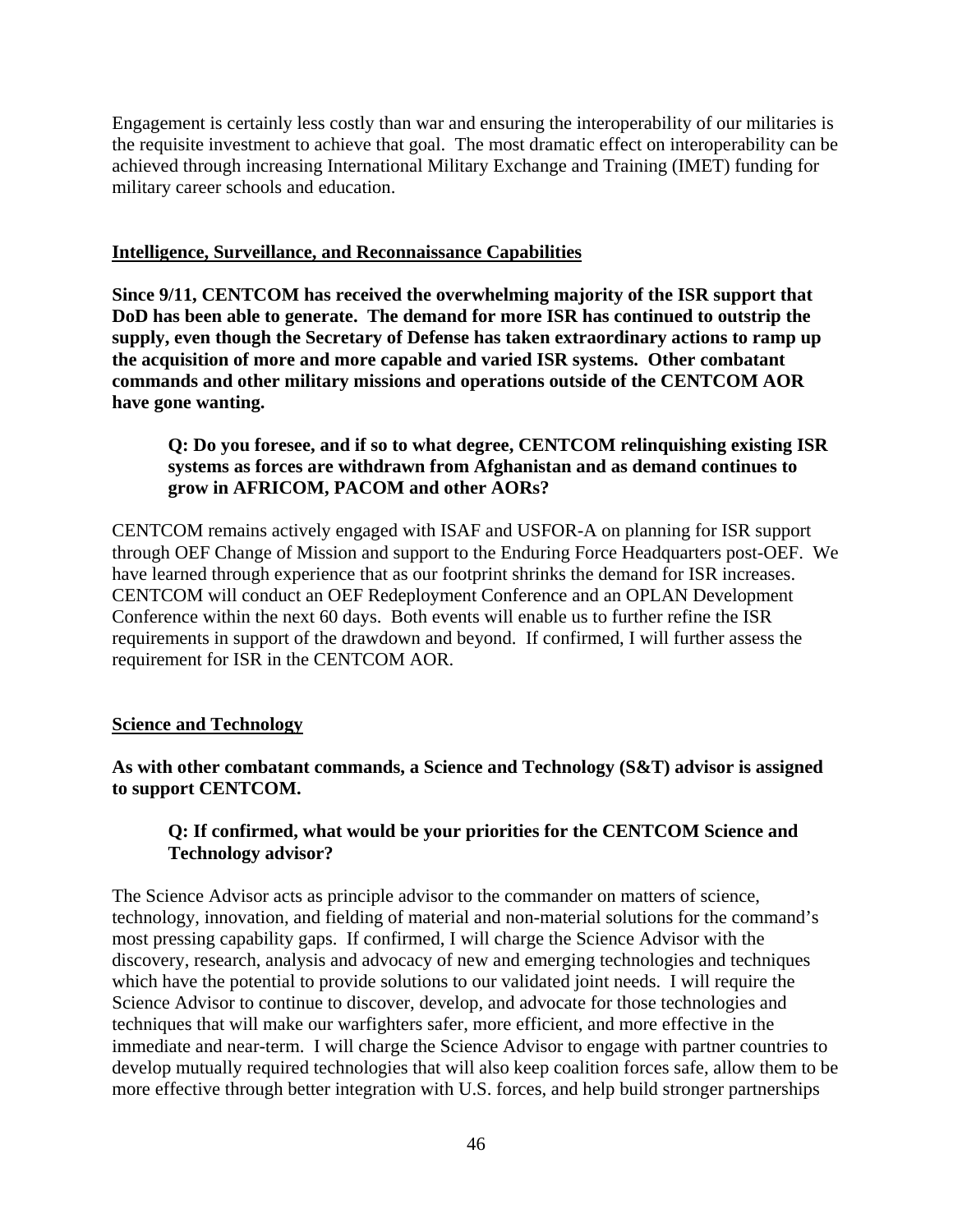for the future. I will also charge the Science Advisor with looking beyond the horizon to ensure CENTCOM warriors maintain their battlespace technology superiority during potential future conflicts.

## **Operational Energy**

**Several of your predecessors have established and published policies regarding operational energy and its important role in supporting the mission in Afghanistan. These policies have stressed better management of energy use in the battle space to provide a strategic and tactical advantage while increasing combat effectiveness and operational capability.** 

## **Q: Do you plan to establish and publish similar policies regarding operational energy improvements?**

If confirmed, I will continue to support the CENTCOM established policies and procedures regarding operational energy which are now in the refinement phase. These policies and procedures include a standing policy on Operational Energy which the Command has implemented and Service Components and Joint Task Forces have similarly adopted. I will also assess the Command's Operational Energy initiatives to identify areas where CENTCOM can further enhance combat power and ensure good stewardship of our finite energy resources.

### **Q: What is your assessment of how better operational energy management translates, if at all, into improving combat effectiveness?**

Better operational energy management translates to fewer fuel convoys, thereby freeing convoy security forces to conduct other operational missions. Decreased energy consumption and spending also creates the potential to reinvest funds towards force protection and other needed capabilities which ultimately increase combat effectiveness.

## **Q: How do you plan to track fuel consumption at forward-deployed locations in Afghanistan?**

The Afghan Sub-Area Petroleum Office (A-SAPO), an element of USFOR-A Headquarters, receives regular fuel consumption reports from sustainment forces providing fuel distribution services in Afghanistan. A-SAPO reviews these reports and forwards them to the CENTCOM Joint Petroleum Office.

## **CENTCOM and DOD Global Posture Review**

**According to the 2010 Quadrennial Defense Review Report, DOD will conduct a global posture review that assesses U.S. strategic relationships and interests to identify where and at what levels the forward stationing of military forces supports those relationships and interests. The new strategic guidance released by the Secretary of Defense in January 2012 stated regarding the Middle East that "the United States will continue to place a**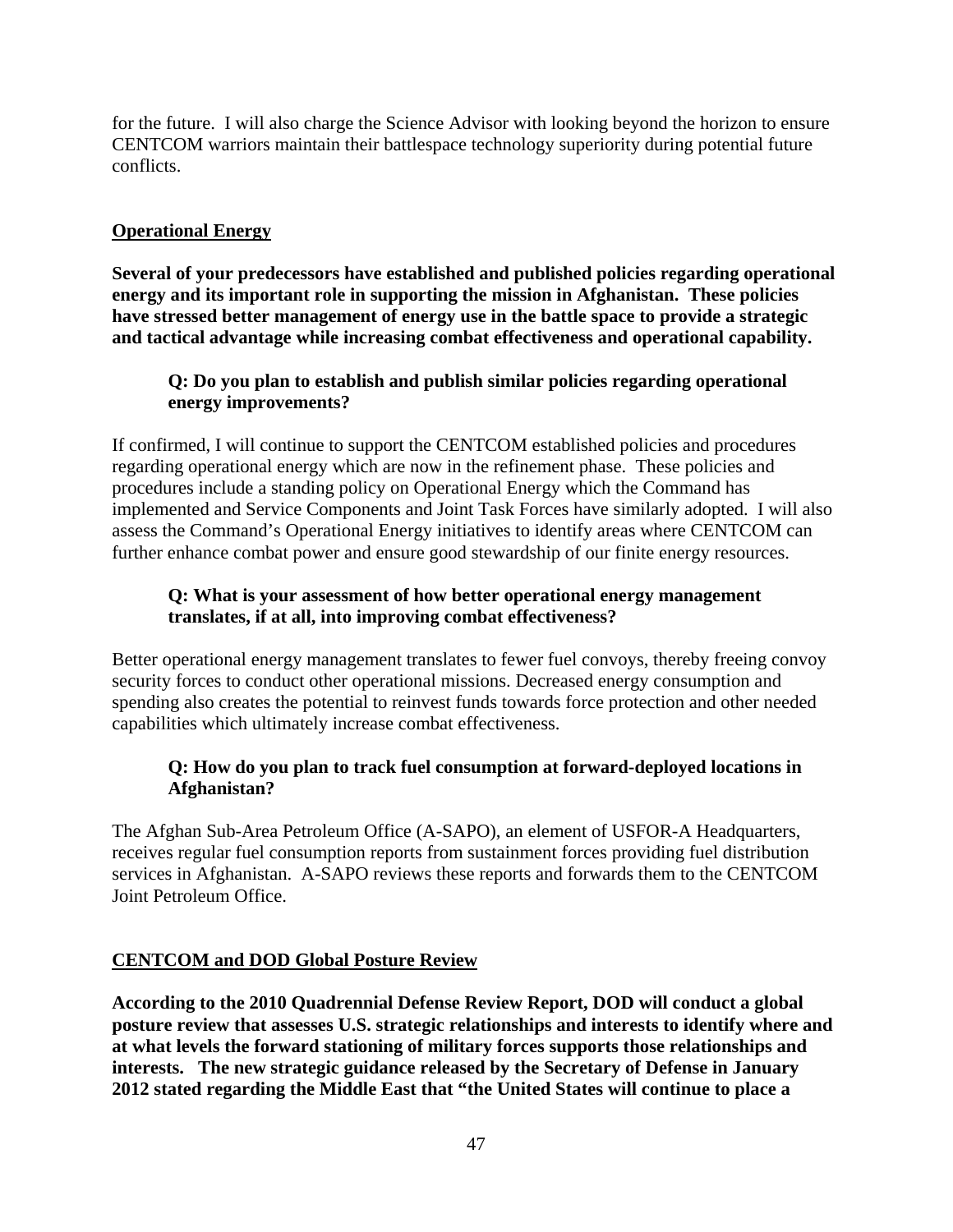**premium on U.S. and allied military presence in – and support of – partner nations in and around this region."** 

### **Q: What is your assessment of the current and future strategic requirement for basing U.S. military personnel and equipment in the Middle East?**

At present, CENTCOM has sufficient access and basing to execute current operations and continually looks for ways to improve the flexibility and depth in the theater basing network to support potential surge operations if required, and mitigate risk caused by access denial and loss of access should it occur. The Command has been working with the Department on key elements of a posture strategy and is incorporating this in the planning process. CENTCOM has been revising its posture in theater for some time as we continue efforts to reset forces for current and future operational requirements. This process will continue as we work towards the successful completion of OPERATION ENDURING FREEDOM.

# **Q: Aside from contingency operations, do you believe the number of U.S. forces permanently stationed within CENTCOM is sufficient to meet U.S. national security objectives in the region?**

In my current position I am unable to provide an adequate assessment of requirements and requisite forces in the CENTCOM AOR. However, if confirmed, I will work with DoD to define the right mix of capabilities to meet future steady state mission requirements and to provide a rapid response capability in the event of a crisis.

## **CENTCOM Headquarters**

## **Q: Based on the drawdown in Afghanistan and completed redeployment out of Iraq, will you conduct a review of the size of the CENTCOM headquarters?**

Yes. CENTCOM headquarters is undergoing a manpower and organization review now, assisted by the Army and Air Force Manpower Agencies. If confirmed, I will assess the study recommendations and shape the headquarters for future operations.

## **Treatment of Detainees**

**Section 1403 of the National Defense Authorization Act for Fiscal Year 2006 provides that no individual in the custody or under the physical control of the United States Government, regardless of nationality or physical location shall be subject to cruel, inhuman, or degrading treatment or punishment.** 

**Q: If confirmed, will you take steps to ensure that all relevant DOD directives, regulations, policies, practices, and procedures applicable to U.S. forces in Afghanistan fully comply with the requirements of section 1403 and with Common Article 3 of the Geneva Conventions?**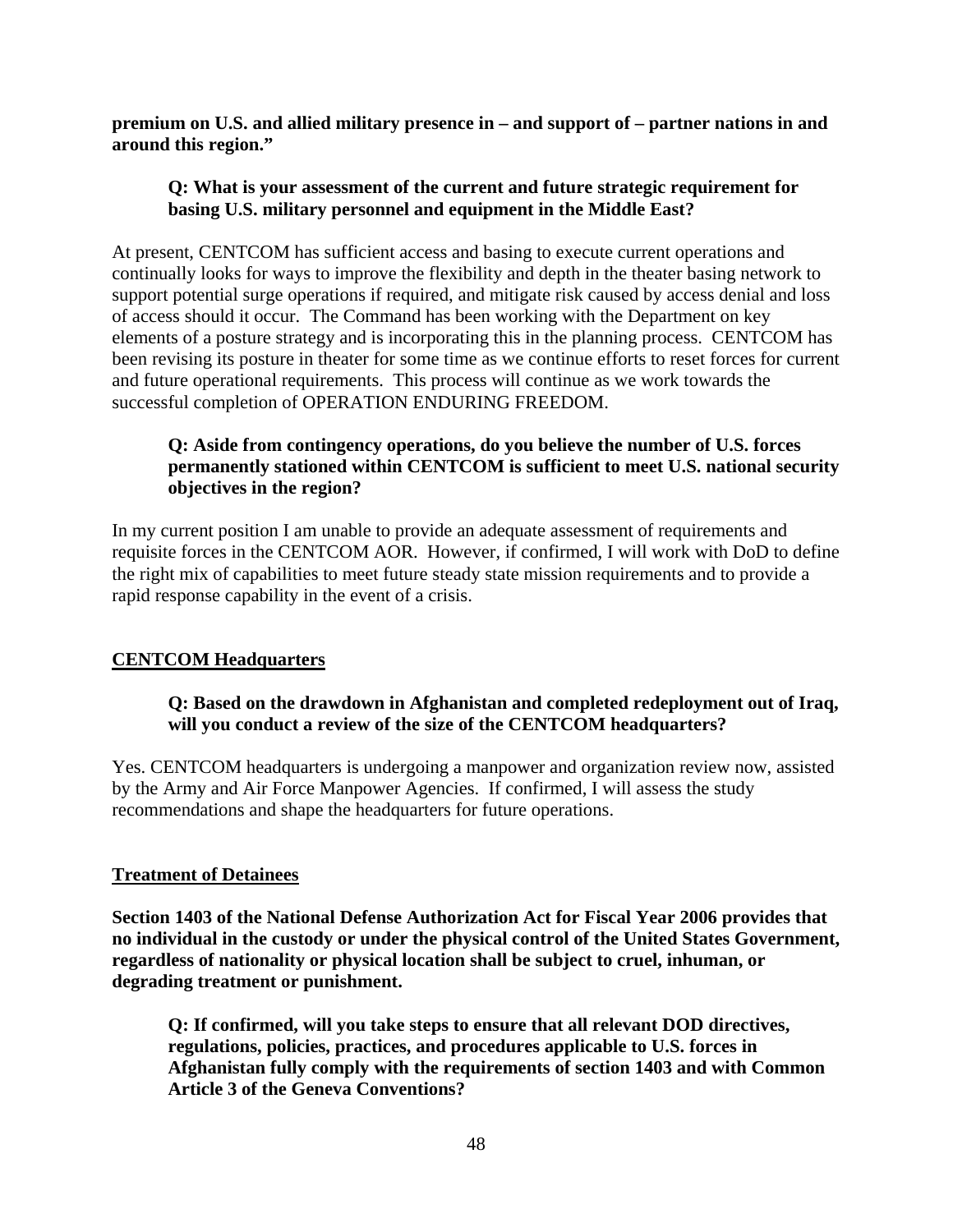Yes. If confirmed, I will ensure that CENTCOM forces fully comply with all relevant provisions of Department of Defense directives, regulations, policies, practices, and procedures applicable to U.S. forces in Afghanistan, and that they fully comply with the requirements of section 1403 of the Detainee Treatment Act of 2005 and with Common Article 3 of the Geneva Conventions.

# **Q: Do you support the standards for detainee treatment specified in the revised Army Field Manual on Interrogations, FM 2-22.3, issued in September 2006, and in DOD Directive 2310.01E, the DOD Detainee Program, dated September 5, 2006?**

Yes. I understand and support the standards for the treatment of detainees and will adhere to them, if confirmed. All detainees shall be treated humanely, and in accordance with U.S. law, the Law of War, and applicable U.S. policy. Humane treatment entails the following: no violence, no cruelty, no torture, and no humiliating or degrading treatment.

# **Q: Do you believe it is consistent with effective counterinsurgency operations for US forces to comply fully with the requirements of Common Article 3 of the Geneva Conventions?**

Yes. I believe all military operations, to include counterinsurgency operations, must be conducted in accordance with the requirements of Common Article 3 of the Geneva Conventions.

# **Q: How would you ensure a climate that not only discourages the abuse of detainees, but that encourages the reporting of abuse?**

If confirmed, I will set forth clear standards and expectations and demonstrate my personal commitment to those standards. I will ensure that guard forces are thoroughly trained in the humane treatment of detainees. Personnel at all levels will be trained on the importance of discouraging abuse and empowered to report any signs of abuse. Where appropriate, we will conduct routine inspections.

# **Traumatic Brain Injury**

## **On June 21, 2010, the Deputy Secretary of Defense issued a DOD-wide policy on the management of mild traumatic brain injury in deployed settings.**

## **Q: What is your assessment of the effect of this policy in safeguarding service members from further traumatic brain injury?**

This has proven to be a very effective policy and I am confident it will contribute immensely in our understanding of mTBI and how best to prevent, detect and treat these injuries. The current policy is based on the recently published DoD Instruction 6490.11 and ensures that all potentially concussive events (mild TBI) are identified, evaluated, treated and tracked by both the line leadership as well as those in the military medical community. This policy also limits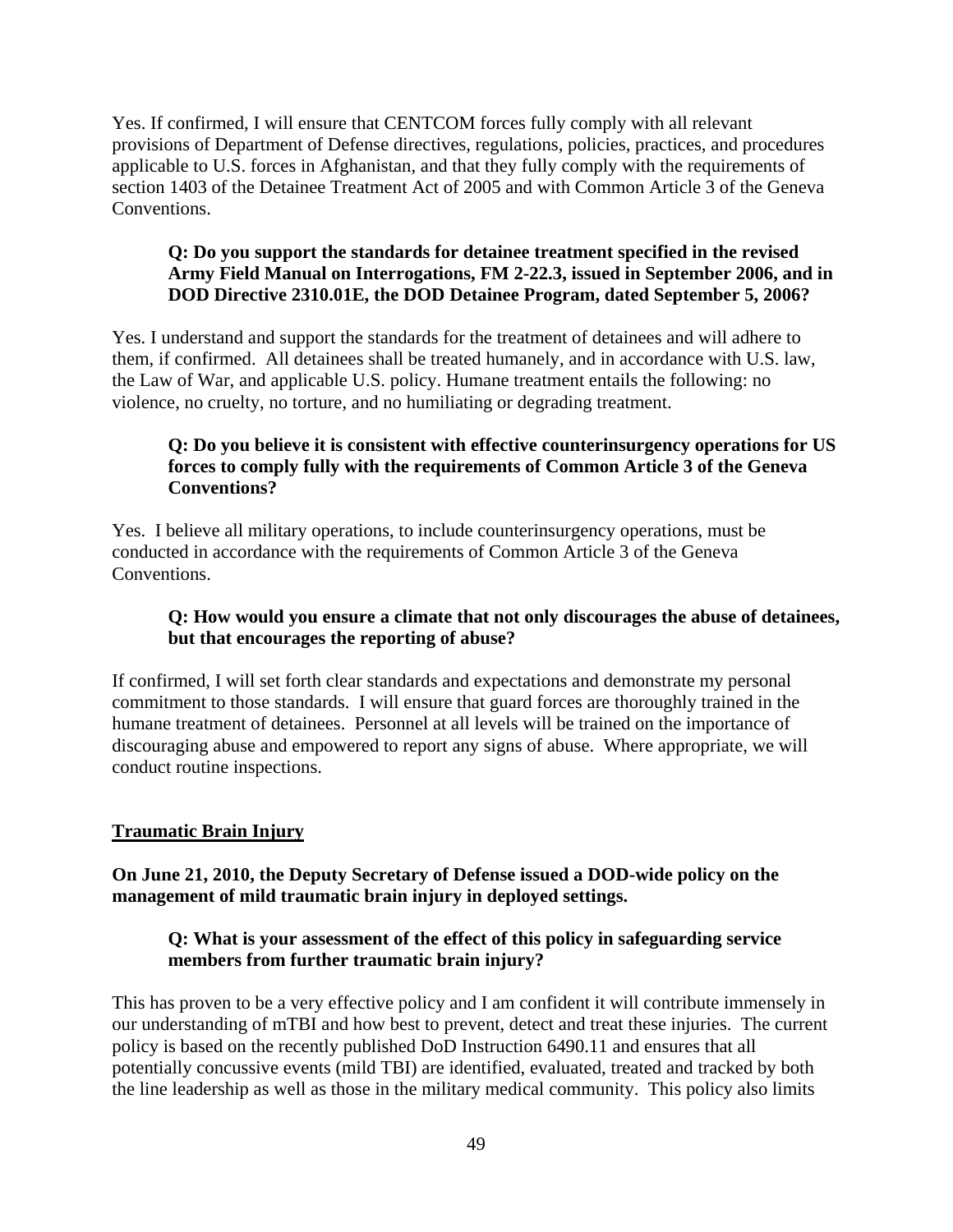the activity of those individuals identified with multiple concussions and ensures they receive complete and timely follow-up and are protected from the possibility of further brain injuries.

### **Mental Health Assessments and Treatment in Theater**

**The Army's Mental Health Advisory Team (MHAT) has made seven separate assessments over the past several years detailing the immediate effects of combat on mental health conditions of U.S. soldiers and marines deployed to Iraq and Afghanistan. The most recent study, MHAT VI, found that "soldiers on their third and fourth deployment report lower morale and more mental health problems," and that stigma continues to prevent some soldiers from seeking mental health care. These types of reports lend support to the fact that increasing numbers of troops are returning from duty in Afghanistan with posttraumatic stress, depression, and other mental health problems.** 

### **Q: Do you have any views on how to best address the mental health needs of our troops in theater, in terms of both prevention and treatment?**

Ensuring that the behavioral health and counseling services are readily available and accessible for our Service Members remains a high priority. Services are emphasizing resiliency training for Service Members with additional screening prior to deployment by qualified mental health providers focused on behavioral health (BH) disorders and wellness. Individuals, who have specific behavioral health conditions that require specific treatments, and have not demonstrated adequate resolution of their behavioral health condition or symptoms, are not permitted to deploy. For those in theater, the availability of Restoration Centers, tele-behavioral health (TBH) and an easy-to-use crisis line in conjunction with deployed behavioral health providers have given Service Members more options to take preventive measures and seek treatment. If confirmed, I will continue to emphasize the importance of mental health prevention and treatment for our Service Members.

## **Q: Do you believe that mental health resources in theater are adequate to handle the needs of our deployed service members?**

Yes. To my knowledge the Behavioral Health (BH) resources available to our Service Members in theater are adequate to handle the needs of our deployed troops. Keeping in mind that as our footprint changes our resources will change and we will have to ensure we maintain an adequate balance between number of Service Members and mental health care providers.

### **Q: If confirmed, would you request additional behavioral health resources from the services, if needed, to meet the needs of units deployed to the CENTCOM AOR?**

Yes. If additional behavioral health resources were deemed necessary, I would not hesitate to request such resources from the Services to fill any identified gaps.

## **Suicide Prevention**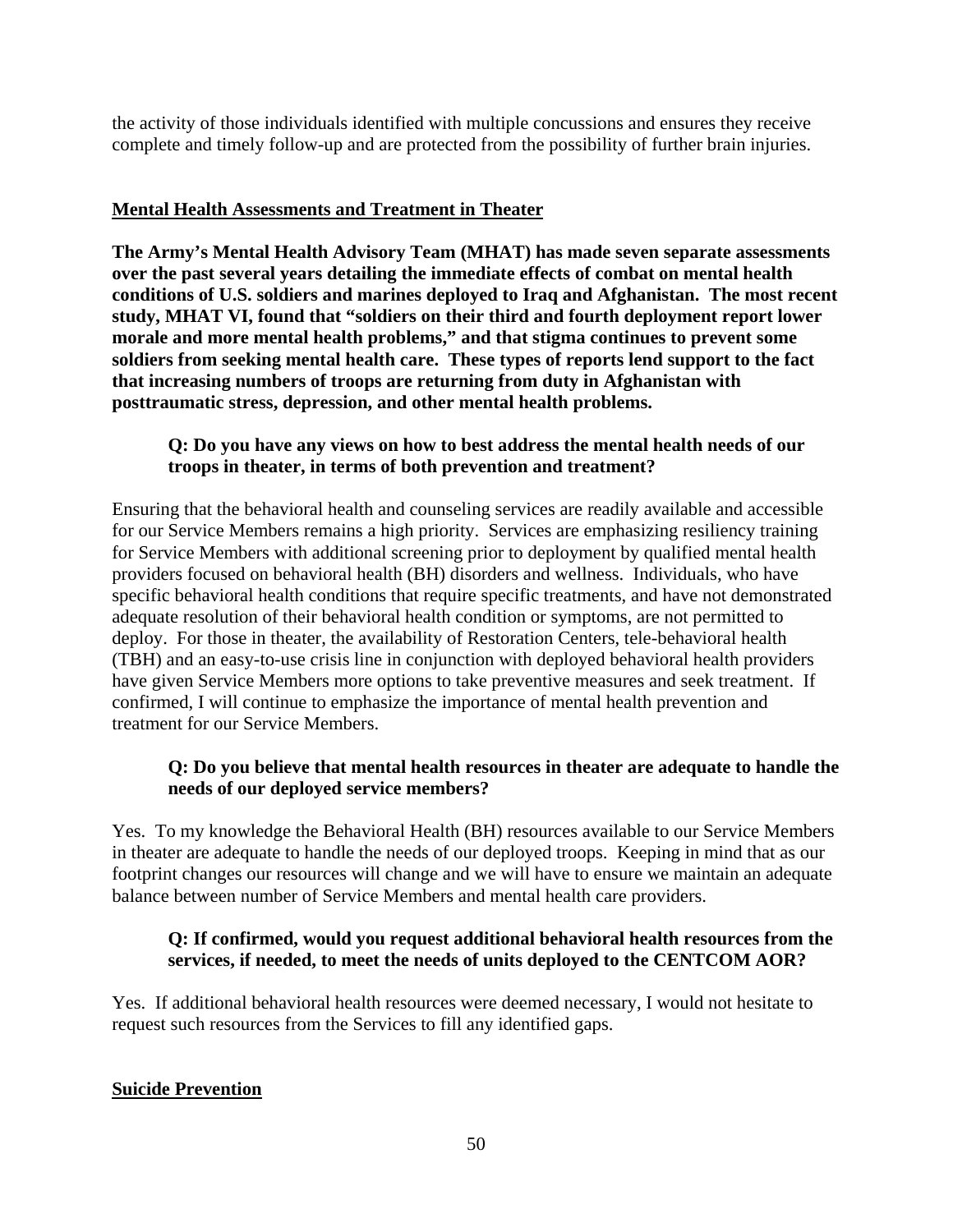**The number of suicides in each of the services continues to concern the Committee. A number of these military suicides are committed in theater.** 

### **Q: What is your assessment of CENTCOM's suicide prevention program?**

The challenge of suicide represents the most difficult one I have faced in my 37-year career in the Army. While I'm not currently in a position to assess CENTCOM's suicide prevention program, I know from experience that an effective suicide prevention program requires involved and engaged leadership at every level. If confirmed, I will ensure suicide prevention receives the appropriate command and leadership emphasis throughout the CENTCOM organization.

### **Q: In your view, are there any unique stressors in the CENTCOM AOR that contribute to the number of suicides of service members serving in, or who have recently served in, the CENTCOM AOR?**

Certainly there are stressors in the CENTCOM AOR. These include exposure to combat environments, multiple deployments and high operational tempo. That said, the challenge of suicide is incredibly complex. And, while some of the stressors experienced in the CENTCOM AOR may contribute to acts of suicide or suicidal ideations, generally there is no single causal factor. In most cases, a combination of stressors lead an individual to take his/her own life or attempt to do so. That said, I do recognize that most CENTCOM forces are rotational. They are often required to operate in stressful environments away from their loved ones. If confirmed, as CENTCOM commander I will be mindful of these stressors and associated challenges and I will make sure my subordinate commanders are appropriately focused on them as well.

# **Q: If confirmed, what resources would you use to help prevent suicides in theater and to prepare redeploying service members for transition to life back at home?**

Prevention of suicide in theater and at home is a vital priority – the safety of all deploying, deployed, and returning Service Members is always foremost among my priorities.

Confronting the difficult reality of suicide in the force requires regularly exercising a broad complement of health resources within fully supportive command culture. This process begins with recognizing the importance of taking care of people, which will always remain the most important asset in our military. It is imperative that we implement programs and separate suicide prevention initiatives that comprise a comprehensive approach to suicide prevention throughout the life cycle of the training and deployment so that Service Members can receive appropriate counseling, assistance, respite, and support. Continuing to educate Leaders at all levels regarding behavioral health and its resources, both in theater and out, along with the installation of resiliency training will assist with identifying Service Members who may need additional resources while decreasing the stigma associated with behavioral health treatment. All resources available to Service Members need to be actively engaged to educate and support our Service Members to ensure a seamless transition during all phases of a deployment.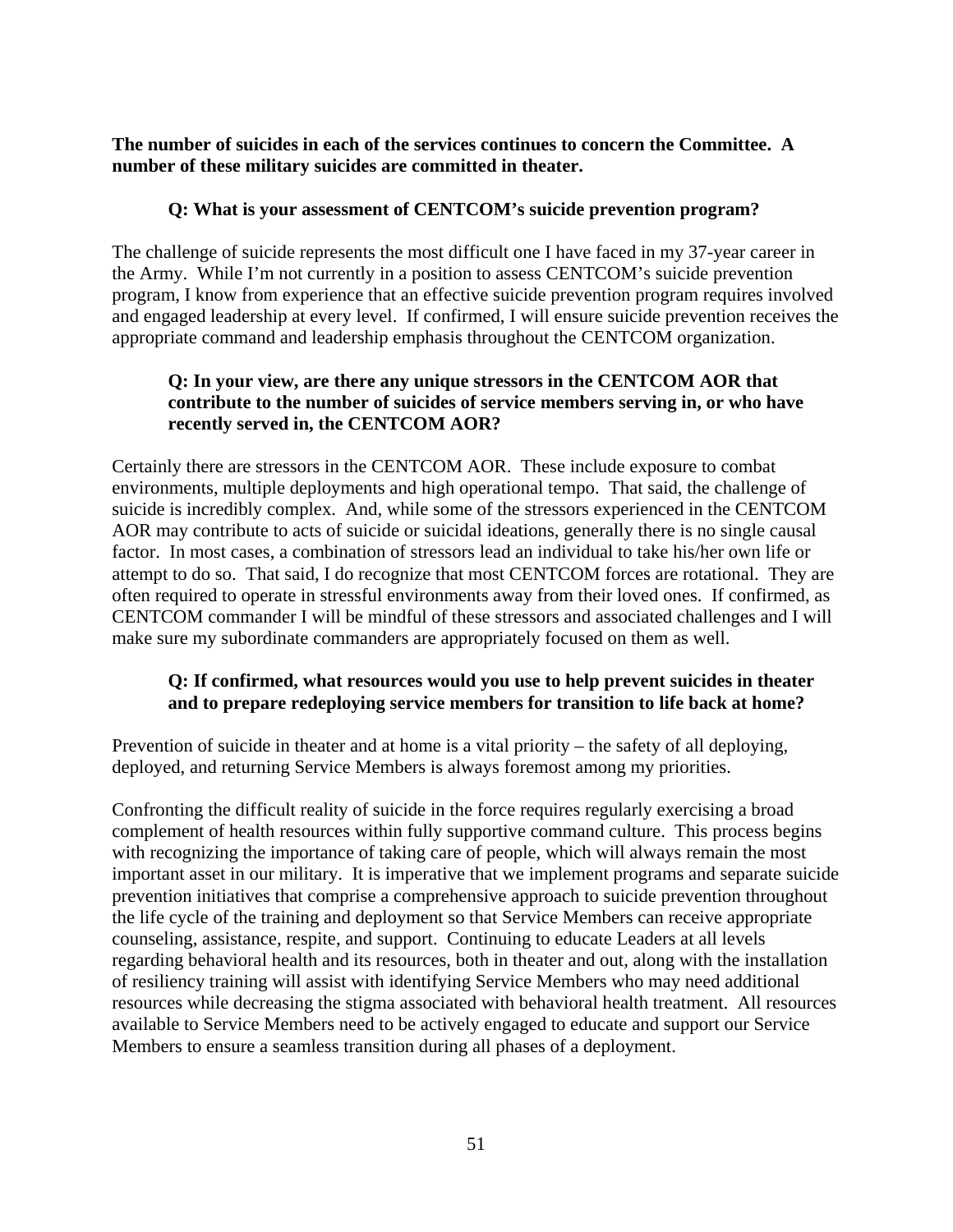#### **Sexual Assault**

**Sexual assaults continue to be a significant issue in the military. Victims of sexual assault report that they are victimized twice: first by attackers in their own ranks and then by unresponsive or inadequate treatment for the victim and failure of the chain of command to hold assailants accountable. Secretary Panetta has recently announced several new initiatives to address the sexual assault problems in the military, including comprehensive assessments of initial training of enlisted personnel and officers, creation of special victim capabilities, and limiting initial disposition authority to Special Court-Martial Convening Authorities in the grade of 0-6 or higher.** 

## **Q: What is your assessment of the sexual assault prevention and response program in CENTCOM?**

I am not currently in a position to assess CENTCOM's sexual assault prevention and response program. However, if confirmed, I will make sexual assault prevention a leadership focus throughout the command and ensure that the sexual assault prevention and response programs in CENTCOM subordinate commands and components are effective and vigorously maintained and supported. Training must be high quality and engaging. Commanders and leaders must be present and involved in training. They must also take an active role in selecting unit sexual harassment/assault representatives and victim advocates. It is extremely important that the right individuals be selected for these key positions.

## **Q: What is your view of the adequacy of the training and resources available in the CENTCOM AOR for providing appropriate support to victims of sexual assault?**

I am not currently in a position to assess the adequacy of the training and resources available in the CENTCOM AOR. However, if confirmed, I will make sure that the appropriate support is provided to victims of sexual assault, both those in the CENTCOM AOR and in CONUS. That said, I believe that sexual assault prevention and response training must begin before leaving home station. Forces who have conducted training prior to deployment are much better equipped to prevent sexual assault in the first place and address reports of sexual assault if/when they do arise.

## **Q: What is your assessment of the capability in the CENTCOM AOR to investigate allegations of sexual assault and to hold assailants accountable for their acts?**

I believe that CID, AFOSI, and NCIS are capable of investigating any sexual assault that occurs in the CENTCOM AOR. Commanders have the ability to hold service members accountable when they have been accused of sexual assault. Commanders can pursue the same options while deployed as they would in garrison, up to and including a general court-martial, and I will make it a priority to ensure they have the resources in theater to do so.

## **Intelligence Support for Indirect Activities**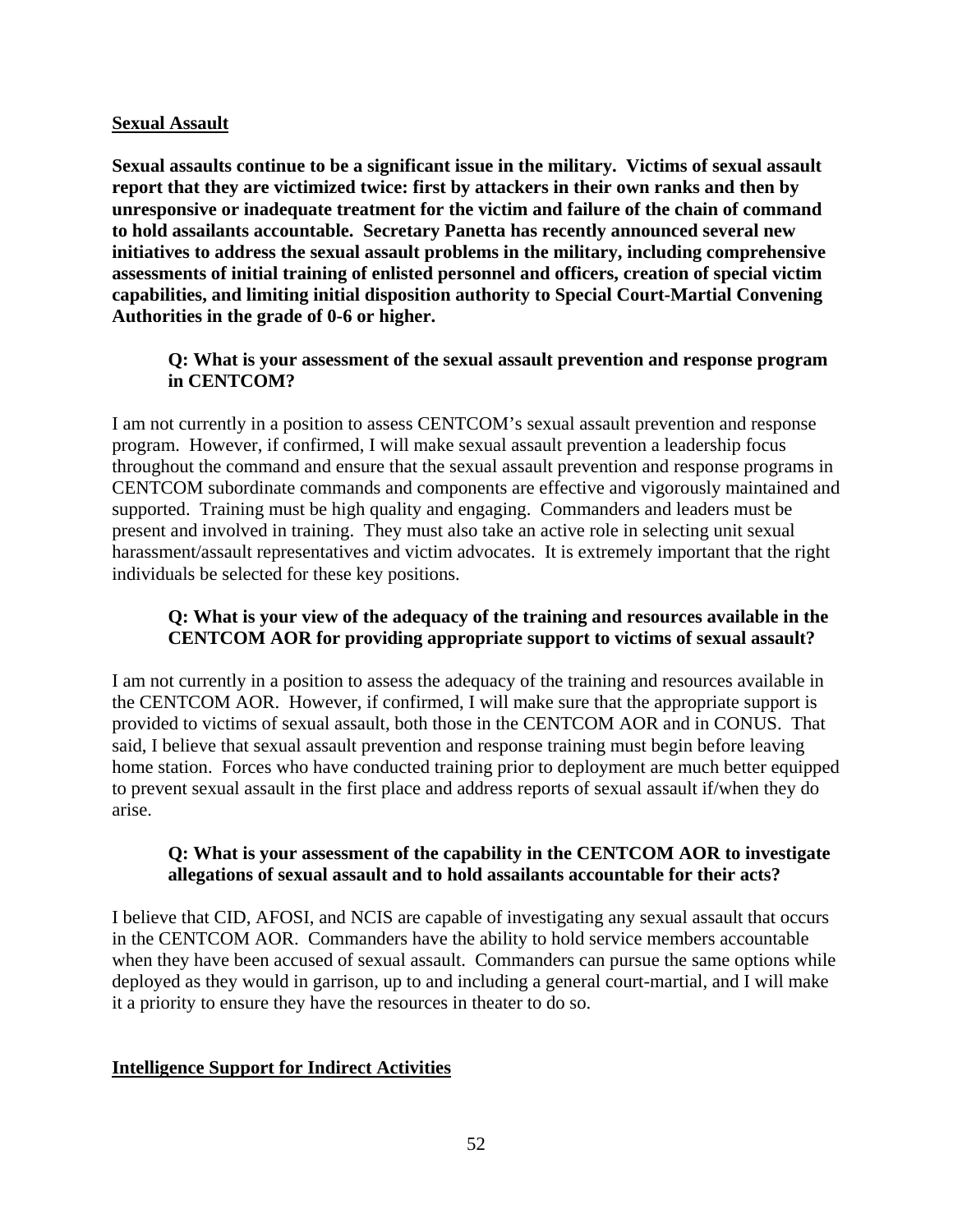**Some observers contend that the national intelligence agencies focus their assistance to the Defense Department in Afghanistan and Iraq on special operators engaged in direct action operations. As a consequence, it is alleged, general purpose forces and special operations forces engaged in indirect activities, including foreign internal defense and population protection, receive less intelligence support.** 

## **Q: If confirmed, how would you ensure that general purpose forces and special operations forces engaged in indirect activities receive adequate intelligence support?**

If confirmed, I would ensure our forces, regardless of whether they are engaged in direct action or indirect activities, receive the intelligence support they need to effectively execute and accomplish their mission. I will clearly state my Priority Intelligence Requirements and allocate Intelligence, Surveillance, and Reconnaissance support in accordance with prioritized, theater requirements and capabilities.

# **Special Operations Forces in Support of Country Teams**

**U.S. Special Operations Command deploys personnel to work with country teams in a number of priority countries where the United States is not engaged in direct action operations, but rather trying to stop the spread of violent extremism. Their mission is to support the priorities of the Ambassador and the geographic combatant commander's theater campaign plan against terrorist networks.** 

## **Q: Please describe the potential value of these special operations personnel to CENTCOM and the country teams they are supporting.**

Our Special Operations Forces (SOF) are the best in the world and are a key component in maintaining the USG's access into a host nation, and advancing interoperability with the host nation's military. These objectives are aligned with the Ambassador's overarching engagement strategy and the activities of the country team. They excel when operating in the strategic environment under austere conditions, and are particularly adept in keeping a small footprint on the ground. These characteristics make them particularly useful and valuable in our Theater engagement strategy, and a given when responding to crisis in the region.

## **Q: If confirmed, what, if anything, do you intend to do to make sure the goals of special operations personnel deployed to these countries are closely aligned with those of the Ambassadors with whom they are working?**

If confirmed, it would be my responsibility to ensure that our operations and activities are aligned and integrated into the Ambassador's country specific objectives and our National Security objectives. I recognize that my relationships with the Chiefs of Mission in the region will be critical to achieving necessary unity of effort. I will charge my subordinate SOF commanders at all levels to keep their lines of communication open with their respective Chiefs of Mission.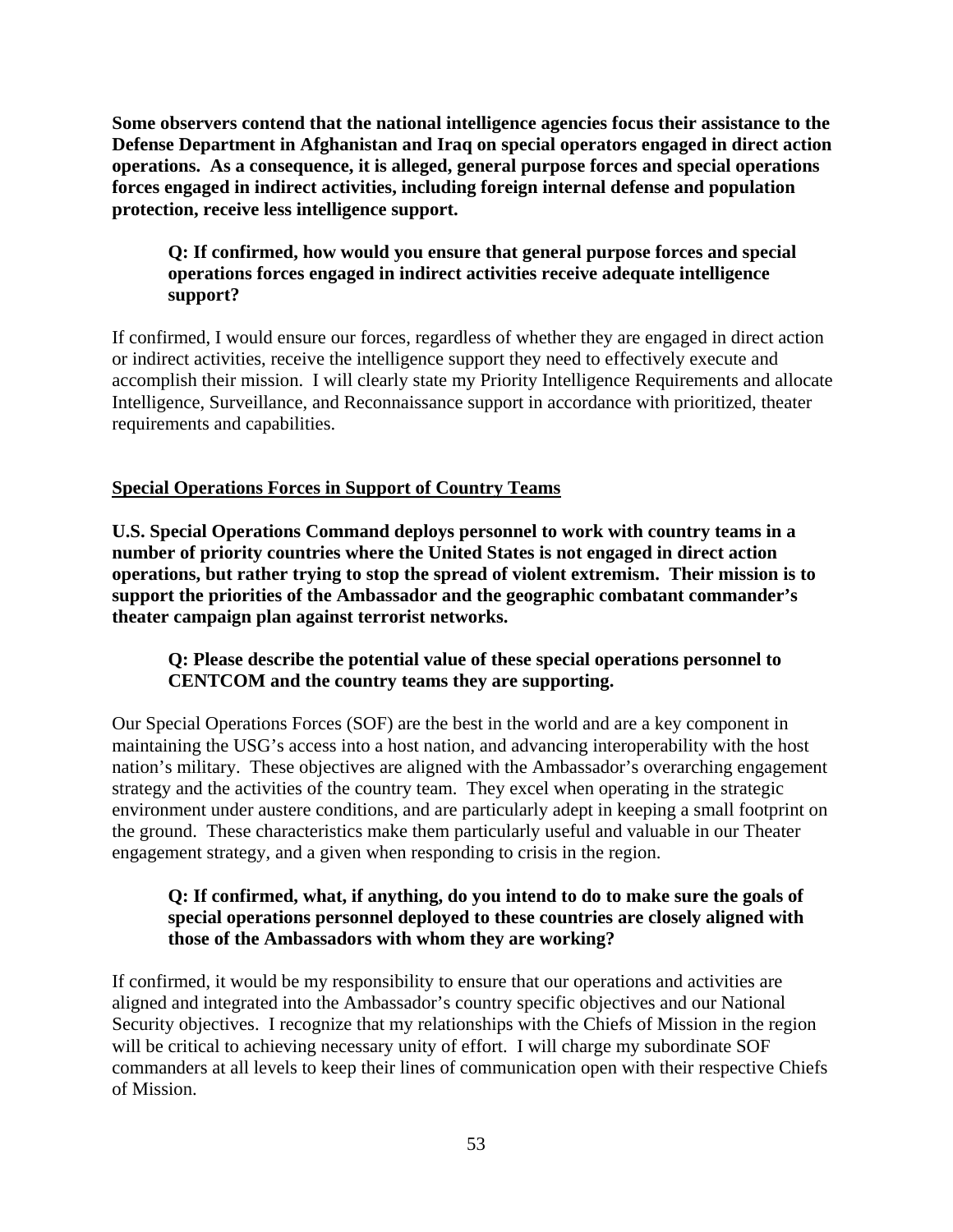#### **Interagency Collaboration**

**The collaboration between U.S. Special Operations Forces, general purpose forces, and other U.S. Government departments and agencies has played a significant role in the success of counterinsurgency and counterterrorism operations in recent years. However, much of this collaboration has been ad hoc in nature.** 

### **Q: What do you believe are the most important lessons learned from the collaborative interagency efforts in Afghanistan, Iraq, and elsewhere?**

Our experiences in Iraq and Afghanistan have taught us that to achieve our goals and objectives we must balance all instruments of national power. The complexity of the current operating environment requires a whole of government approach that leverages the individual strengths of the Interagency, to include our military and diplomatic partners and others. Unity of effort, based on a 'team of team' concept, is essential. We must identify common goals and objectives early on and work together to achieve them.

## **Q: How do you believe these efforts can be improved?**

The nature of warfare today requires unity of effort. As such, I believe we should look to expand our collaboration with our Interagency partners to include all stages of planning and operations. We must not wait until we are in the midst of crises. By working together on a routine basis, we will effectively align goals and objectives, improve communications and enhance the understanding of one another's methods and perspectives. This will ultimately enhance individual and USG effectiveness.

# **Q: How can the lessons learned in recent years be captured in military doctrine and adopted as "best practices" for future contingency operations?**

Lessons learned from COCOM, CJOA, and unit/tactical level activities should be communicated to the Services for incorporation into professional military education, for civ-mil structural recommendations, and for inclusion in the next revisions of Joint and Service-level doctrine.

## **Unified Command Plan Changes**

**It has been reported that Admiral McRaven, Commander of U.S. Special Operations Command (USSOCOM), is seeking changes to the Unified Command Plan (UCP) and other authorities that he believes would allow USSOCOM to better support the requirements of the Theater Special Operations Commands (TSOCs). Reportedly, such changes would give the Commander of USSOCOM combatant command authority over the TSOCs – including responsibilities for resourcing – and provide for more rapid deployment of special operations forces to and between Geographic Combatant Commands without the requirement for approval by the Secretary of Defense in every case. Operational control of deployed special operations forces would reportedly remain with the respective Geographic Combatant Commander. Some have expressed concern that such**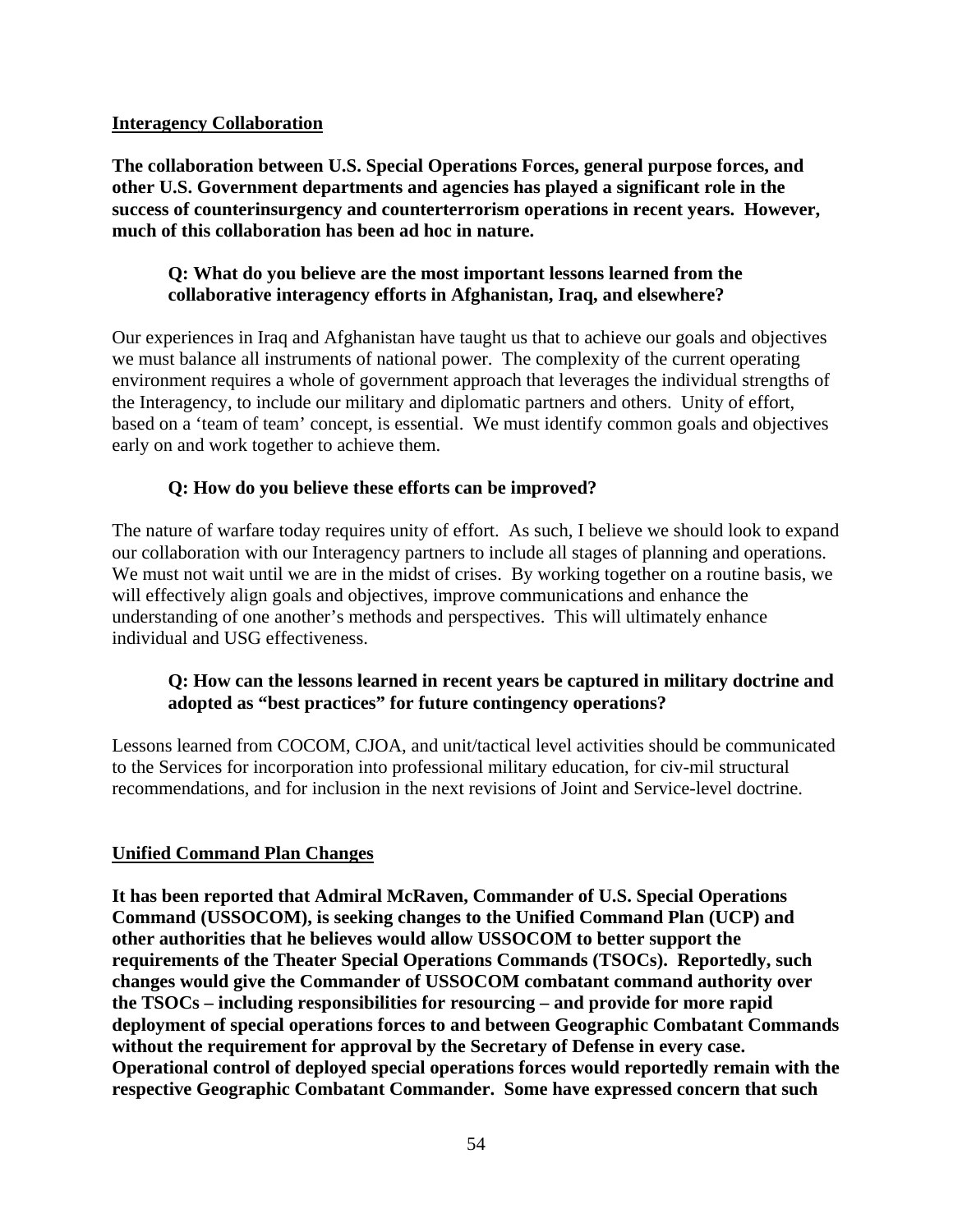**changes could raise problems related to civilian control of the military, infringe upon the traditional authorities of the Geographic Combatant Commanders, and make it more difficult for Ambassadors and Geographic Combatant Commanders to know what military personnel are coming into their areas of responsibility and what they are doing while they are there.** 

## **Q: Please provide your assessment of whether such UCP changes are appropriate and can be made without conflicting with civilian control of the military, infringing upon authorities provided to the Geographic Combatant Commanders, or raising concerns with the State Department.**

If confirmed, I will review all recommended changes to the UCP. However, it has been my experience that Special Operations Forces are most effectively employed when fully integrated with conventional forces. This integration ensures better coordination, unity of effort and the ability to share critical resources.

# **Q: In your view, are there any countries that should be added or removed from the CENTCOM AOR as part of the review of the UCP?**

I believe the current Area of Responsibility effectively and efficiently facilitates accomplishment of the CENTCOM assigned missions. If confirmed, I will continuously assess the CENTCOM missions and AOR and propose realignment if future conditions warrant.

## **Section 1208 Operations**

**Section 1208 of the Ronald Reagan National Defense Authorization Act for Fiscal Year 2005 (Public Law 108-375), as amended by subsequent bills, authorizes the provision of support (including training, funding, and equipment) to regular forces, irregular forces, and individuals supporting or facilitating military operations by U.S. Special Operations Forces to combat terrorism.** 

# **Q: What is your assessment of this authority?**

Section 1208 authority provides authority and funds for U.S. SOF to train and equip regular and irregular indigenous forces to conduct counterterrorism operations. This authority is considered a key tool in combating terrorism and is directly responsible for a number of highly successful counter-terror operations. Throughout the CENTCOM AOR 1208 facilitates multiple joint operations between Theater and National SOF partnering with host nation forces. These 1208 funded operations create capable responsive host nation forces closely partnered with U.S. SOF and represent the best opportunity to counter terrorist activities that threaten U.S. interests.

## **Military Information Support Operations**

**Al Qaeda and affiliated violent extremist groups work hard to appeal to local populations.**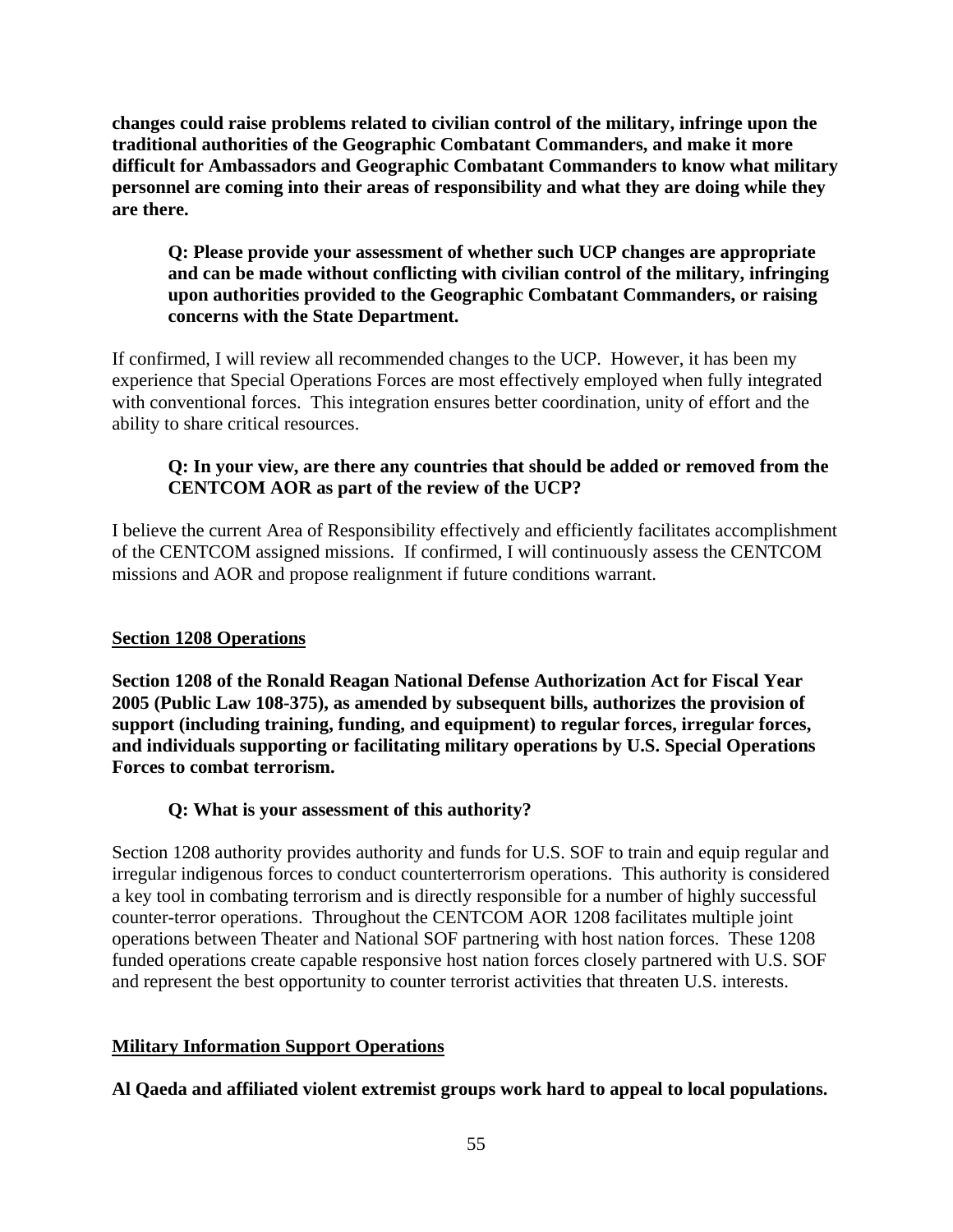**In several cases throughout the CENTCOM AOR, most recently in Yemen, these efforts have allowed violent extremists to establish a safe haven, conduct operations, and expand their recruiting base. The composition and size of these groups in comparison to the U.S. Government permits it to make policy decisions very quickly.** 

## **Q: Do you believe CENTCOM and other agencies within the U.S. Government are appropriately organized to respond effectively to the messaging and influence efforts of al Qaeda and other affiliated terrorist groups?**

Al Qaeda exploitation of the information environment continues to mature and is a decisive part of the al Qaeda Senior Leader's campaign. And, while I'm not currently in a position to assess USG MISO capabilities, I recognize that CENTCOM must be able to dominate the information environment and ensure we do not unwittingly cede the information battle-space to the enemy.

# **Q: What steps, if any, do you believe CENTCOM should take to counter and delegitimize violent extremist ideologies?**

CENTCOM plays a significant role in countering and delegitimizing violent extremist ideologies by eroding recruitment, reach, fundraising and communication capabilities through military information support and coordinated interagency operations.

## **Congressional Oversight**

**In order to exercise its legislative and oversight responsibilities, it is important that this Committee and other appropriate committees of the Congress are able to receive testimony, briefings, and other communications of information.** 

**Q: Do you agree, if confirmed for this high position, to appear before this Committee and other appropriate committees of the Congress?** 

Yes.

**Q: Do you agree, when asked, to give your personal views, even if those views differ from the Administration in power?** 

#### Yes.

**Q: Do you agree, if confirmed, to appear before this Committee, or designated members of this Committee, and provide information, subject to appropriate and necessary security protection, with respect to your responsibilities as the Commander, CENTCOM?** 

#### Yes.

**Q: Do you agree to ensure that testimony, briefings and other communications of**